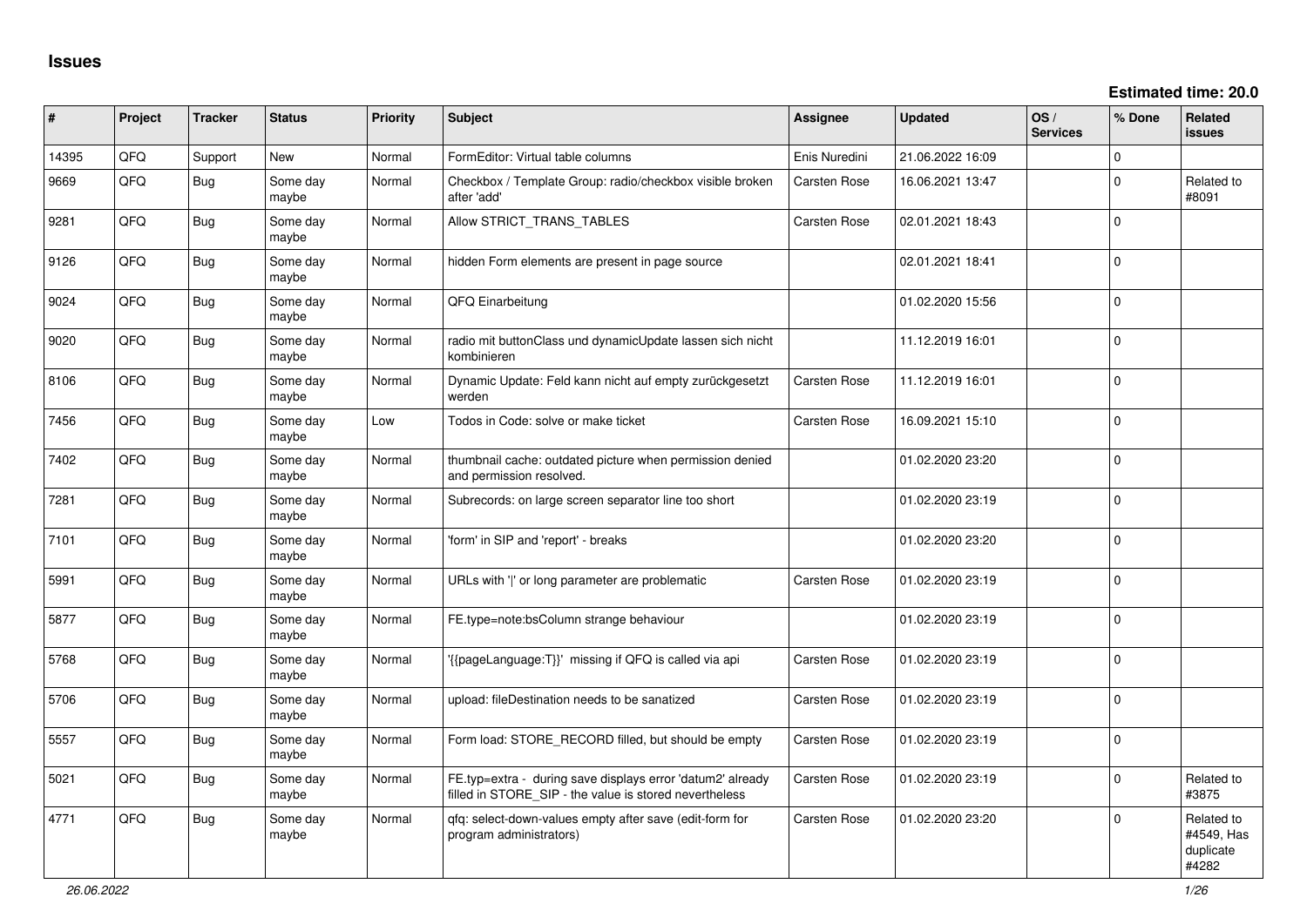| #    | Project | <b>Tracker</b> | <b>Status</b>     | <b>Priority</b> | <b>Subject</b>                                                                                                                                           | Assignee            | <b>Updated</b>   | OS/<br><b>Services</b> | % Done       | <b>Related</b><br><b>issues</b>             |
|------|---------|----------------|-------------------|-----------------|----------------------------------------------------------------------------------------------------------------------------------------------------------|---------------------|------------------|------------------------|--------------|---------------------------------------------|
| 4659 | QFQ     | <b>Bug</b>     | Some day<br>maybe | Normal          | infoButtonExtra                                                                                                                                          | <b>Carsten Rose</b> | 01.02.2020 23:20 |                        | $\Omega$     |                                             |
| 4651 | QFQ     | <b>Bug</b>     | Some day<br>maybe | Normal          | "Loading document" Modal wird angezeigt bei uzhcd type=2<br>Ansicht                                                                                      | <b>Carsten Rose</b> | 01.02.2020 23:20 |                        | $\Omega$     |                                             |
| 4583 | QFQ     | <b>Bug</b>     | Some day<br>maybe | Normal          | Dynamic Update bei TypeAhead Feldern                                                                                                                     | Carsten Rose        | 01.02.2020 23:19 |                        | $\Omega$     |                                             |
| 4549 | QFQ     | <b>Bug</b>     | Some day<br>maybe | Normal          | TemplateGroups: FE.type SELECT loose selected value<br>after save                                                                                        | <b>Carsten Rose</b> | 01.02.2020 23:20 |                        | <sup>0</sup> | Related to<br>#4548,<br>Related to<br>#4771 |
| 4546 | QFQ     | Bug            | Some day<br>maybe | Normal          | NH: SIP storage is destroyed                                                                                                                             |                     | 01.02.2020 23:20 |                        | $\Omega$     |                                             |
| 4528 | QFQ     | <b>Bug</b>     | Some day<br>maybe | Normal          | extraButtonLock mit SQLAhead Bug                                                                                                                         | <b>Carsten Rose</b> | 01.02.2020 23:19 |                        | 0            |                                             |
| 4454 | QFQ     | Bug            | Some day<br>maybe | Normal          | Required Elements: multiple elements in a row - whole row<br>marked if only one input is empty.                                                          | Benjamin Baer       | 01.02.2020 23:20 |                        | $\Omega$     |                                             |
| 4441 | QFQ     | Bug            | Some day<br>maybe | Normal          | \$ SERVER Vars sollten nur aus dem Store genommen<br>werden - Code entsprechend anpassen.                                                                |                     | 11.12.2019 16:02 |                        | $\Omega$     |                                             |
| 4398 | QFQ     | <b>Bug</b>     | Some day<br>maybe | Normal          | Typeahead: mouse click in a prefilled input opens a single<br>item dropdown with the current value - click on it seems to<br>set the value, not the key. | Benjamin Baer       | 01.02.2020 23:20 |                        | $\Omega$     | Related to<br>#4457                         |
| 4328 | QFQ     | <b>Bug</b>     | Some day<br>maybe | Normal          | Error Message: Show FE name/number on problems in FE                                                                                                     | <b>Carsten Rose</b> | 01.02.2020 23:20 |                        | $\Omega$     |                                             |
| 4293 | QFQ     | Bug            | Some day<br>maybe | Normal          | Download broken if token 'd:' is missing - but no error<br>message                                                                                       | Carsten Rose        | 11.12.2019 16:03 |                        | $\Omega$     | Related to<br>#7514                         |
| 4279 | QFQ     | Bug            | Some day<br>maybe | High            | config.linkVars lost                                                                                                                                     | <b>Carsten Rose</b> | 03.05.2021 21:14 |                        | $\Omega$     |                                             |
| 4138 | QFQ     | <b>Bug</b>     | Some day<br>maybe | Normal          | style fehlt                                                                                                                                              |                     | 11.12.2019 16:03 |                        | $\Omega$     |                                             |
| 4122 | QFQ     | <b>Bug</b>     | Some day<br>maybe | Normal          | file: Render Mode hat keinen Effekt                                                                                                                      |                     | 11.12.2019 16:03 |                        | $\Omega$     |                                             |
| 4092 | QFQ     | <b>Bug</b>     | Some day<br>maybe | Normal          | 1) Logging verbessern wann welches FE warum ausgefuehrt<br>wird, 2) Documentation: Best Practice Template Group                                          | <b>Carsten Rose</b> | 01.02.2020 23:19 |                        | $\Omega$     | Related to<br>#3504                         |
| 4008 | QFQ     | <b>Bug</b>     | Some day<br>maybe | Normal          | FormElemen.type=sendmail: wrong 'TO' if 'real<br>name <rea@mail.to>' is used</rea@mail.to>                                                               | Carsten Rose        | 11.12.2019 16:03 |                        | $\Omega$     |                                             |
| 3895 | QFQ     | Bug            | Some day<br>maybe | Normal          | typeahead pedantic: on lehrkredit Idap webpass - if only one<br>person is in dropdown, such person can't be selected                                     | <b>Carsten Rose</b> | 11.12.2019 16:03 |                        | $\mathbf 0$  |                                             |
| 3882 | QFQ     | <b>Bug</b>     | Some day<br>maybe | Normal          | templateGroup: disable 'add' if limit is reached - funktioniert<br>nicht wenn bereits records existierten                                                | Carsten Rose        | 11.12.2019 16:03 |                        | $\Omega$     |                                             |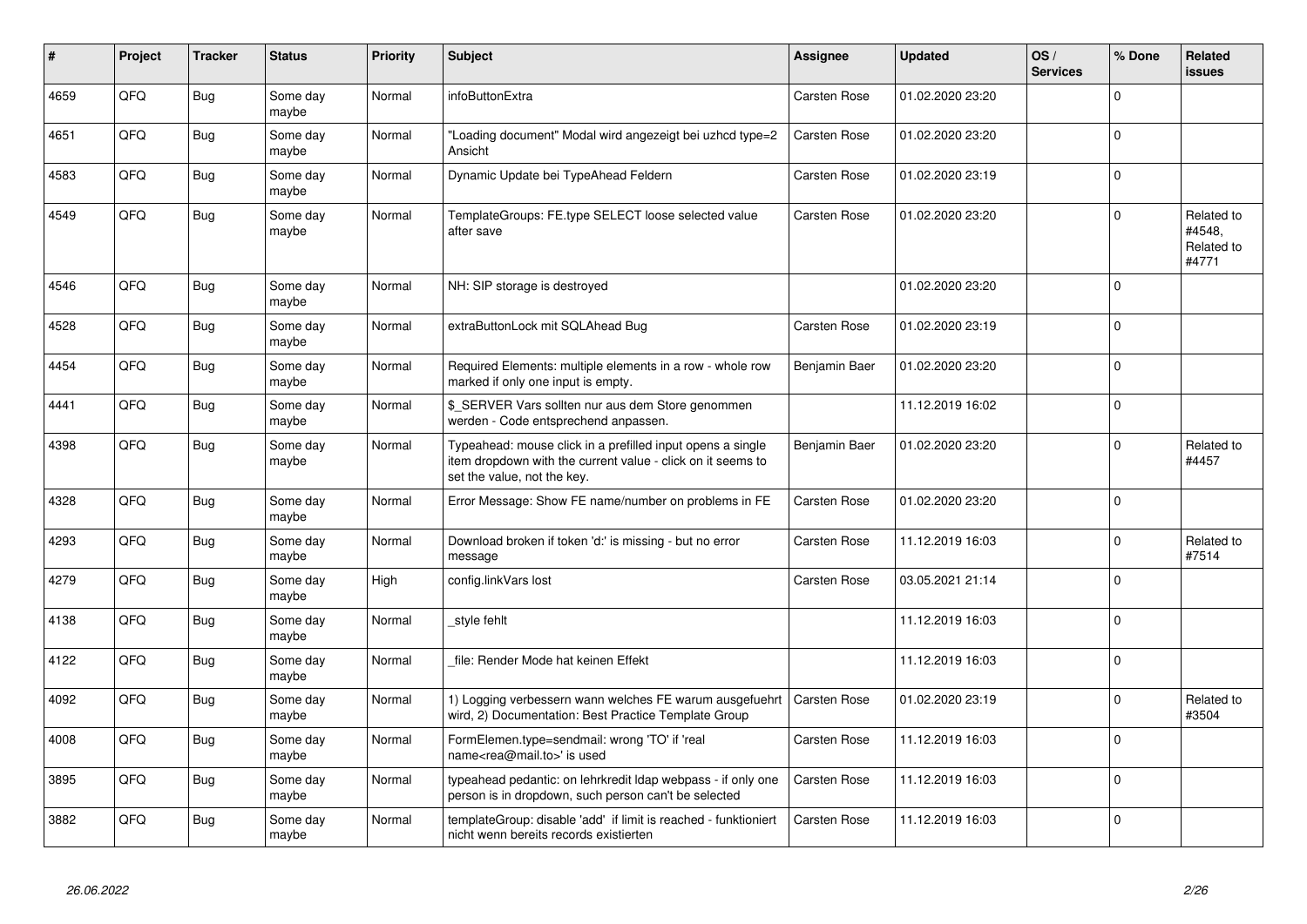| #     | Project | <b>Tracker</b> | <b>Status</b>     | <b>Priority</b> | <b>Subject</b>                                                                                                                | <b>Assignee</b>     | <b>Updated</b>   | OS/<br><b>Services</b> | % Done      | Related<br>issues    |
|-------|---------|----------------|-------------------|-----------------|-------------------------------------------------------------------------------------------------------------------------------|---------------------|------------------|------------------------|-------------|----------------------|
| 3811  | QFQ     | <b>Bug</b>     | Some day<br>maybe | Normal          | Dynamic Update: extraButtonInfo - Text aktualisieren                                                                          | <b>Carsten Rose</b> | 11.12.2019 16:03 |                        | $\Omega$    | Related to<br>#11517 |
| 3750  | QFQ     | <b>Bug</b>     | Some day<br>maybe | Normal          | FE in a row: if one violates check, all are red                                                                               | <b>Carsten Rose</b> | 11.12.2019 16:03 |                        | $\mathbf 0$ |                      |
| 3682  | QFQ     | <b>Bug</b>     | Some day<br>maybe | Normal          | Dynamic update: Radio buttons                                                                                                 | Carsten Rose        | 11.12.2019 16:02 |                        | 0           |                      |
| 3613  | QFQ     | <b>Bug</b>     | Some day<br>maybe | Normal          | note /note unchecked -> note div (col-md) wird weiterhin<br>gerendert                                                         | Elias Villiger      | 01.02.2020 23:19 |                        | 100         |                      |
| 3588  | QFQ     | <b>Bug</b>     | Some day<br>maybe | Normal          | templateGroup: versteckte Elemente werden weiterhin<br>gespeichert.                                                           | Carsten Rose        | 11.12.2019 16:02 |                        | $\mathbf 0$ |                      |
| 3570  | QFQ     | Bug            | Some day<br>maybe | High            | Formular mit prmitnew permitEdit=Always wird nicht<br>aufgerufen (ist leer)                                                   | <b>Carsten Rose</b> | 03.05.2021 21:14 |                        | $\Omega$    |                      |
| 3349  | QFQ     | Bug            | Some day<br>maybe | Normal          | config.qfq.ini: a) vertraegt keine '=' im Value (z.B. Passwort),<br>b) Values sollten in ticks einschliessbar sein (spaces, ) | <b>Carsten Rose</b> | 11.12.2019 16:02 |                        | $\Omega$    |                      |
| 3130  | QFQ     | Bug            | Some day<br>maybe | Normal          | Debug Info's nicht korrekt nach 'New > Save'.                                                                                 | Carsten Rose        | 11.12.2019 16:03 |                        | $\Omega$    | Related to<br>#3253  |
| 3109  | QFQ     | <b>Bug</b>     | Some day<br>maybe | High            | RealUrl: Links werden nicht korrekt gerendert                                                                                 | <b>Carsten Rose</b> | 03.05.2021 21:14 |                        | 0           |                      |
| 3061  | QFQ     | <b>Bug</b>     | Some day<br>maybe | High            | winstitute: mysql connection durcheinander - nmhp17<br>(ag7)/QFQ arbeitet mit DB/Tabellen von biostat.                        | Carsten Rose        | 03.05.2021 21:14 |                        | $\Omega$    |                      |
| 2643  | QFQ     | Bug            | Some day<br>maybe | Normal          | Zend / PHP Webinars anschauen                                                                                                 | <b>Carsten Rose</b> | 01.02.2020 15:56 |                        | 0           |                      |
| 2063  | QFQ     | <b>Bug</b>     | Some day<br>maybe | Normal          | Pills auf 'inaktiv' setzen falls keine Element auf dem Pill<br>sichtbar sind.                                                 | Benjamin Baer       | 11.12.2019 16:03 |                        | 0           | Related to<br>#3752  |
| 13767 | QFQ     | <b>Bug</b>     | Feedback          | Normal          | date/time-picker: required shows up/down button orange                                                                        | Enis Nuredini       | 16.05.2022 23:16 |                        | $\mathbf 0$ |                      |
| 12546 | QFQ     | <b>Bug</b>     | Feedback          | Normal          | Branch 'Development' - Unit Tests mit dirty workaround<br>angepasst                                                           | Carsten Rose        | 19.03.2022 17:48 |                        | $\Omega$    |                      |
| 11630 | QFQ     | Bug            | Feedback          | High            | Bitte check ob CALL() in 20.11.0 noch so funktioniert wie in<br>20.4.1                                                        | Enis Nuredini       | 28.05.2022 13:45 |                        | $\Omega$    | Related to<br>#11325 |
| 11347 | QFQ     | <b>Bug</b>     | Feedback          | Normal          | If Bedingungen funktionieren nicht korrekt                                                                                    | Christoph Fuchs     | 21.03.2021 20:37 |                        | $\Omega$    |                      |
| 9898  | QFQ     | <b>Bug</b>     | Feedback          | Normal          | Formular trotz Timeout gespeichert                                                                                            | Benjamin Baer       | 01.02.2020 15:56 |                        | $\mathbf 0$ |                      |
| 9535  | QFQ     | <b>Bug</b>     | Feedback          | Normal          | Report:  AS '_vertical' - column to wide - vertical >> rot45,<br>rot90                                                        | Benjamin Baer       | 01.02.2020 15:56 |                        | l 0         |                      |
| 8316  | QFQ     | <b>Bug</b>     | Feedback          | Normal          | Documentation/Behaviour for Nested Queries and<br>Record-Store confusing                                                      | Nicola Chiapolini   | 20.11.2019 09:14 |                        | 0           |                      |
| 14323 | QFQ     | <b>Bug</b>     | In Progress       | Normal          | Report: render=both single - no impact                                                                                        | Carsten Rose        | 19.06.2022 18:31 |                        | 0           |                      |
| 14175 | QFQ     | Bug            | In Progress       | Normal          | Opening a form with no QFQ Session cookie fails                                                                               | <b>Carsten Rose</b> | 03.06.2022 10:40 |                        | 0           |                      |
| 12508 | QFQ     | Bug            | In Progress       | High            | qfq Form: sendMail                                                                                                            | Karin Niffeler      | 19.03.2022 17:48 |                        | 0           |                      |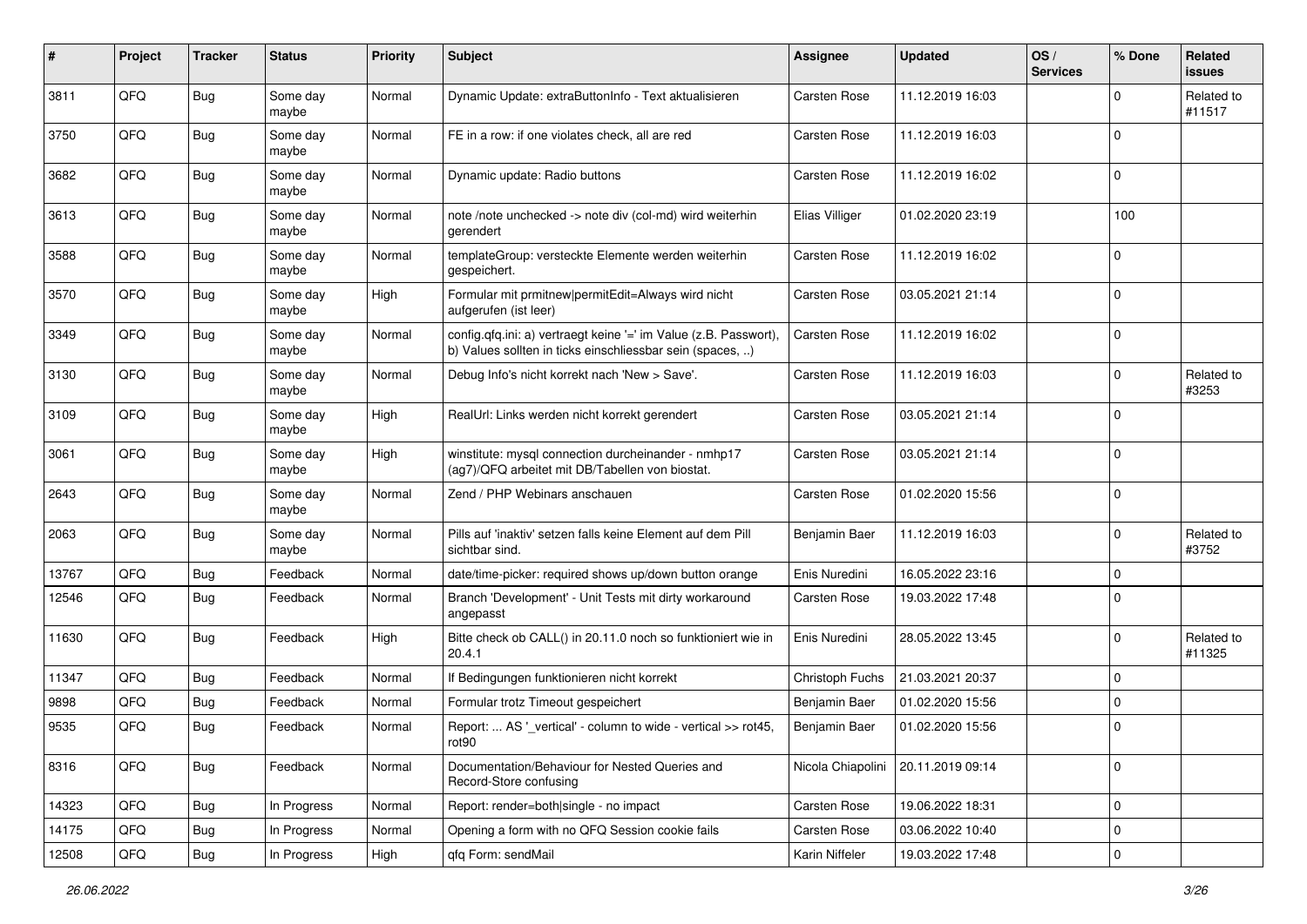| #     | Project        | <b>Tracker</b> | <b>Status</b> | <b>Priority</b> | Subject                                                                                                  | <b>Assignee</b>     | Updated          | OS/<br><b>Services</b> | % Done      | Related<br>issues                                                                                                              |
|-------|----------------|----------------|---------------|-----------------|----------------------------------------------------------------------------------------------------------|---------------------|------------------|------------------------|-------------|--------------------------------------------------------------------------------------------------------------------------------|
| 11517 | QFQ            | <b>Bug</b>     | In Progress   | Normal          | extraButtonInfo Broken for multiple FormElements                                                         | Carsten Rose        | 12.05.2022 13:12 |                        | $\Omega$    | Related to<br>#7890.<br>Related to<br>#3811, Has<br>duplicate<br>#10905, Has<br>duplicate<br>#10553, Has<br>duplicate<br>#6779 |
| 10661 | QFQ            | <b>Bug</b>     | In Progress   | Normal          | Typo3 Warnungen                                                                                          | <b>Carsten Rose</b> | 07.09.2021 13:23 |                        | $\mathbf 0$ | Related to<br>#12440                                                                                                           |
| 9789  | QFQ            | <b>Bug</b>     | In Progress   | High            | Record Lock: release to early on 'leave page'                                                            | <b>Carsten Rose</b> | 10.01.2022 09:25 |                        | 100         | Related to<br>#10081,<br>Related to<br>#9173,<br>Related to<br>#8702                                                           |
| 9691  | QFQ            | <b>Bug</b>     | In Progress   | Normal          | Checkbox: dynamic update > readonly                                                                      | <b>Carsten Rose</b> | 01.02.2020 23:22 |                        | 50          | Related to<br>#9834                                                                                                            |
| 14303 | QFQ            | <b>Bug</b>     | ToDo          | Normal          | datetime broken with picker                                                                              | Enis Nuredini       | 17.06.2022 09:02 |                        | $\mathbf 0$ | Related to<br>#12630                                                                                                           |
| 13899 | QFQ            | <b>Bug</b>     | ToDo          | Normal          | Selenium: zum laufen bringen                                                                             | Enis Nuredini       | 25.03.2022 10:24 |                        | $\mathbf 0$ |                                                                                                                                |
| 12463 | QFQ            | <b>Bug</b>     | ToDo          | High            | QFQ Function: 'function' and 'sql' on same level - output of<br>sql is shown two times.                  | Carsten Rose        | 15.12.2021 16:31 |                        | 0           |                                                                                                                                |
| 12395 | QFQ            | Bug            | ToDo          | High            | QFQ Function: Result two times shown                                                                     | Carsten Rose        | 18.02.2022 08:59 |                        | $\mathbf 0$ |                                                                                                                                |
| 14283 | QFQ            | <b>Bug</b>     | Priorize      | Normal          | HEIC / HEIF convert doesn't trigger                                                                      | <b>Carsten Rose</b> | 19.06.2022 16:37 |                        | 0           |                                                                                                                                |
| 13943 | QFQ            | Bug            | Priorize      | Normal          | unable to find formgroup                                                                                 | Enis Nuredini       | 28.05.2022 11:03 |                        | $\mathbf 0$ |                                                                                                                                |
| 12325 | QFQ            | <b>Bug</b>     | Priorize      | Normal          | MultiDB form.dblndex not working for report syntax                                                       | <b>Carsten Rose</b> | 07.09.2021 13:37 |                        | $\mathbf 0$ | Related to<br>#12145,<br>Related to<br>#12314                                                                                  |
| 9975  | QFQ            | Bug            | Priorize      | Normal          | Dropdown Menu: 'r:3' broken                                                                              | <b>Carsten Rose</b> | 01.02.2020 10:13 |                        | $\mathbf 0$ |                                                                                                                                |
| 9958  | QFQ            | <b>Bug</b>     | Priorize      | Normal          | Broken subrecord query: no error message                                                                 | Carsten Rose        | 05.02.2021 15:15 |                        | 0           |                                                                                                                                |
| 9947  | $\mathsf{QFQ}$ | Bug            | Priorize      | Normal          | Unwanted error message if missing 'typeAheadSqlPrefetch'                                                 | Carsten Rose        | 01.02.2020 10:13 |                        | 0           |                                                                                                                                |
| 9862  | QFQ            | <b>Bug</b>     | Priorize      | Normal          | Failed writing to sql mail qfq.log should throw an exception                                             | <b>Carsten Rose</b> | 01.02.2020 10:13 |                        | 0           |                                                                                                                                |
| 9834  | QFQ            | <b>Bug</b>     | Priorize      | Normal          | Input elements with tag 'disabled' are missing on<br>form-submit: server option 'processReadOnly' broken | Carsten Rose        | 07.12.2021 16:43 |                        | $\mathbf 0$ | Related to<br>#9691,<br>Related to<br>#5305, Has<br>duplicate<br>#12331                                                        |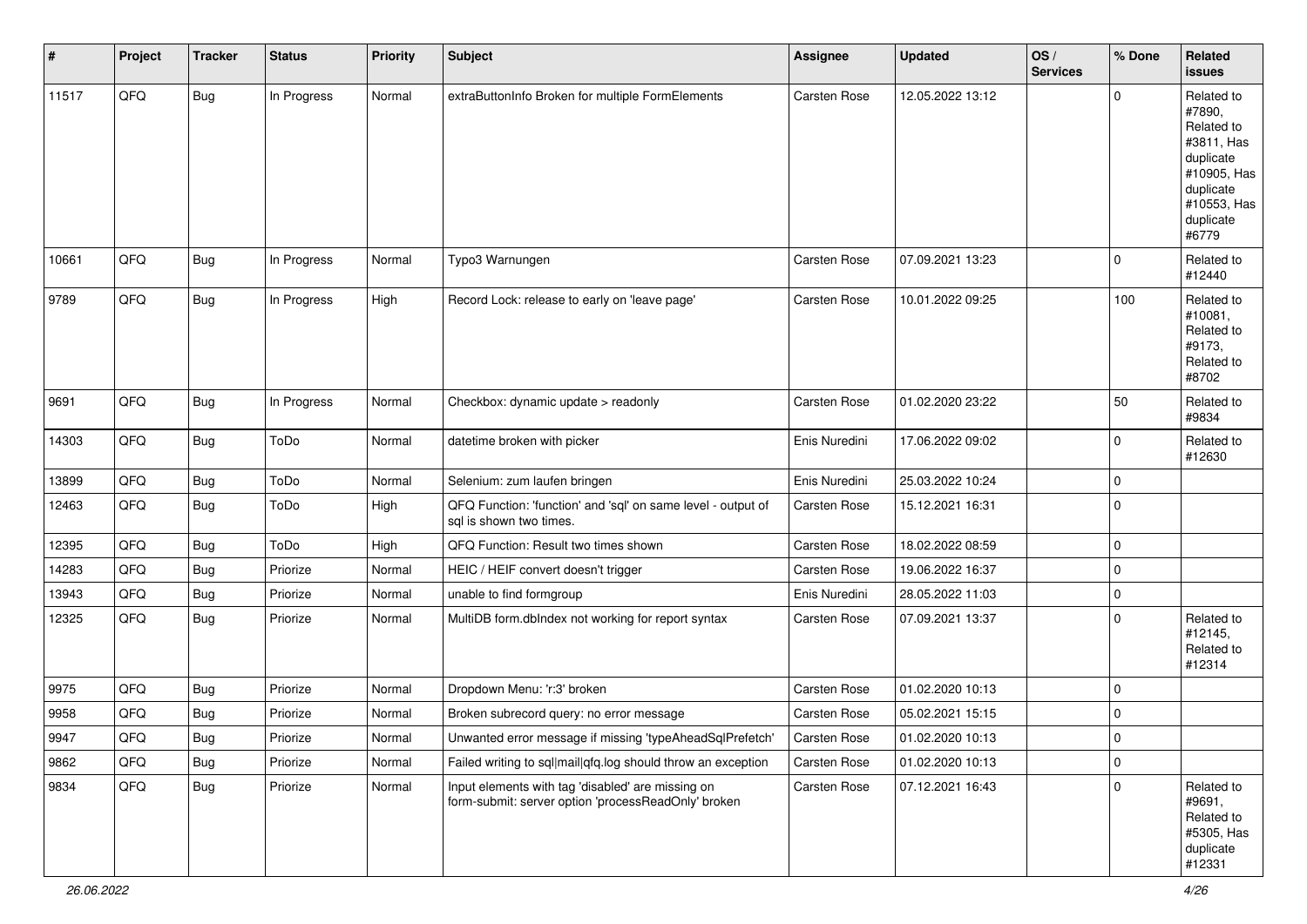| ∦     | Project | <b>Tracker</b> | <b>Status</b> | <b>Priority</b> | <b>Subject</b>                                                                                      | <b>Assignee</b>     | <b>Updated</b>   | OS/<br><b>Services</b> | % Done      | Related<br>issues                            |
|-------|---------|----------------|---------------|-----------------|-----------------------------------------------------------------------------------------------------|---------------------|------------------|------------------------|-------------|----------------------------------------------|
| 9534  | QFQ     | Bug            | Priorize      | Urgent          | FE.type=upload: 'Unknown Mode: ID"                                                                  | <b>Carsten Rose</b> | 03.05.2021 21:14 |                        | $\Omega$    | Related to<br>#9532                          |
| 9173  | QFQ     | Bug            | Priorize      | Urgent          | Stale Record Lock: Firefox                                                                          | <b>Carsten Rose</b> | 03.05.2021 21:14 |                        | $\Omega$    | Related to<br>#9789                          |
| 9121  | QFQ     | Bug            | Priorize      | High            | sip links have r and __dbIndexData set                                                              | <b>Carsten Rose</b> | 12.06.2021 10:41 |                        | $\Omega$    |                                              |
| 8037  | QFQ     | Bug            | Priorize      | Normal          | FE.type=upload (advanced mode): {{slaveId:V}} missing<br>during dynamic update                      | <b>Carsten Rose</b> | 01.02.2020 10:13 |                        | $\Omega$    |                                              |
| 7656  | QFQ     | <b>Bug</b>     | Priorize      | Normal          | FE with required, 'pattern' and 'extraButtonLock': always<br>complain about missing value           | <b>Carsten Rose</b> | 01.02.2020 10:13 |                        | $\Omega$    |                                              |
| 7616  | QFQ     | <b>Bug</b>     | Priorize      | Normal          | Selectlist with Enum & Dynamic Update                                                               | <b>Carsten Rose</b> | 01.02.2020 10:13 |                        | $\mathbf 0$ |                                              |
| 6574  | QFQ     | <b>Bug</b>     | Priorize      | Normal          | qfq.log: Fehlermeldung wurde angezeigt, aber nicht geloggt                                          | <b>Carsten Rose</b> | 01.02.2020 10:13 |                        | $\Omega$    |                                              |
| 6566  | QFQ     | <b>Bug</b>     | Priorize      | Normal          | Link Function 'delete': provided parameter missing on page<br>reload                                | Benjamin Baer       | 03.01.2022 08:08 |                        | $\Omega$    |                                              |
| 6140  | QFQ     | Bug            | Priorize      | Normal          | QFQ DnD Sort: Locked fields                                                                         | Benjamin Baer       | 21.03.2022 09:56 |                        | $\Omega$    |                                              |
| 6116  | QFQ     | <b>Bug</b>     | Priorize      | High            | value of checkbox not saved                                                                         | <b>Carsten Rose</b> | 07.12.2021 17:19 |                        | $\Omega$    |                                              |
| 4457  | QFQ     | Bug            | Priorize      | Normal          | typeahead: pressing return to select an item, saves the form<br>and closes the form.                | Benjamin Baer       | 03.01.2022 08:01 |                        | $\Omega$    | Related to<br>#4398                          |
| 3782  | QFQ     | <b>Bug</b>     | Priorize      | Normal          | Bei fehlerhafter Eingabe (z.B. Datum) sollte das erwartete<br>Format angezeigt werden               | <b>Carsten Rose</b> | 01.02.2020 10:13 |                        | $\mathbf 0$ |                                              |
| 2665  | QFQ     | <b>Bug</b>     | Priorize      | Normal          | Dynamic Update funktioniert nicht, wenn beim<br>entsprechenden FormElement eine size angegeben ist. | Benjamin Baer       | 03.01.2022 08:12 |                        | 30          |                                              |
| 14377 | QFQ     | Bug            | <b>New</b>    | Normal          | Documentation > General Tips: white page after migration                                            | Enis Nuredini       | 19.06.2022 16:37 |                        | $\mathbf 0$ |                                              |
| 14322 | QFQ     | <b>Bug</b>     | <b>New</b>    | Normal          | Form Load: by default no scroll (save & close should be<br>visible)                                 | Enis Nuredini       | 15.06.2022 14:12 |                        | $\Omega$    | Related to<br>#14321,<br>Related to<br>#6232 |
| 14305 | QFQ     | <b>Bug</b>     | New           | Normal          | Inline Report editing does not create history entries                                               | <b>Carsten Rose</b> | 10.06.2022 11:55 |                        | $\Omega$    |                                              |
| 14304 | QFQ     | Bug            | New           | Normal          | table sorter view safer does not work                                                               | <b>Carsten Rose</b> | 10.06.2022 11:49 |                        | 0           |                                              |
| 14245 | QFQ     | <b>Bug</b>     | <b>New</b>    | Normal          | Form Save Btn bleibt disabled wenn Datumsfeld über<br>Datepicker geändert                           | Enis Nuredini       | 27.05.2022 13:45 |                        | $\Omega$    | Related to<br>#13689                         |
| 14233 | QFQ     | <b>Bug</b>     | <b>New</b>    | Normal          | AS _link: question - HTML is not rendered                                                           | <b>Carsten Rose</b> | 28.05.2022 11:02 |                        | $\Omega$    |                                              |
| 14091 | QFQ     | <b>Bug</b>     | New           | Normal          | inconsistent template path for twig                                                                 | Carsten Rose        | 19.04.2022 18:36 |                        | 0           |                                              |
| 14077 | QFQ     | <b>Bug</b>     | New           | Normal          | As link: Attribute 'class' missing by r:1 and r:3 - but should<br>set                               | Carsten Rose        | 28.05.2022 11:02 |                        | $\Omega$    | Related to<br>#5342,<br>Related to<br>#4343  |
| 13716 | QFO     | <b>Bug</b>     | New           | High            | Firefox ask to store username/password                                                              | Enis Nuredini       | 30.05.2022 09:31 |                        | 0           | Related to<br>#13827                         |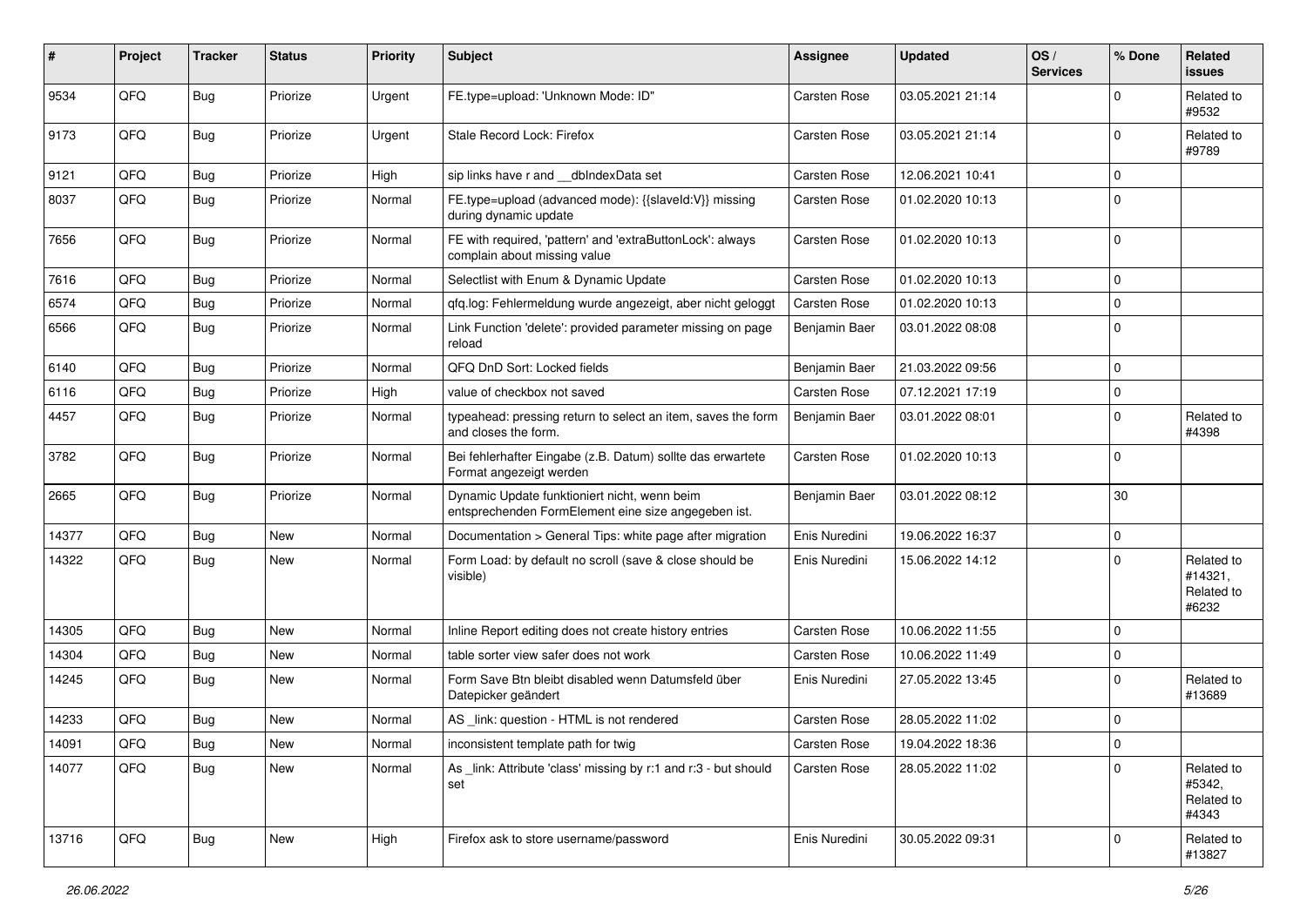| #     | Project | <b>Tracker</b> | <b>Status</b> | <b>Priority</b> | <b>Subject</b>                                                                                                                                      | Assignee            | <b>Updated</b>   | OS/<br><b>Services</b> | % Done      | Related<br>issues                                |
|-------|---------|----------------|---------------|-----------------|-----------------------------------------------------------------------------------------------------------------------------------------------------|---------------------|------------------|------------------------|-------------|--------------------------------------------------|
| 13706 | QFQ     | Bug            | <b>New</b>    | Normal          | Wrong CheckType in FieldElement LastStatus of Form Cron                                                                                             | <b>Carsten Rose</b> | 21.01.2022 18:20 |                        | $\Omega$    |                                                  |
| 13689 | QFQ     | Bug            | New           | Normal          | Enter auf Eingabefeld mit ungültigem Wert führt zu blurry<br>Seite                                                                                  | Enis Nuredini       | 28.05.2022 10:53 |                        | $\Omega$    | Related to<br>#14245, Has<br>duplicate<br>#11891 |
| 13659 | QFQ     | Bug            | New           | Normal          | wrong sanitize class applied to R-store                                                                                                             | Carsten Rose        | 15.01.2022 14:23 |                        | $\Omega$    |                                                  |
| 13647 | QFQ     | <b>Bug</b>     | <b>New</b>    | Normal          | Autofocus funktioniert nicht auf Chrome                                                                                                             | Benjamin Baer       | 19.03.2022 17:44 |                        | $\Omega$    |                                                  |
| 13592 | QFQ     | Bug            | New           | Normal          | QFQ Build Queue: das vergeben von Tags klappt nicht. Es<br>werden keine Releases gebaut.                                                            | Carsten Rose        | 19.03.2022 17:45 |                        | $\Omega$    |                                                  |
| 13528 | QFQ     | <b>Bug</b>     | New           | Normal          | gfg.io > releases: es wird kein neues Release angelegt                                                                                              | Benjamin Baer       | 19.03.2022 17:46 |                        | l 0         |                                                  |
| 13460 | QFQ     | Bug            | New           | Normal          | Doc: Password set/reset  password should not processed<br>with 'html encode'                                                                        | Carsten Rose        | 19.03.2022 17:46 |                        | $\Omega$    |                                                  |
| 13451 | QFQ     | Bug            | <b>New</b>    | Normal          | Character Counter / Max Character: Problem in Safari                                                                                                | <b>Carsten Rose</b> | 15.04.2022 17:18 |                        | $\Omega$    |                                                  |
| 13332 | QFQ     | <b>Bug</b>     | New           | Normal          | Multi Form: Required Felder werden visuell nicht markiert.                                                                                          | Carsten Rose        | 19.03.2022 17:47 |                        | $\Omega$    |                                                  |
| 13331 | QFQ     | Bug            | New           | Normal          | Multi Form: Clear Icon misplaced                                                                                                                    | Carsten Rose        | 19.03.2022 17:47 |                        | $\Omega$    |                                                  |
| 12989 | QFQ     | Bug            | New           | Normal          | empty string does not trigger dynamic update                                                                                                        | Enis Nuredini       | 28.05.2022 11:09 |                        | $\Omega$    |                                                  |
| 12974 | QFQ     | <b>Bug</b>     | <b>New</b>    | High            | Sanitize Queries in Action-Elements                                                                                                                 | Carsten Rose        | 07.12.2021 17:19 |                        | $\Omega$    |                                                  |
| 12716 | QFQ     | <b>Bug</b>     | <b>New</b>    | Normal          | template group: Pattern only applied to first instance                                                                                              | <b>Carsten Rose</b> | 19.03.2022 17:47 |                        | $\Omega$    |                                                  |
| 12714 | QFQ     | <b>Bug</b>     | <b>New</b>    | Normal          | Conversion of GIF to PDF broken when GIF contains Alpha.                                                                                            | <b>Carsten Rose</b> | 19.03.2022 17:49 |                        | $\Omega$    |                                                  |
| 12702 | QFQ     | <b>Bug</b>     | <b>New</b>    | High            | templateGroup: broken in multiDb Setup                                                                                                              | Carsten Rose        | 14.12.2021 16:02 |                        | $\Omega$    |                                                  |
| 12670 | OFQ     | <b>Bug</b>     | <b>New</b>    | High            | Dropdown-Menu classes können nicht mehr angegeben<br>werden                                                                                         | Carsten Rose        | 07.12.2021 17:19 |                        | $\Omega$    |                                                  |
| 12581 | QFQ     | <b>Bug</b>     | <b>New</b>    | Normal          | Form.forward=close: Record 'new' in new browser tab > save<br>(& close) >> Form is not reloaded with new created record id<br>and stays in mode=new | <b>Carsten Rose</b> | 19.03.2022 17:48 |                        | l 0         |                                                  |
| 12545 | QFQ     | <b>Bug</b>     | New           | Urgent          | sql.log not created / updated                                                                                                                       | <b>Carsten Rose</b> | 14.12.2021 16:02 |                        | $\mathbf 0$ |                                                  |
| 12520 | QFQ     | <b>Bug</b>     | <b>New</b>    | Normal          | Switch FE User: still active even FE User session expired                                                                                           | <b>Carsten Rose</b> | 19.03.2022 17:48 |                        | $\Omega$    |                                                  |
| 12513 | QFQ     | <b>Bug</b>     | <b>New</b>    | High            | Implement server side check of maxlength                                                                                                            | Carsten Rose        | 07.12.2021 17:19 |                        | $\Omega$    |                                                  |
| 12512 | QFQ     | <b>Bug</b>     | New           | Normal          | Some MySQL Installation can't use 'stored procedures'                                                                                               | Carsten Rose        | 19.03.2022 17:48 |                        | $\Omega$    |                                                  |
| 12468 | QFQ     | <b>Bug</b>     | New           | Urgent          | Form: update Form.title after save                                                                                                                  | Carsten Rose        | 03.05.2021 21:12 |                        | $\Omega$    |                                                  |
| 12327 | QFQ     | <b>Bug</b>     | New           | Normal          | Copy to clipboard: Glyphicon can not be changed                                                                                                     | Carsten Rose        | 27.12.2021 17:59 |                        | $\Omega$    |                                                  |
| 12187 | QFQ     | <b>Bug</b>     | <b>New</b>    | Normal          | Trigger FormAsFile() via Report: probably problem with multi<br>DB setup                                                                            | <b>Carsten Rose</b> | 20.03.2021 21:20 |                        | $\Omega$    |                                                  |
| 12133 | QFQ     | Bug            | <b>New</b>    | Normal          | NPM, phpSpreadSheet aktualisieren                                                                                                                   | Carsten Rose        | 15.03.2021 09:04 |                        | $\Omega$    |                                                  |
| 12066 | QFQ     | <b>Bug</b>     | New           | High            | enterAsSubmit: Forward wird nicht ausgeführt                                                                                                        | Enis Nuredini       | 29.05.2022 09:23 |                        | 0 I         |                                                  |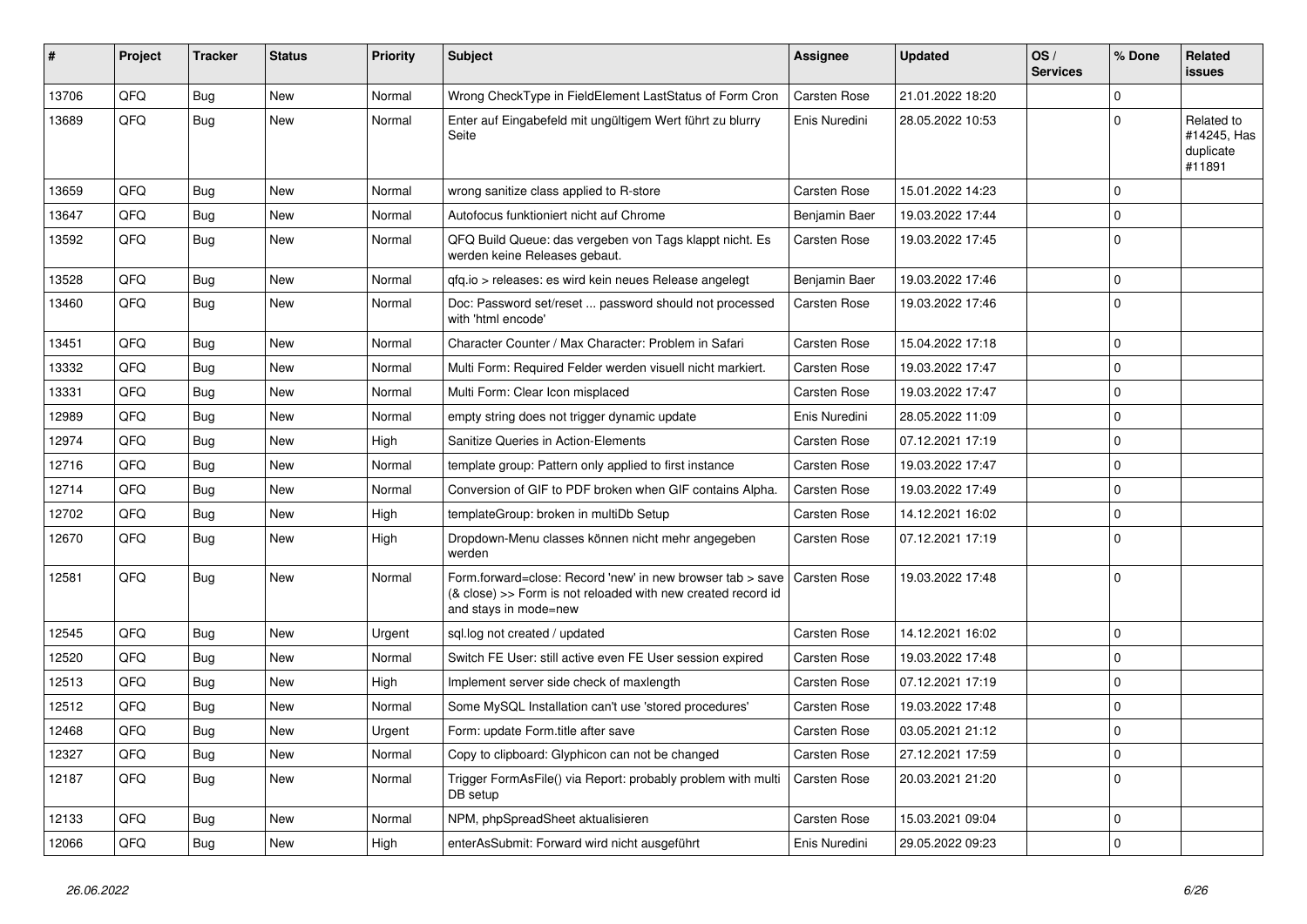| #     | Project | <b>Tracker</b> | <b>Status</b> | <b>Priority</b> | Subject                                                                             | <b>Assignee</b>     | <b>Updated</b>   | OS/<br><b>Services</b> | % Done      | Related<br><b>issues</b>                                             |
|-------|---------|----------------|---------------|-----------------|-------------------------------------------------------------------------------------|---------------------|------------------|------------------------|-------------|----------------------------------------------------------------------|
| 12045 | QFQ     | <b>Bug</b>     | New           | Normal          | templateGroup afterSave FE: Aufruf ohne<br>sqlHonorFormElements funktioniert nicht  | <b>Carsten Rose</b> | 18.02.2021 16:33 |                        | $\mathbf 0$ |                                                                      |
| 12040 | QFQ     | <b>Bug</b>     | New           | Normal          | FE Mode 'hidden' für zwei FEs auf einer Zeile                                       | <b>Carsten Rose</b> | 18.02.2021 10:13 |                        | $\mathbf 0$ |                                                                      |
| 11752 | QFQ     | <b>Bug</b>     | New           | Normal          | checkbox renders multiple input elements with same name                             | <b>Carsten Rose</b> | 17.12.2020 14:58 |                        | $\Omega$    | Related to<br>#11750                                                 |
| 11715 | QFQ     | Bug            | New           | Normal          | acceptZeroAsRequired and requiredOffButMark do not<br>coincide                      |                     | 08.12.2020 12:13 |                        | l 0         |                                                                      |
| 11695 | QFQ     | <b>Bug</b>     | New           | Normal          | MultiForm required FE Error                                                         | <b>Carsten Rose</b> | 04.12.2020 13:34 |                        | $\mathbf 0$ |                                                                      |
| 11668 | QFQ     | <b>Bug</b>     | New           | Normal          | Play function.sql - problem with mysql                                              | Carsten Rose        | 03.05.2021 20:48 |                        | $\Omega$    |                                                                      |
| 11667 | QFQ     | <b>Bug</b>     | New           | Normal          | MySQL mariadb-server-10.3: Incorrect datetime value                                 | <b>Carsten Rose</b> | 03.05.2021 20:48 |                        | $\mathbf 0$ |                                                                      |
| 11522 | QFQ     | Bug            | New           | Normal          | Aus/Einblenden von Reitern                                                          |                     | 13.11.2020 14:58 |                        | $\mathbf 0$ |                                                                      |
| 11239 | QFQ     | <b>Bug</b>     | New           | Normal          | Radiobutton (plain): horizontales Rendern abhängig vom<br>Datentyp in der Datenbank | <b>Carsten Rose</b> | 30.09.2020 18:37 |                        | $\mathbf 0$ |                                                                      |
| 11237 | QFQ     | Bug            | New           | High            | Radiobutton / parameter.buttonClass= btn-default - kein dirty<br>Trigger            | Benjamin Baer       | 03.05.2021 21:12 |                        | $\mathbf 0$ | Related to<br>#10766                                                 |
| 11195 | QFQ     | Bug            | New           | Low             | Dynamic Update: Note not updated if new text is empty<br>(v20.4)                    |                     | 25.09.2020 11:14 |                        | $\Omega$    |                                                                      |
| 11057 | QFQ     | Bug            | New           | High            | Checkboxes ohne span.checkmark im Report werden<br>ausgeblendet                     | Benjamin Baer       | 03.05.2021 21:12 |                        | $\mathbf 0$ | Related to<br>#11039                                                 |
| 10937 | QFQ     | <b>Bug</b>     | New           | Normal          | Fehler mit abhängigen Select- Feldern beim Positionieren                            | <b>Carsten Rose</b> | 12.11.2020 23:45 |                        | $\mathbf 0$ |                                                                      |
| 10890 | QFQ     | <b>Bug</b>     | New           | Normal          | AutoCron hangs                                                                      |                     | 20.07.2020 13:56 |                        | $\mathbf 0$ |                                                                      |
| 10766 | QFQ     | Bug            | New           | High            | Radiobutton / parameter.buttonClass=btn-default: dynamic<br>update                  |                     | 03.05.2021 21:12 |                        | $\mathbf 0$ | Related to<br>#11237                                                 |
| 10759 | QFQ     | <b>Bug</b>     | New           | Normal          | emptyMeansNull - Feld falsch aktualisiert                                           |                     | 12.11.2020 23:45 |                        | $\mathbf 0$ |                                                                      |
| 10704 | QFQ     | <b>Bug</b>     | New           | Normal          | wkhtml problem rendering fullCalendar.js / fabric.js >><br>successor: puppeteer     | Carsten Rose        | 12.11.2020 23:45 |                        | $\Omega$    | Related to<br>#5024,<br>Related to<br>#4650.<br>Related to<br>#10715 |
| 10658 | QFQ     | <b>Bug</b>     | New           | Normal          | processReadOnly broken                                                              | <b>Carsten Rose</b> | 27.05.2020 17:55 |                        | $\Omega$    |                                                                      |
| 10640 | QFQ     | Bug            | New           | High            | TypeAhead Tag: FE editierbar trotz readOnly                                         | <b>Carsten Rose</b> | 03.05.2021 21:12 |                        | $\Omega$    |                                                                      |
| 10588 | QFQ     | <b>Bug</b>     | New           | Normal          | typeahed Tag: Doku anpassen                                                         | Carsten Rose        | 12.11.2020 23:45 |                        | $\mathbf 0$ |                                                                      |
| 10508 | QFQ     | <b>Bug</b>     | New           | High            | Multi Form broken on Multi DB Instance                                              | Carsten Rose        | 03.05.2021 21:12 |                        | $\mathbf 0$ |                                                                      |
| 10506 | QFQ     | <b>Bug</b>     | New           | High            | Template Group broken on MultiDB instance                                           | Carsten Rose        | 03.05.2021 21:12 |                        | $\mathbf 0$ | Related to<br>#10505                                                 |
| 10324 | QFQ     | Bug            | New           | Normal          | Excel Export mit Template funktioniert nur, wenn Template<br>vor uid kommt          |                     | 30.03.2020 11:20 |                        | 0           | Related to<br>#10257                                                 |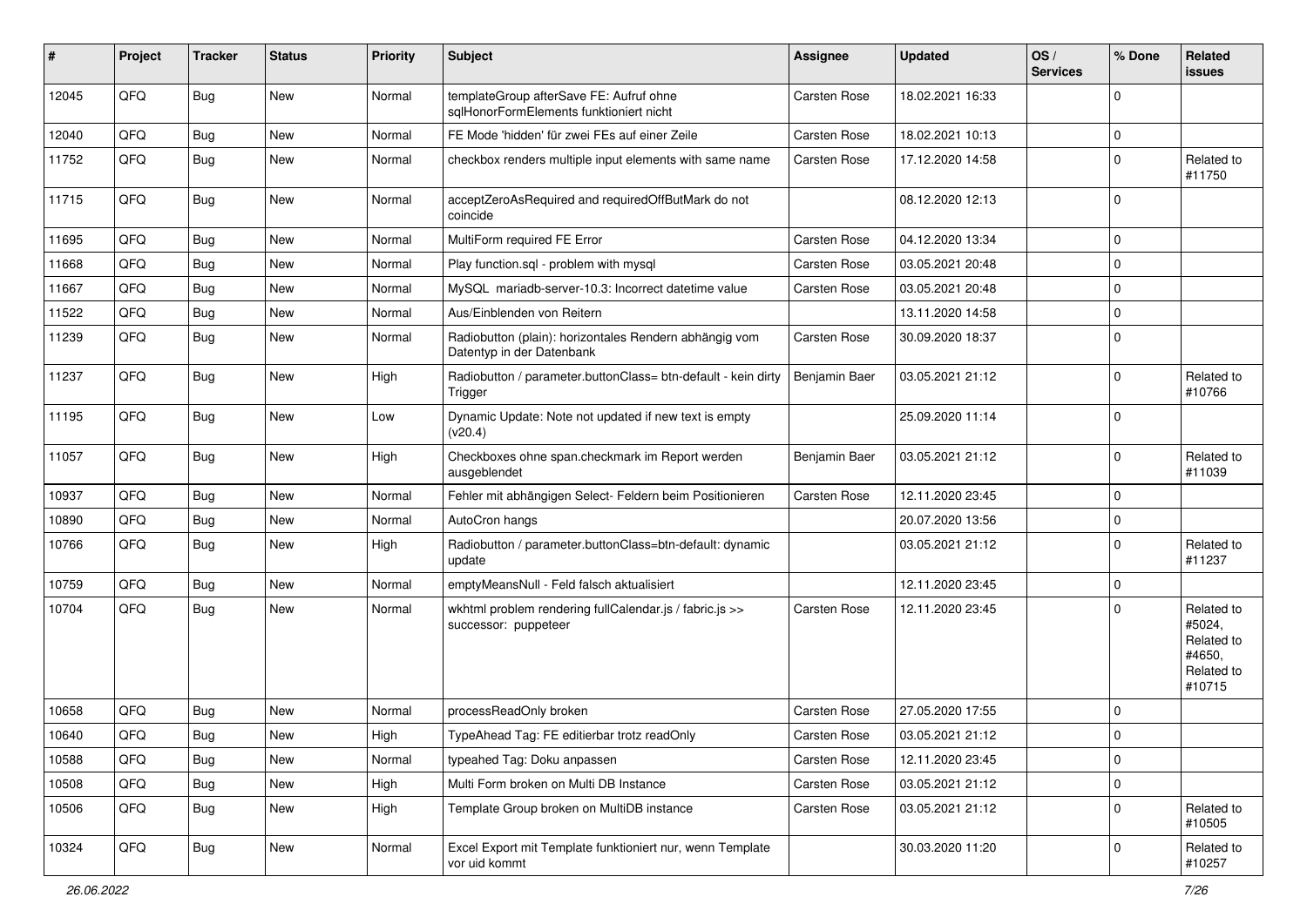| #     | Project | <b>Tracker</b> | <b>Status</b> | <b>Priority</b> | <b>Subject</b>                                                                | Assignee            | <b>Updated</b>   | OS/<br><b>Services</b> | % Done      | Related<br><b>issues</b>                     |
|-------|---------|----------------|---------------|-----------------|-------------------------------------------------------------------------------|---------------------|------------------|------------------------|-------------|----------------------------------------------|
| 10322 | QFQ     | Bug            | <b>New</b>    | Normal          | FormElement / Radio: missing column 'enum' >> FE not<br>reported              | Carsten Rose        | 07.05.2020 09:37 |                        | $\Omega$    |                                              |
| 10082 | QFQ     | Bug            | <b>New</b>    | Normal          | FE.type=SELECT - 'sanatize' Class                                             | <b>Carsten Rose</b> | 07.05.2020 09:36 |                        | $\Omega$    | Related to<br>#10081                         |
| 10081 | QFQ     | Bug            | New           | High            | Stale record lock after 'forbidden' character                                 | Carsten Rose        | 03.05.2021 21:12 |                        | U           | Related to<br>#10082,<br>Related to<br>#9789 |
| 9855  | QFQ     | <b>Bug</b>     | New           | Normal          | <b>Required Check</b>                                                         |                     | 01.02.2020 15:56 |                        | $\Omega$    |                                              |
| 9783  | QFQ     | <b>Bug</b>     | New           | Normal          | Email with special characters                                                 | <b>Carsten Rose</b> | 01.02.2020 23:22 |                        | $\mathbf 0$ |                                              |
| 9773  | QFQ     | <b>Bug</b>     | <b>New</b>    | Normal          | form.parameter.formModeGlobal=requiredOff                                     | Carsten Rose        | 01.02.2020 15:56 |                        | $\mathbf 0$ |                                              |
| 9533  | QFQ     | Bug            | New           | Normal          | FE.type=upload: Check in 'beforeSave' if upload is given                      | Carsten Rose        | 01.02.2020 23:22 |                        | 0           | Related to<br>#11523                         |
| 9531  | QFQ     | Bug            | New           | High            | FE File: Dynamic Update / modeSql / required detected even<br>it not set      | Carsten Rose        | 11.06.2021 20:32 |                        | $\Omega$    | Related to<br>#12398                         |
| 9347  | QFQ     | Bug            | <b>New</b>    | High            | FE.type=upload with dynamic show/hidden: required not<br>detected             | Carsten Rose        | 12.06.2021 10:40 |                        | 0           | Related to<br>#5305,<br>Related to<br>#12398 |
| 9317  | QFQ     | Bug            | New           | Normal          | FE.type=note: with dynamic show/hidden an empty label<br>causes trouble       | <b>Carsten Rose</b> | 01.02.2020 23:22 |                        | 0           |                                              |
| 9275  | QFQ     | Bug            | New           | Normal          | autcron: t3 page, which takes to long to respond, is not<br>reported properly | Carsten Rose        | 01.02.2020 23:22 |                        | 100         |                                              |
| 9177  | QFQ     | Bug            | New           | Normal          | Bug? QFQ tries to save an action FE, which has real<br>existing column name   | Carsten Rose        | 01.02.2020 23:22 |                        | $\Omega$    |                                              |
| 9127  | QFQ     | <b>Bug</b>     | New           | Normal          | Error Message: change 'roll over' color - text not readable                   | Carsten Rose        | 01.02.2020 23:22 |                        | $\mathbf 0$ |                                              |
| 9077  | QFQ     | Bug            | New           | Normal          | typeAheadSql: report broken SQL                                               | <b>Carsten Rose</b> | 01.02.2020 23:22 |                        | 0           |                                              |
| 9013  | QFQ     | <b>Bug</b>     | New           | Normal          | Error in Twig template not handled                                            | Carsten Rose        | 20.10.2021 13:43 |                        | $\mathbf 0$ |                                              |
| 8891  | QFQ     | <b>Bug</b>     | <b>New</b>    | High            | formSubmitLog: do not log passwords                                           | Enis Nuredini       | 25.03.2022 09:06 |                        | $\mathbf 0$ |                                              |
| 8668  | QFQ     | <b>Bug</b>     | New           | High            | Pill disabled: dyamic mode 'hidden' not respected - FE is still<br>required   | Carsten Rose        | 03.05.2021 21:14 |                        | $\Omega$    |                                              |
| 8431  | QFQ     | <b>Bug</b>     | New           | High            | autocron.php with wrong path                                                  | Carsten Rose        | 03.05.2021 21:14 |                        | $\mathbf 0$ |                                              |
| 8083  | QFQ     | Bug            | New           | High            | FormEditor: primary table list does not respect<br>'indexDb={{indexData:Y}}'  | Carsten Rose        | 03.05.2021 21:14 |                        | 0           | Has<br>duplicate<br>#6678                    |
| 8049  | QFQ     | <b>Bug</b>     | New           | Normal          | FE.type=note, column 'value': text moves some pixel to top<br>after save      | Carsten Rose        | 01.02.2020 23:22 |                        | $\mathbf 0$ |                                              |
| 7899  | QFQ     | <b>Bug</b>     | New           | High            | Fe.type=password / retype / required: always complain about<br>missing value  | Carsten Rose        | 03.05.2021 21:14 |                        | $\mathbf 0$ |                                              |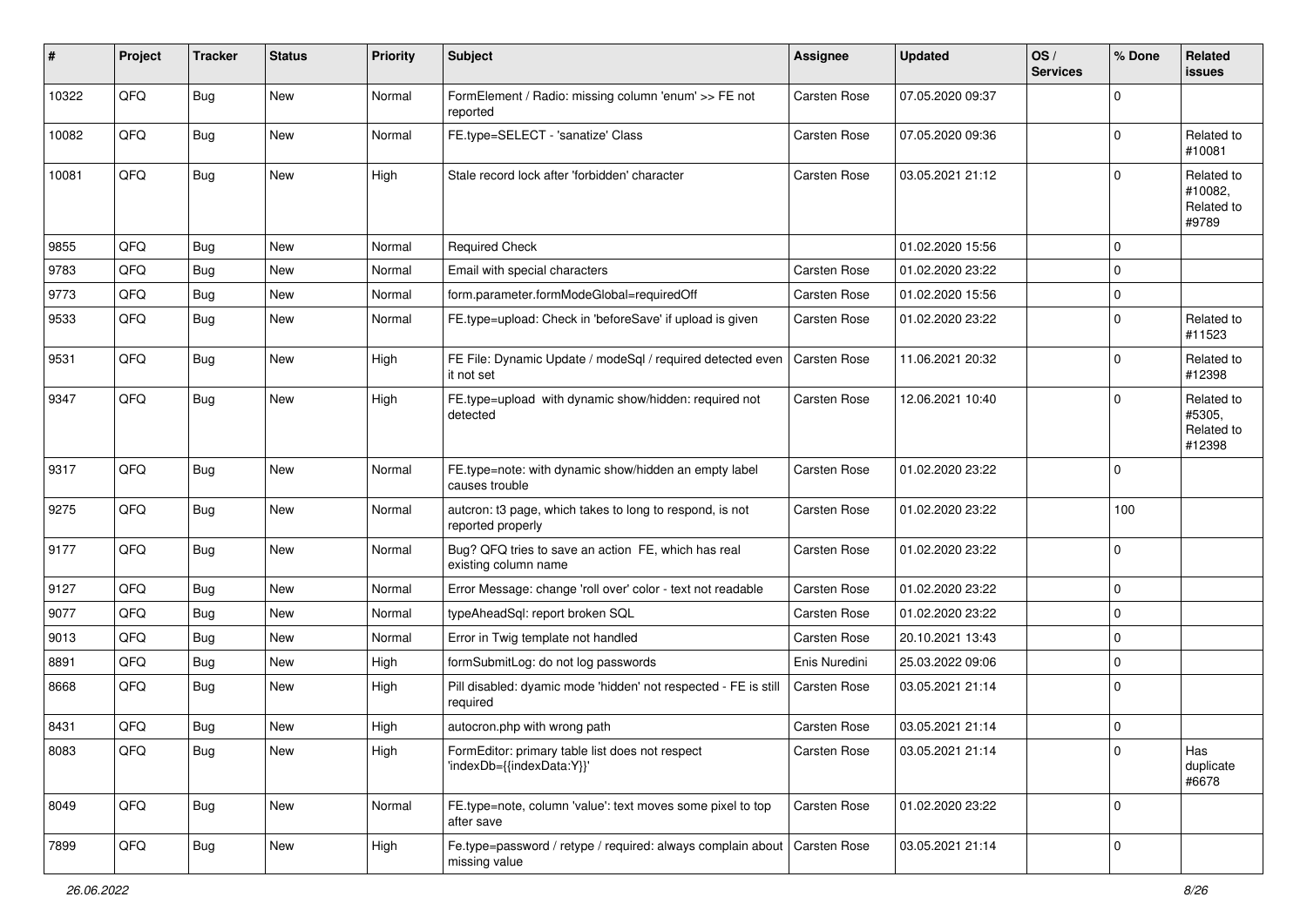| #    | Project | <b>Tracker</b> | <b>Status</b> | <b>Priority</b> | Subject                                                                                                          | <b>Assignee</b>     | <b>Updated</b>   | OS/<br><b>Services</b> | % Done      | Related<br><b>issues</b>                    |
|------|---------|----------------|---------------|-----------------|------------------------------------------------------------------------------------------------------------------|---------------------|------------------|------------------------|-------------|---------------------------------------------|
| 7890 | QFQ     | <b>Bug</b>     | New           | Normal          | FormElement 'required': extraButtonInfo not aligned                                                              | <b>Carsten Rose</b> | 11.06.2021 21:17 |                        | U           | Related to<br>#11517                        |
| 7795 | QFQ     | <b>Bug</b>     | New           | Normal          | Readonly Form: Typeahead-Felder                                                                                  | <b>Carsten Rose</b> | 01.02.2020 23:22 |                        | 0           |                                             |
| 7685 | QFQ     | <b>Bug</b>     | New           | Normal          | Open FormElement from QFQ error message and save<br>modified record: error about missing {{formId:F}}            | Carsten Rose        | 01.02.2020 23:22 |                        | $\Omega$    |                                             |
| 7650 | QFQ     | <b>Bug</b>     | New           | High            | Optional do not show 'required' sign on FormElement                                                              | <b>Carsten Rose</b> | 03.05.2021 21:14 |                        | $\mathbf 0$ |                                             |
| 7574 | QFQ     | <b>Bug</b>     | New           | Normal          | Substitute error: form element not reported / dont parse<br>Form.note                                            | Carsten Rose        | 01.02.2020 23:21 |                        | $\Omega$    |                                             |
| 7547 | QFQ     | Bug            | New           | Normal          | Error Message in afterSave: wrong parameter column<br>reported                                                   | <b>Carsten Rose</b> | 01.02.2020 23:22 |                        | 0           |                                             |
| 7524 | QFQ     | Bug            | New           | Normal          | QFQ throws a 'General Error' if 'fileadmin/protected/log/' is<br>not writeable                                   | <b>Carsten Rose</b> | 01.02.2020 23:22 |                        | $\Omega$    |                                             |
| 7513 | QFQ     | <b>Bug</b>     | New           | Normal          | Radios not correct aligned                                                                                       | <b>Carsten Rose</b> | 01.02.2020 23:22 |                        | $\Omega$    |                                             |
| 7512 | QFQ     | <b>Bug</b>     | New           | Normal          | FE: inputType=number >> 'pattern' is not respected                                                               | Carsten Rose        | 01.02.2020 23:22 |                        | $\mathbf 0$ |                                             |
| 7261 | QFQ     | <b>Bug</b>     | New           | Normal          | Report pathFilename for user without path, only the filename                                                     | <b>Carsten Rose</b> | 01.02.2020 23:21 |                        | $\mathbf 0$ |                                             |
| 7219 | QFQ     | <b>Bug</b>     | New           | Normal          | typeSheadSql / typeAheadSqlPrefetch: change to curly<br>braces                                                   | Carsten Rose        | 01.02.2020 23:21 |                        | 0           |                                             |
| 7014 | QFQ     | <b>Bug</b>     | New           | Normal          | Sending invalid emails succeeds when<br>debug.redirectAllMailTo is set                                           | Carsten Rose        | 01.02.2020 23:21 |                        | $\Omega$    |                                             |
| 7002 | QFQ     | <b>Bug</b>     | <b>New</b>    | Normal          | Dynamic Update: row does not disappear / appear                                                                  | <b>Carsten Rose</b> | 01.02.2020 23:22 |                        | $\mathbf 0$ |                                             |
| 6912 | QFQ     | Bug            | New           | Normal          | error Message Var 'deadline' already set in SIP - in Form<br>with FE.value={{deadline:R:::{{deadlinePeriod:Y}}}} | Carsten Rose        | 01.02.2020 23:21 |                        | 0           |                                             |
| 6677 | QFQ     | Bug            | New           | Normal          | Error message FE Action Element: no/wrong FE reference<br>who cause the problem.                                 | <b>Carsten Rose</b> | 01.02.2020 23:21 |                        | $\mathbf 0$ |                                             |
| 6483 | QFQ     | <b>Bug</b>     | New           | Normal          | R Store funktioniert nicht bei 'Report Notation' im FE                                                           | <b>Carsten Rose</b> | 01.02.2020 23:21 |                        | $\mathbf 0$ |                                             |
| 6462 | QFQ     | <b>Bug</b>     | New           | Normal          | File Upload: Nutzlose Fehlermeldung wenn Datei zu gross                                                          | Carsten Rose        | 01.02.2020 23:21 |                        | 0           | Related to<br>#6139                         |
| 5576 | QFQ     | <b>Bug</b>     | New           | Normal          | Using MySQL 'DROP' requires privilege - wich is not really<br>necessary.                                         | Carsten Rose        | 01.02.2020 23:21 |                        | $\Omega$    |                                             |
| 5559 | QFQ     | <b>Bug</b>     | <b>New</b>    | Normal          | FE.type = Upload: 'accept' might contain variables                                                               | <b>Carsten Rose</b> | 11.05.2020 21:23 |                        | $\Omega$    |                                             |
| 5459 | QFQ     | <b>Bug</b>     | New           | High            | Multi DB: spread system tables between 'QFQ' and 'Data'-DB   Carsten Rose                                        |                     | 03.05.2021 21:14 |                        | $\Omega$    | Related to<br>#4720                         |
| 5305 | QFQ     | <b>Bug</b>     | New           | Normal          | Upload FormElement: nicht disabled by readonly Form                                                              | Carsten Rose        | 16.06.2021 13:43 |                        | $\Omega$    | Related to<br>#9347,<br>Related to<br>#9834 |
| 5221 | QFQ     | <b>Bug</b>     | New           | High            | Download Dialog: Bleibt stehen in FF wenn Datei<br>automatisch gespeichert wird.                                 | Carsten Rose        | 03.05.2021 21:14 |                        | 0           |                                             |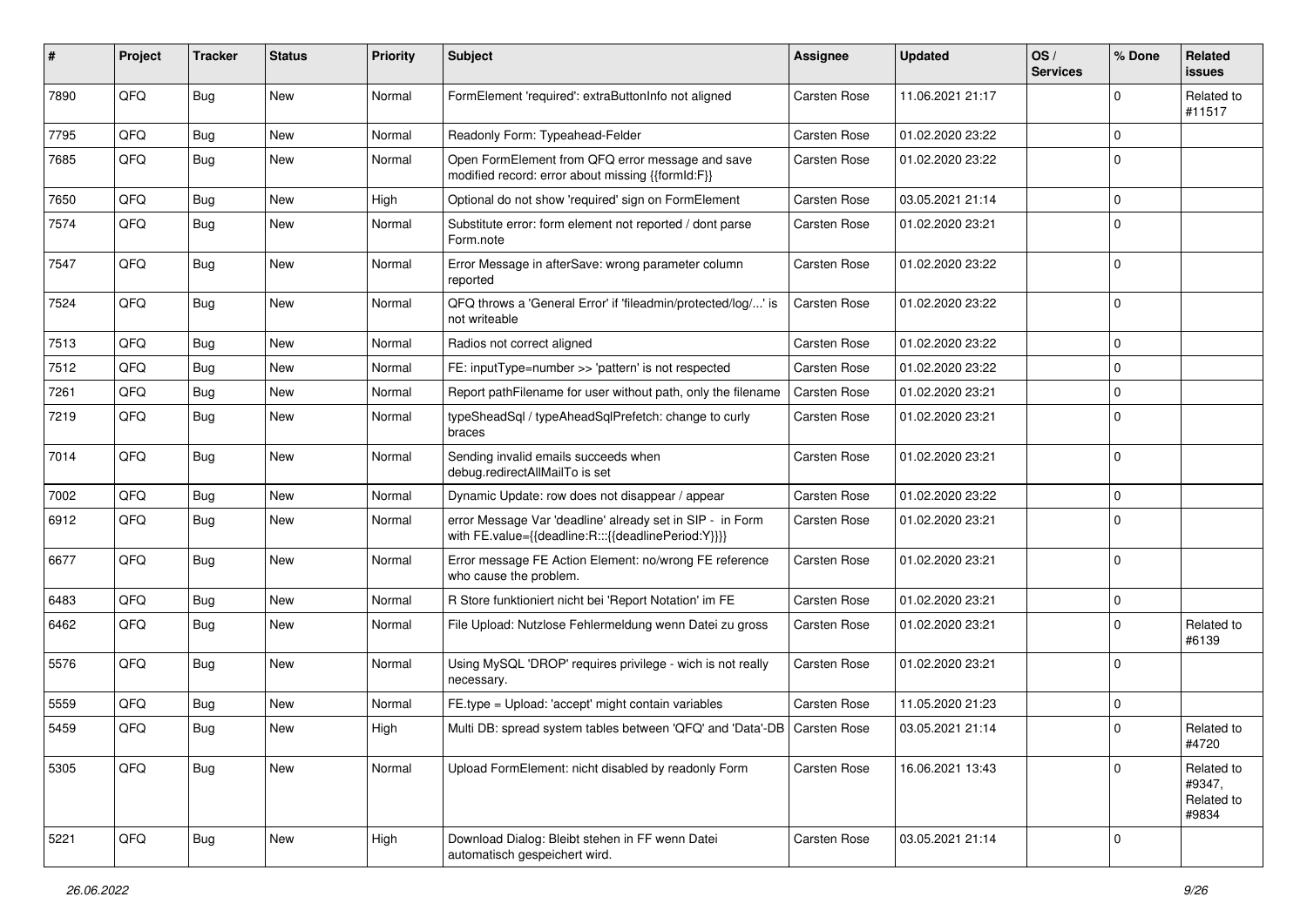| $\vert$ # | Project | <b>Tracker</b> | <b>Status</b>     | <b>Priority</b> | <b>Subject</b>                                    | <b>Assignee</b>     | <b>Updated</b>   | OS/<br><b>Services</b> | % Done         | Related<br><b>issues</b>                                              |
|-----------|---------|----------------|-------------------|-----------------|---------------------------------------------------|---------------------|------------------|------------------------|----------------|-----------------------------------------------------------------------|
| 4756      | QFQ     | <b>Bug</b>     | New               | Normal          | Form dirty even nothing changes                   | <b>Carsten Rose</b> | 11.12.2019 16:16 |                        | $\Omega$       |                                                                       |
| 3547      | QFQ     | Bug            | <b>New</b>        | Normal          | FE of type 'note' causes writing of empty fields. | <b>Carsten Rose</b> | 01.02.2020 23:21 |                        | $\mathbf 0$    |                                                                       |
| 13608     | QFO     | Feature        | Some day<br>maybe | Normal          | Automatic Browser Language Redirect               | Enis Nuredini       | 17.06.2022 08:35 |                        | $\Omega$       |                                                                       |
| 12611     | QFQ     | Feature        | Some day<br>maybe | Normal          | Refactoring: Bootstrap with Lazy Loading          | <b>Carsten Rose</b> | 08.06.2022 10:37 |                        | $\Omega$       | Related to<br>#12490,<br>Related to<br>#10013.<br>Related to<br>#7732 |
| 12337     | QFQ     | Feature        | Some day<br>maybe | Normal          | Database.php: better caching                      | <b>Carsten Rose</b> | 16.09.2021 15:10 |                        | $\Omega$       |                                                                       |
| 12315     | QFO     | Feature        | Some day<br>maybe | Normal          | Form History (Diffs) / Backups                    | Carsten Rose        | 16.09.2021 15:10 |                        | $\mathbf 0$    |                                                                       |
| 11323     | QFQ     | Feature        | Some day<br>maybe | Normal          | Report Frontend Editor Modal + Codemirror         | Carsten Rose        | 16.09.2021 15:10 |                        | $\Omega$       | Related to<br>#11036                                                  |
| 11322     | QFQ     | Feature        | Some day<br>maybe | Normal          | Form Element JSON - (multiline parameter field)   | Carsten Rose        | 16.09.2021 15:10 |                        | $\Omega$       |                                                                       |
| 11217     | QFQ     | Feature        | Some day<br>maybe | Normal          | <b>Extend Script Functionality</b>                | <b>Carsten Rose</b> | 16.09.2021 15:10 |                        | $\overline{0}$ |                                                                       |
| 11036     | QFQ     | Feature        | Some day<br>maybe | Normal          | inline report editor permissions                  | <b>Carsten Rose</b> | 16.09.2021 15:09 |                        | $\mathbf 0$    | Related to<br>#11323                                                  |
| 10745     | QFQ     | Feature        | Some day<br>maybe | Normal          | <b>Tablesorter Excel Export</b>                   | <b>Carsten Rose</b> | 16.09.2021 15:09 |                        | $\Omega$       |                                                                       |
| 10738     | QFQ     | Feature        | Some day<br>maybe | Normal          | CORS headers for external API requests            |                     | 10.06.2020 14:00 |                        | $\Omega$       |                                                                       |
| 10716     | QFQ     | Feature        | Some day<br>maybe | Normal          | Business Logic mit Externen Skripten              | <b>Carsten Rose</b> | 16.09.2021 15:10 |                        | $\Omega$       | Related to<br>#10713,<br>Related to<br>#8217                          |
| 10116     | QFQ     | Feature        | Some day<br>maybe | Normal          | TypeAhead: Tag - show inside 'input' element      | Carsten Rose        | 16.09.2021 15:09 |                        | $\Omega$       |                                                                       |
| 10095     | QFQ     | Feature        | Some day<br>maybe | Normal          | Generic Gitlab Integration into QFQ               | <b>Carsten Rose</b> | 16.09.2021 15:10 |                        | $\Omega$       |                                                                       |
| 10013     | QFQ     | Feature        | Some day<br>maybe | Normal          | FE.typ=editor: CodeMirror                         | <b>Carsten Rose</b> | 08.06.2022 10:37 |                        | $\Omega$       | Related to<br>#12611,<br>Related to<br>#12490.<br>Related to<br>#7732 |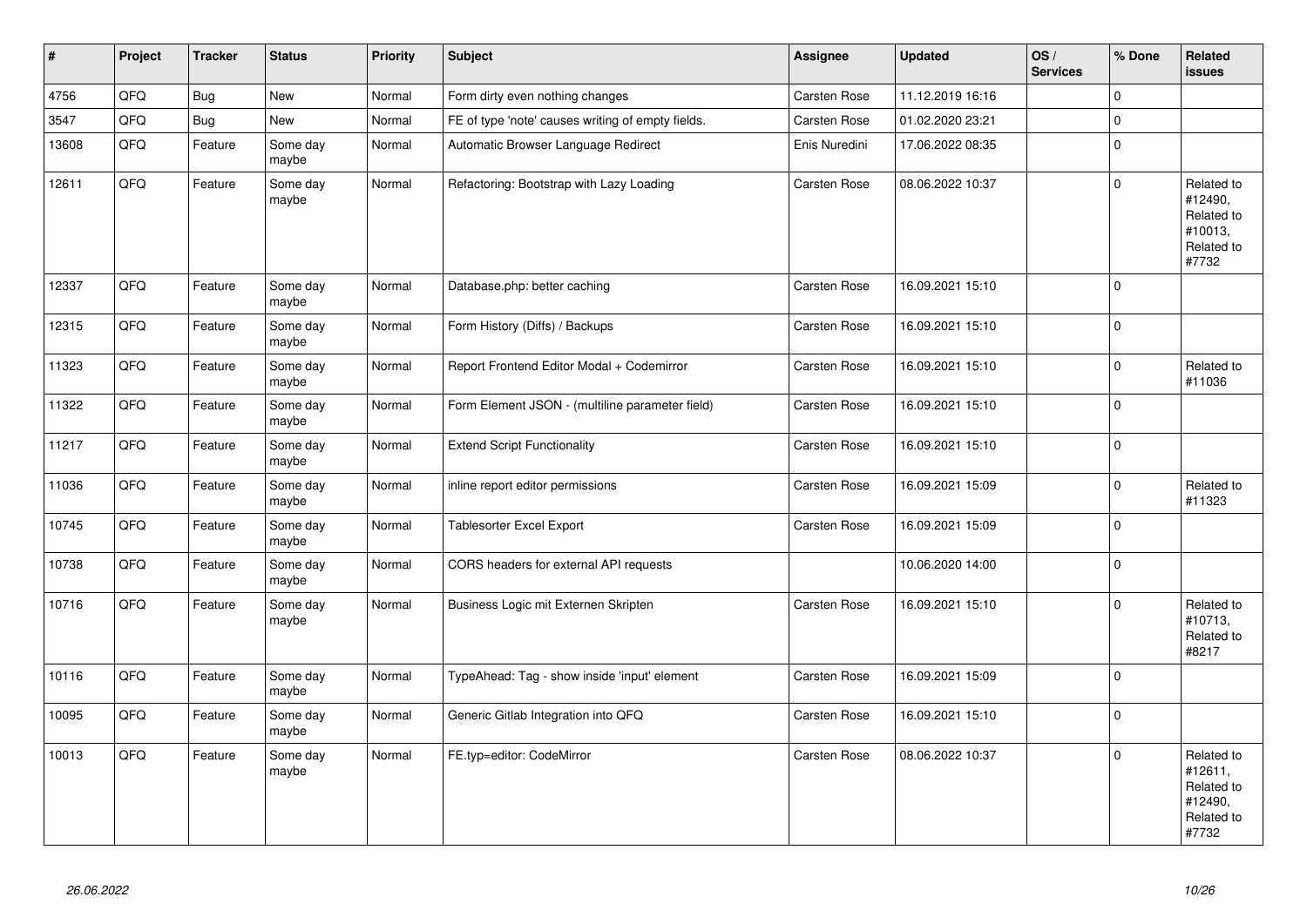| #    | Project | <b>Tracker</b> | <b>Status</b>     | <b>Priority</b> | <b>Subject</b>                                           | Assignee            | <b>Updated</b>   | OS/<br><b>Services</b> | % Done      | Related<br>issues                                                      |
|------|---------|----------------|-------------------|-----------------|----------------------------------------------------------|---------------------|------------------|------------------------|-------------|------------------------------------------------------------------------|
| 9704 | QFQ     | Feature        | Some day<br>maybe | Normal          | Thumbnails Generieren beim Splitten von PDF Files        | Carsten Rose        | 11.12.2019 16:01 |                        | $\Omega$    |                                                                        |
| 9579 | QFQ     | Feature        | Some day<br>maybe | Normal          | Multiform with Process Row                               | Carsten Rose        | 11.12.2019 16:01 |                        | 0           |                                                                        |
| 9130 | QFQ     | Feature        | Some day<br>maybe | Normal          | tablesorter: Automatic Row numbering / Zeilenummer       | Benjamin Baer       | 01.02.2020 23:22 |                        | 0           |                                                                        |
| 8894 | QFQ     | Feature        | Some day<br>maybe | Normal          | Documentation Tags Usable in QFQ Application             | <b>Carsten Rose</b> | 11.12.2019 16:01 |                        | 0           |                                                                        |
| 8892 | QFQ     | Feature        | Some day<br>maybe | Normal          | Display and Edit SQL Comments in Form Editor             | <b>Carsten Rose</b> | 11.12.2019 16:01 |                        | $\mathbf 0$ |                                                                        |
| 8586 | QFQ     | Feature        | Some day<br>maybe | Normal          | QFQ: Enhance Error message for 'record not found'        | Carsten Rose        | 16.09.2021 15:10 |                        | $\mathbf 0$ |                                                                        |
| 8522 | QFQ     | Feature        | Some day<br>maybe | Normal          | build QFQ - npm warnings                                 | Benjamin Baer       | 01.02.2020 23:19 |                        | 50          |                                                                        |
| 8520 | QFQ     | Feature        | Some day<br>maybe | Normal          | Bring QFQ to Composer                                    | Carsten Rose        | 16.09.2021 15:10 |                        | 0           |                                                                        |
| 8101 | QFQ     | Feature        | Some day<br>maybe | Normal          | Password hash: support further hashing methods           | Carsten Rose        | 16.09.2021 15:10 |                        | 0           |                                                                        |
| 8056 | QFQ     | Feature        | Some day<br>maybe | Normal          | Termin Organisation (Reservation)                        |                     | 01.02.2020 23:19 |                        | 0           | Related to<br>#8658                                                    |
| 7921 | QFQ     | Feature        | Some day<br>maybe | Normal          | Rest API Export: URL kuerzer machen                      |                     | 01.02.2020 23:19 |                        | $\mathbf 0$ |                                                                        |
| 7732 | QFQ     | Feature        | Some day<br>maybe | Normal          | Javascript: Lazy Loading der add on libs                 | Benjamin Baer       | 08.06.2022 10:38 |                        | $\mathbf 0$ | Related to<br>#12611,<br>Related to<br>#12490,<br>Related to<br>#10013 |
| 7453 | QFQ     | Feature        | Some day<br>maybe | Normal          | import / export forms QFQ                                | <b>Carsten Rose</b> | 16.09.2021 15:10 |                        | 0           |                                                                        |
| 7452 | QFQ     | Feature        | Some day<br>maybe | Normal          | automate deployment new QFQ version                      | Carsten Rose        | 16.09.2021 15:10 |                        | $\mathbf 0$ |                                                                        |
| 7336 | QFQ     | Feature        | Some day<br>maybe | Normal          | PDF Upload: disallow PDFs with specific Meta information | Carsten Rose        | 11.12.2019 16:01 |                        | $\mathbf 0$ |                                                                        |
| 7278 | QFG     | Feature        | Some day<br>maybe | Normal          | Form: Wert vordefinieren der immer gesetzt wird          |                     | 02.05.2021 09:27 |                        | 0           |                                                                        |
| 7229 | QFG     | Feature        | Some day<br>maybe | Normal          | New FormElement.type: Button                             |                     | 01.02.2021 12:32 |                        | 0           |                                                                        |
| 7108 | QFG     | Feature        | Some day<br>maybe | Normal          | QFQ Wrap Elements                                        |                     | 11.12.2019 16:01 |                        | 0           |                                                                        |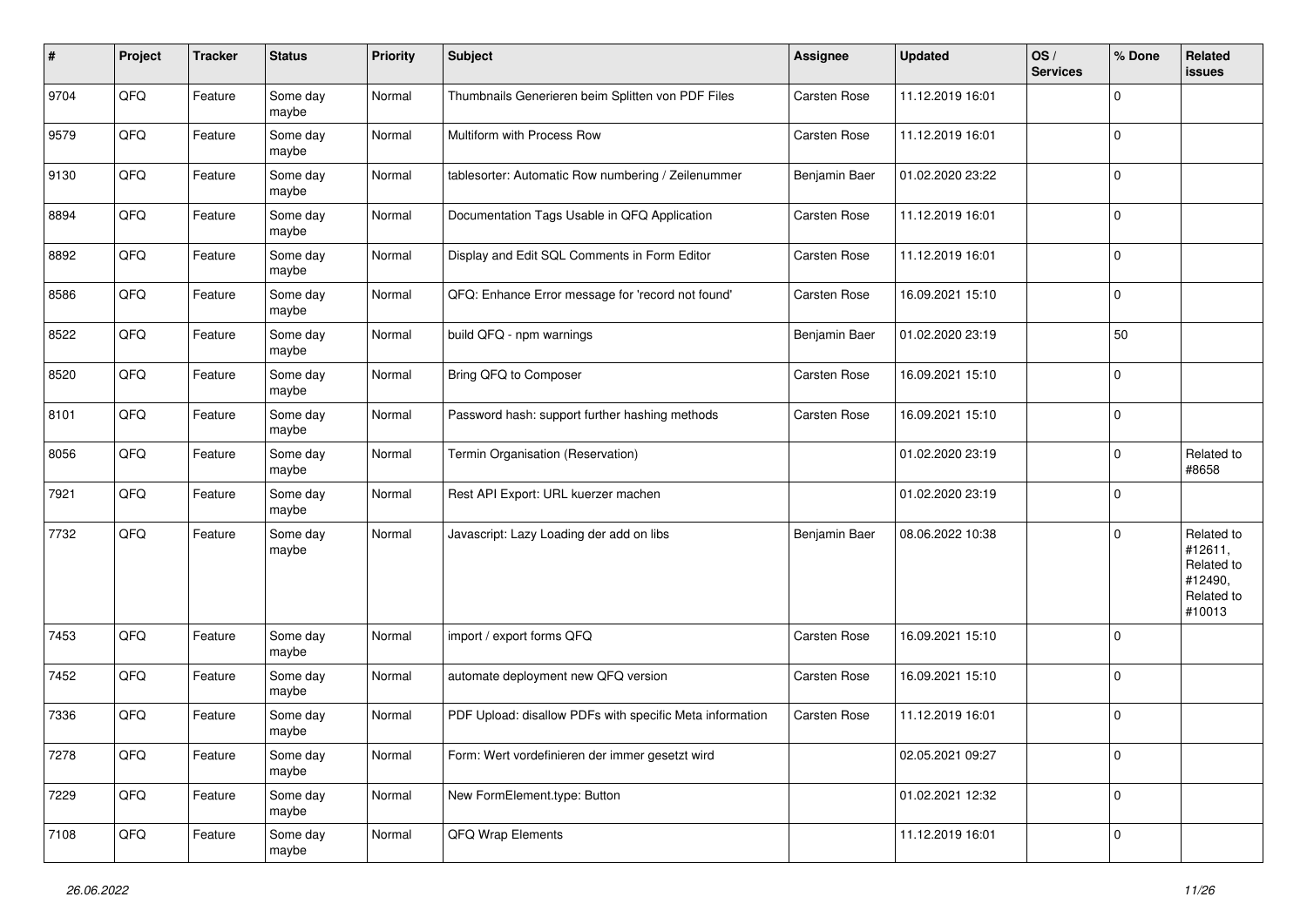| $\vert$ # | Project | <b>Tracker</b> | <b>Status</b>     | <b>Priority</b> | <b>Subject</b>                                                                                 | <b>Assignee</b>     | <b>Updated</b>   | OS/<br><b>Services</b> | % Done   | Related<br>issues   |
|-----------|---------|----------------|-------------------|-----------------|------------------------------------------------------------------------------------------------|---------------------|------------------|------------------------|----------|---------------------|
| 7107      | QFQ     | Feature        | Some day<br>maybe | Normal          | Showcase Registration Tool: Anmeldung / Administration :<br>Liste Anmeldungen / Emaileinaldung | Carsten Rose        | 11.12.2019 16:01 |                        | $\Omega$ |                     |
| 7106      | QFQ     | Feature        | Some day<br>maybe | Normal          | Beispiel Nummerierung von Rows in Report                                                       |                     | 11.12.2019 16:01 |                        | $\Omega$ |                     |
| 7105      | QFQ     | Feature        | Some day<br>maybe | Normal          | Beispiel wie man in einer zweiten Tabelle speichert.                                           |                     | 11.12.2019 16:01 |                        | $\Omega$ |                     |
| 7104      | QFQ     | Feature        | Some day<br>maybe | Normal          | Manual: hint about escaping if '\r' appears in mail body                                       |                     | 11.12.2019 16:01 |                        | $\Omega$ |                     |
| 7100      | QFQ     | Feature        | Some day<br>maybe | Normal          | Download: log access, max downloads, time limit                                                |                     | 01.02.2020 23:19 |                        | $\Omega$ |                     |
| 6992      | QFQ     | Feature        | Some day<br>maybe | Normal          | DB exception: Syntax Highlight                                                                 |                     | 11.12.2019 16:01 |                        | $\Omega$ | Related to<br>#5450 |
| 6972      | QFQ     | Feature        | Some day<br>maybe | Normal          | Fabric Clipboard / cross browser tab                                                           | Benjamin Baer       | 01.02.2020 23:21 |                        | $\Omega$ |                     |
| 6970      | QFQ     | Feature        | Some day<br>maybe | Normal          | tablesorter: default fuer 'sortReset' aendern von 'Ctrl' zu 'Alt'                              | Benjamin Baer       | 01.02.2020 23:21 |                        | $\Omega$ |                     |
| 6715      | QFQ     | Feature        | Some day<br>maybe | Normal          | Code-Refactoring: dbArray vereinheitlichen                                                     | <b>Carsten Rose</b> | 11.12.2019 16:02 |                        | $\Omega$ |                     |
| 6704      | QFQ     | Feature        | Some day<br>maybe | Normal          | Upload Mode: Bilder in Notizen rechts sollen aktuellen<br>Upload repräsentieren.               |                     | 01.02.2020 23:19 |                        | $\Omega$ | Related to<br>#3264 |
| 6515      | QFQ     | Feature        | Some day<br>maybe | Normal          | Formular: Felder dynamisch ein/ausblenden                                                      |                     | 11.12.2019 16:02 |                        | $\Omega$ |                     |
| 6299      | QFQ     | Feature        | Some day<br>maybe | Normal          | Attack detection: log table with invalid SIP access                                            |                     | 11.12.2019 16:02 |                        | $\Omega$ | Related to<br>#3947 |
| 6288      | QFQ     | Feature        | Some day<br>maybe | Normal          | Best Practice: Erklaeren wie man ein Formular ganz in<br>'weiss' erstellen kann                |                     | 11.12.2019 16:02 |                        | $\Omega$ |                     |
| 6084      | QFQ     | Feature        | Some day<br>maybe | Normal          | New escape type: 'D' - convert date                                                            |                     | 01.02.2020 23:19 |                        | $\Omega$ |                     |
| 6083      | QFQ     | Feature        | Some day<br>maybe | Normal          | Dynamic Update: Value Check via SQL                                                            |                     | 11.12.2019 16:02 |                        | $\Omega$ |                     |
| 5983      | QFQ     | Feature        | Some day<br>maybe | Normal          | Form Submit (save & update): normalize date/-time FE                                           | <b>Carsten Rose</b> | 01.02.2020 23:19 |                        | $\Omega$ |                     |
| 5923      | QFQ     | Feature        | Some day<br>maybe | Normal          | fillStoreSystemBySqlLate                                                                       |                     | 01.02.2020 23:19 |                        | $\Omega$ |                     |
| 5895      | QFQ     | Feature        | Some day<br>maybe | Normal          | Tutorial: List of all QFQ Features                                                             |                     | 01.02.2020 23:19 |                        | $\Omega$ |                     |
| 5893      | QFQ     | Feature        | Some day<br>maybe | Normal          | Edit on double-click                                                                           |                     | 01.02.2020 23:19 |                        | $\Omega$ | Related to<br>#5894 |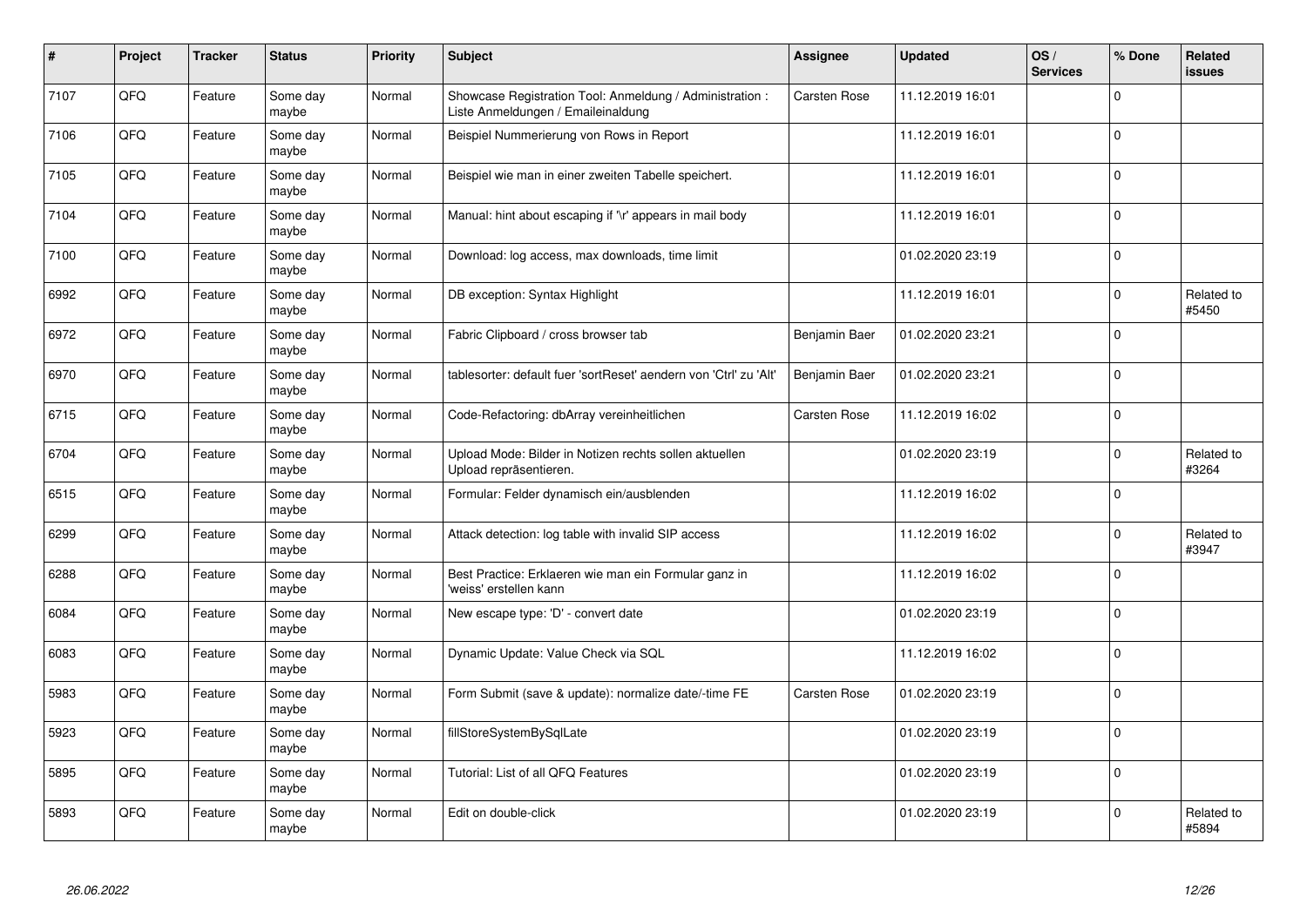| #    | Project | <b>Tracker</b> | <b>Status</b>     | <b>Priority</b> | <b>Subject</b>                                                                    | <b>Assignee</b>     | <b>Updated</b>   | OS/<br><b>Services</b> | % Done      | Related<br>issues                           |
|------|---------|----------------|-------------------|-----------------|-----------------------------------------------------------------------------------|---------------------|------------------|------------------------|-------------|---------------------------------------------|
| 5892 | QFQ     | Feature        | Some day<br>maybe | Normal          | QFQ should use T3 API to manipulate FE GROUP<br>membership                        |                     | 01.02.2020 23:20 |                        | $\Omega$    |                                             |
| 5852 | QFQ     | Feature        | Some day<br>maybe | Normal          | Logging: mail.log / sql.log - im FE anzeigen und via AJAX<br>aktualisieren        | <b>Carsten Rose</b> | 01.02.2020 23:19 |                        | $\Omega$    | Related to<br>#5885                         |
| 5851 | QFQ     | Feature        | Some day<br>maybe | Normal          | Queue System implementieren: MQTT, RabbitMQ                                       |                     | 01.02.2020 23:20 |                        | 0           | Related to<br>#5715                         |
| 5850 | QFQ     | Feature        | Some day<br>maybe | Normal          | Deployment: In QFQ Doc best practice fuer zeitgemaesses<br>Deployment beschreiben |                     | 01.02.2020 23:20 |                        | $\Omega$    |                                             |
| 5805 | QFQ     | Feature        | Some day<br>maybe | Normal          | TypeAHead SQL value instead of key stored                                         |                     | 01.02.2020 23:19 |                        | $\Omega$    | Related to<br>#5444                         |
| 5783 | QFQ     | Feature        | Some day<br>maybe | Normal          | <b>BPMN View/Edit</b>                                                             |                     | 11.12.2019 16:02 |                        | $\Omega$    |                                             |
| 5665 | QFQ     | Feature        | Some day<br>maybe | Normal          | Versuch das '{{" nicht mehr noetig ist.                                           | Carsten Rose        | 01.02.2020 23:20 |                        | $\Omega$    | Related to<br>#7432,<br>Related to<br>#7434 |
| 5579 | QFQ     | Feature        | Some day<br>maybe | Normal          | Enhance Doc / Presentation: variable type 'link column type'                      | <b>Carsten Rose</b> | 01.02.2020 23:19 |                        | $\Omega$    |                                             |
| 5548 | QFQ     | Feature        | Some day<br>maybe | Normal          | 801 Textfiles/Scriptfiles als Thumbnail                                           | <b>Carsten Rose</b> | 07.03.2022 16:26 |                        | $\Omega$    |                                             |
| 5480 | QFQ     | Feature        | Some day<br>maybe | Normal          | QFQ: Dokumentation mit Screenshots versehen                                       | <b>Carsten Rose</b> | 01.02.2020 23:20 |                        | $\mathbf 0$ | Related to<br>#9879                         |
| 5455 | QFQ     | Feature        | Some day<br>maybe | Normal          | Mail Redirects grld abhaengig                                                     |                     | 01.02.2020 23:20 |                        | 0           |                                             |
| 5452 | QFQ     | Feature        | Some day<br>maybe | Normal          | Thumbnails from PDF: bad quality                                                  |                     | 01.02.2020 23:20 |                        | $\Omega$    |                                             |
| 5428 | QFQ     | Feature        | Some day<br>maybe | Normal          | secure thumbnail: late render on access.                                          | Carsten Rose        | 01.02.2020 23:20 |                        | $\Omega$    |                                             |
| 5389 | QFQ     | Feature        | Some day<br>maybe | Normal          | QFQ Design: Multline label / note                                                 | Benjamin Baer       | 01.02.2020 23:19 |                        | $\Omega$    |                                             |
| 5342 | QFQ     | Feature        | Some day<br>maybe | Normal          | link - with HTML Attributes                                                       |                     | 01.02.2020 23:20 |                        | $\Omega$    | Related to<br>#14077                        |
| 5160 | QFQ     | Feature        | Some day<br>maybe | Normal          | QFQ collaborative / together.js, ShareJS, y-js, collaborative,                    |                     | 11.12.2019 16:02 |                        | $\Omega$    |                                             |
| 5132 | QFQ     | Feature        | Some day<br>maybe | Normal          | Error Message sendmail missing attachment: more details                           | <b>Carsten Rose</b> | 01.02.2020 23:19 |                        | $\mathbf 0$ |                                             |
| 5129 | QFQ     | Feature        | Some day<br>maybe | Normal          | Reports: SQL fuer x Achse und y Achse                                             |                     | 11.12.2019 16:02 |                        | $\mathbf 0$ |                                             |
| 5024 | QFQ     | Feature        | Some day<br>maybe | Normal          | Fabric: Generate PDF with edits                                                   | Benjamin Baer       | 01.02.2020 23:20 |                        | $\mathbf 0$ | Related to<br>#10704                        |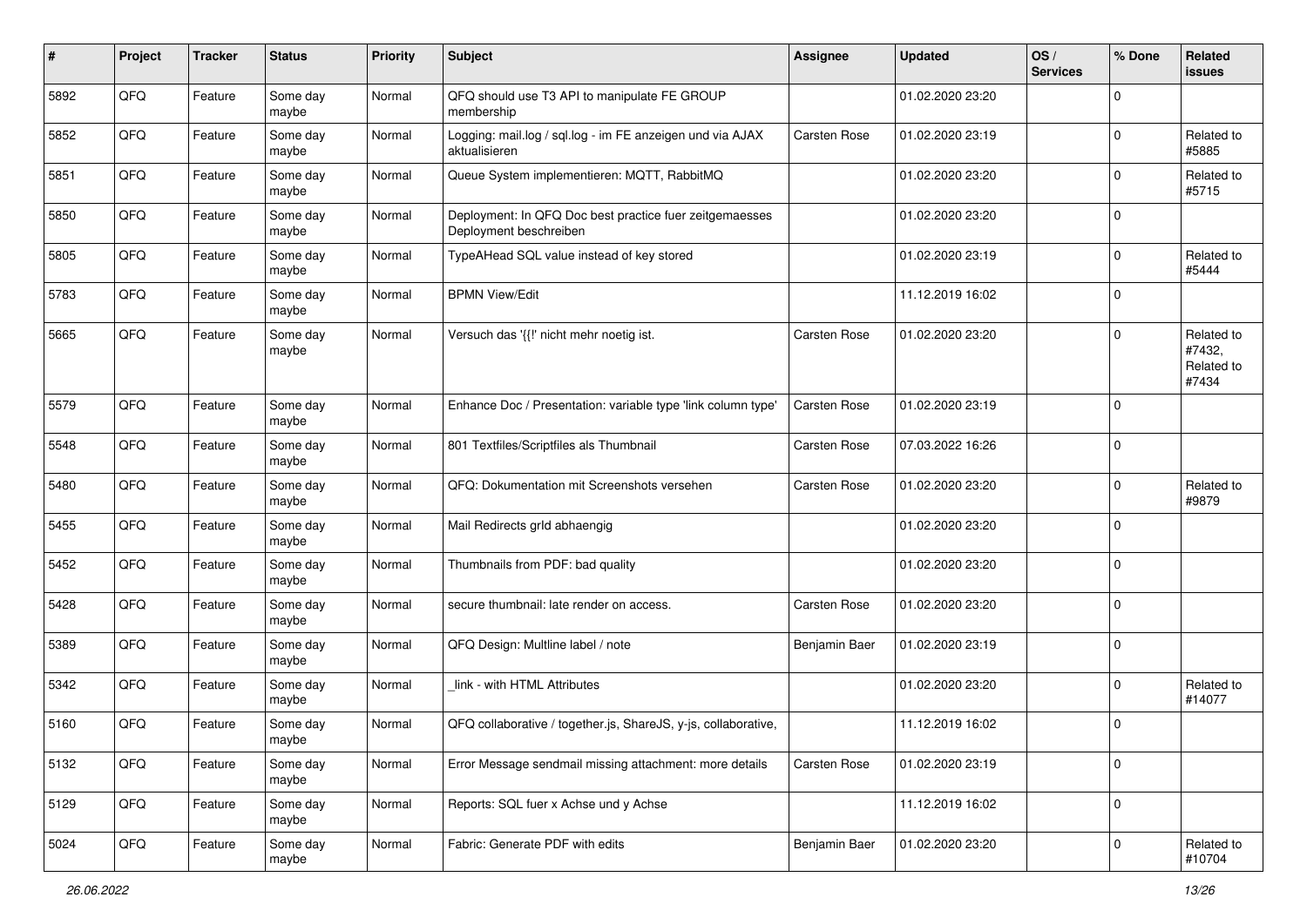| $\pmb{\#}$ | Project | <b>Tracker</b> | <b>Status</b>     | <b>Priority</b> | <b>Subject</b>                                                                                                                                                | Assignee            | <b>Updated</b>   | OS/<br><b>Services</b> | % Done      | Related<br>issues    |
|------------|---------|----------------|-------------------|-----------------|---------------------------------------------------------------------------------------------------------------------------------------------------------------|---------------------|------------------|------------------------|-------------|----------------------|
| 4974       | QFQ     | Feature        | Some day<br>maybe | Normal          | Long polling - inform all listening clients of changes                                                                                                        |                     | 11.12.2019 16:02 |                        | $\Omega$    |                      |
| 4956       | QFQ     | Feature        | Some day<br>maybe | Normal          | Sendmail: Benutzerdefinierte Headers                                                                                                                          | <b>Carsten Rose</b> | 11.12.2019 16:02 |                        | $\Omega$    |                      |
| 4872       | QFQ     | Feature        | Some day<br>maybe | Normal          | Fields of Typo3 page available in STORE_TYPO3                                                                                                                 | <b>Carsten Rose</b> | 01.02.2020 23:19 |                        | $\Omega$    |                      |
| 4869       | QFQ     | Feature        | Some day<br>maybe | Normal          | Dynamic Update (show, hide, readonly?, required?) for<br><b>Template Group Elements</b>                                                                       | <b>Carsten Rose</b> | 01.02.2020 23:19 |                        | $\Omega$    | Related to<br>#4865  |
| 4839       | QFQ     | Feature        | Some day<br>maybe | Normal          | qfq-handle in <head> Abschnitt</head>                                                                                                                         | Carsten Rose        | 11.12.2019 16:02 |                        | $\mathbf 0$ |                      |
| 4816       | QFQ     | Feature        | Some day<br>maybe | Normal          | Templates for QFQ Reports (Tables, Radios, )                                                                                                                  |                     | 01.02.2020 23:20 |                        | $\Omega$    |                      |
| 4757       | QFQ     | Feature        | Some day<br>maybe | Normal          | Test subrecord: download links ok? Links ok?                                                                                                                  | <b>Carsten Rose</b> | 01.02.2020 23:20 |                        | $\Omega$    |                      |
| 4719       | QFQ     | Feature        | Some day<br>maybe | Normal          | Custom Message in Client in case of 'Browser tab close,<br>modification will be lost'                                                                         |                     | 01.02.2020 23:20 |                        | $\Omega$    |                      |
| 4652       | QFQ     | Feature        | Some day<br>maybe | Normal          | UZH CD: Weiterleitung auf benutzerdefinierte 403/404 Seite                                                                                                    | <b>Carsten Rose</b> | 01.02.2020 23:20 |                        | $\Omega$    |                      |
| 4650       | QFQ     | Feature        | Some day<br>maybe | Normal          | Convert html to doc/rtf                                                                                                                                       | Carsten Rose        | 01.02.2020 23:20 |                        | $\Omega$    | Related to<br>#10704 |
| 4640       | QFQ     | Feature        | Some day<br>maybe | Normal          | <b>Rename System Forms</b>                                                                                                                                    |                     | 01.02.2020 23:20 |                        | $\Omega$    |                      |
| 4627       | QFQ     | Feature        | Some day<br>maybe | Normal          | dbupdate: all tables - check 'create', 'modified' if it is possible<br>to change to default 'CURRENT_TIMESTAMP' and modified<br>'ON UPDATE CURRENT_TIMESTAMP' |                     | 01.02.2020 23:20 |                        | $\Omega$    |                      |
| 4626       | QFQ     | Feature        | Some day<br>maybe | Normal          | Mobile View: 'classBody=qfq-form-right' makes no sense                                                                                                        |                     | 01.02.2020 23:20 |                        | $\Omega$    |                      |
| 4606       | QFQ     | Feature        | Some day<br>maybe | Normal          | link: qualifier to render bootstrap button                                                                                                                    | Carsten Rose        | 01.02.2020 23:19 |                        | $\Omega$    |                      |
| 4551       | QFQ     | Feature        | Some day<br>maybe | Normal          | Set 'pills' via dynamicUpdate to show/hide/disabled                                                                                                           |                     | 01.02.2020 23:20 |                        | $\mathbf 0$ | Related to<br>#3752  |
| 4536       | QFQ     | Feature        | Some day<br>maybe | Normal          | FE upload: problem with delete if mutliple uploads an<br>FE.name="                                                                                            |                     | 01.02.2020 23:20 |                        | $\mathbf 0$ |                      |
| 4446       | QFQ     | Feature        | Some day<br>maybe | Normal          | New FE get same feldContainerId as last modifed FE                                                                                                            |                     | 01.02.2020 23:20 |                        | $\Omega$    |                      |
| 4445       | QFQ     | Feature        | Some day<br>maybe | Normal          | template group: Option to simulate fieldset                                                                                                                   |                     | 28.06.2021 14:11 |                        | $\mathbf 0$ |                      |
| 4444       | QFQ     | Feature        | Some day<br>maybe | Normal          | FE.type=upload: detect mime type                                                                                                                              |                     | 11.12.2019 16:02 |                        | $\Omega$    | Related to<br>#4303  |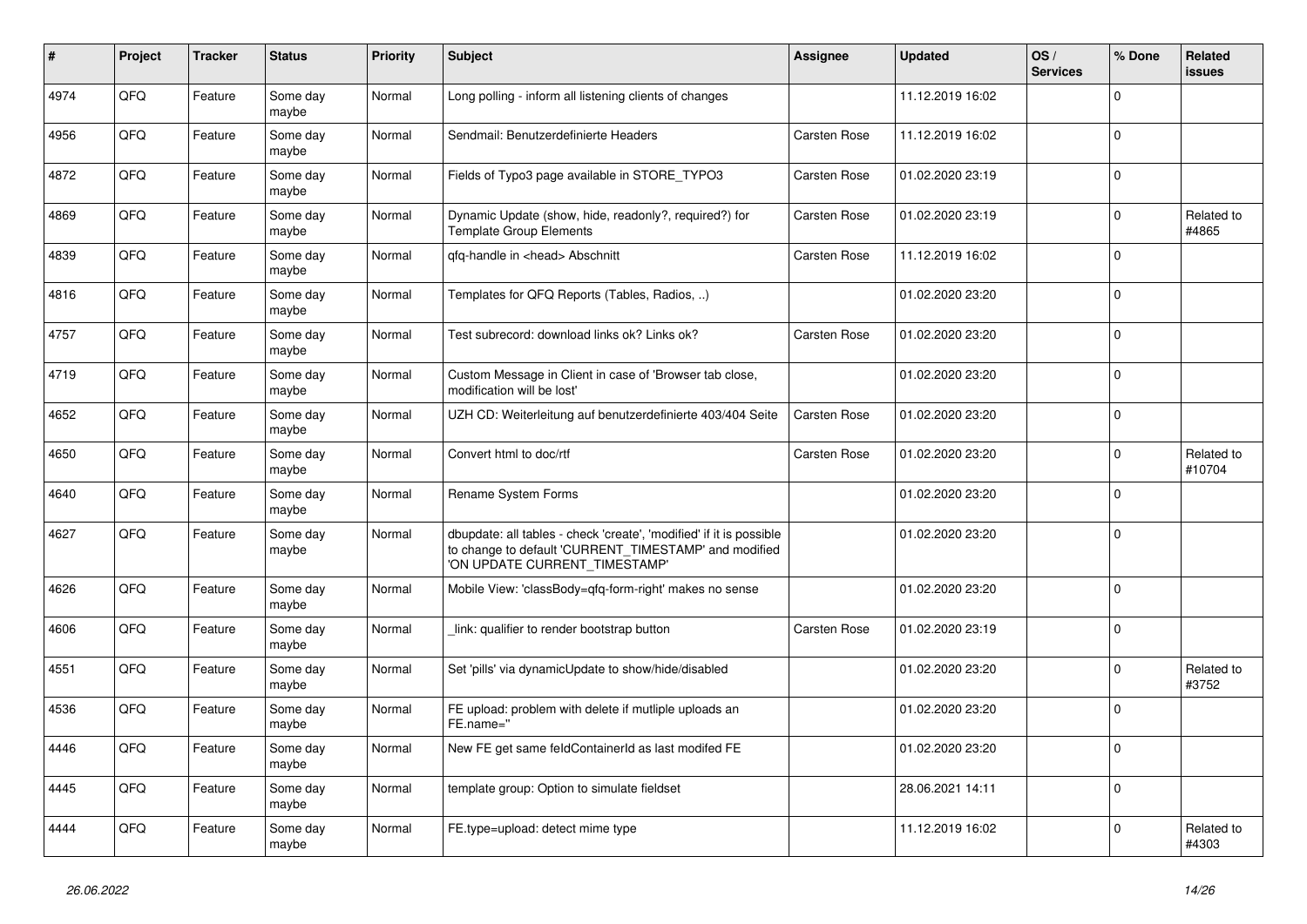| #    | Project | <b>Tracker</b> | <b>Status</b>     | <b>Priority</b> | <b>Subject</b>                                                                                                          | Assignee            | <b>Updated</b>   | OS/<br><b>Services</b> | % Done      | Related<br><b>issues</b>                    |
|------|---------|----------------|-------------------|-----------------|-------------------------------------------------------------------------------------------------------------------------|---------------------|------------------|------------------------|-------------|---------------------------------------------|
| 4443 | QFQ     | Feature        | Some day<br>maybe | Normal          | Form: multiple secondary tables                                                                                         |                     | 01.02.2020 23:20 |                        | $\Omega$    |                                             |
| 4442 | QFQ     | Feature        | Some day<br>maybe | Normal          | Special Column Name: _link - new symbol G (Glyph) to<br>choose any available symbol                                     |                     | 11.12.2019 16:02 |                        | l 0         |                                             |
| 4440 | QFQ     | Feature        | Some day<br>maybe | Normal          | Manual.rst: explain how to. expand PHP Session to 4h                                                                    |                     | 11.12.2019 16:02 |                        | $\Omega$    |                                             |
| 4439 | QFQ     | Feature        | Some day<br>maybe | Normal          | Log: report all actions fired by an FE Element, incl. the<br>original directive (slaveld, sqllnsert, )                  |                     | 01.02.2020 23:20 |                        | $\Omega$    | Related to<br>#4432,<br>Related to<br>#5458 |
| 4435 | QFQ     | Feature        | Some day<br>maybe | Normal          | Report: striptags - specify allowed tags                                                                                |                     | 01.02.2020 23:20 |                        | $\Omega$    |                                             |
| 4433 | QFQ     | Feature        | Some day<br>maybe | Normal          | Log when SIP will be destroyed by QFQ for any (security)<br>reason                                                      |                     | 01.02.2020 23:20 |                        | $\Omega$    | Related to<br>#4432,<br>Related to<br>#5458 |
| 4420 | QFQ     | Feature        | Some day<br>maybe | Normal          | Client: Local Storage - store the changes of a form, local in<br>the browser.                                           | Benjamin Baer       | 11.12.2019 16:02 |                        | $\mathbf 0$ |                                             |
| 4365 | QFQ     | Feature        | Some day<br>maybe | Normal          | Multi Language: new way of config                                                                                       | Carsten Rose        | 01.02.2020 23:20 |                        | 0           |                                             |
| 4349 | QFQ     | Feature        | Some day<br>maybe | Normal          | link download: downloaded external URL to<br>deliver/concatenate - check mimetipe and handle it correctly               | <b>Carsten Rose</b> | 11.12.2019 16:02 |                        | $\Omega$    |                                             |
| 4343 | QFQ     | Feature        | Some day<br>maybe | Normal          | Link: Classifier to add 'attributes'                                                                                    | Carsten Rose        | 01.02.2020 23:20 |                        | $\mathbf 0$ | Related to<br>#14077                        |
| 4330 | QFQ     | Feature        | Some day<br>maybe | Normal          | Error Message: report missing {{ / }} in sqlUpdate, sqlInsert,<br>sqlDelete, sqlAfter, sqlBefore in FE action elements. | Carsten Rose        | 01.02.2020 23:20 |                        | $\Omega$    |                                             |
| 4259 | QFQ     | Feature        | Some day<br>maybe | Normal          | Instant trigger a cron job                                                                                              | Carsten Rose        | 11.12.2019 16:03 |                        | $\mathbf 0$ |                                             |
| 4258 | QFQ     | Feature        | Some day<br>maybe | High            | <b>System Defaults: Forms</b>                                                                                           | Carsten Rose        | 03.05.2021 21:14 |                        | l 0         |                                             |
| 4197 | QFQ     | Feature        | Some day<br>maybe | Normal          | Unit Test fuer JSON Stream von QuickFormQuery.php ><br>doForm()                                                         | Carsten Rose        | 11.12.2019 16:03 |                        | l 0         |                                             |
| 4027 | QFQ     | Feature        | Some day<br>maybe | Normal          | Missing: orange 'check' / 'bullet'                                                                                      |                     | 11.12.2019 16:03 |                        | $\Omega$    |                                             |
| 4026 | QFG     | Feature        | Some day<br>maybe | Normal          | sqlLog.sql: log number of FE.id                                                                                         | Carsten Rose        | 11.12.2019 16:03 |                        | 0           | Related to<br>#5458                         |
| 4018 | QFO     | Feature        | Some day<br>maybe | Normal          | typeahead: solve problem with potential long query<br>parameter                                                         | Carsten Rose        | 11.12.2019 16:03 |                        | 0           |                                             |
| 3991 | QFQ     | Feature        | Some day<br>maybe | Normal          | report: Columnname '_skipWrap' skips 'fbeg', 'fend'                                                                     | Carsten Rose        | 11.12.2019 16:03 |                        | $\mathbf 0$ |                                             |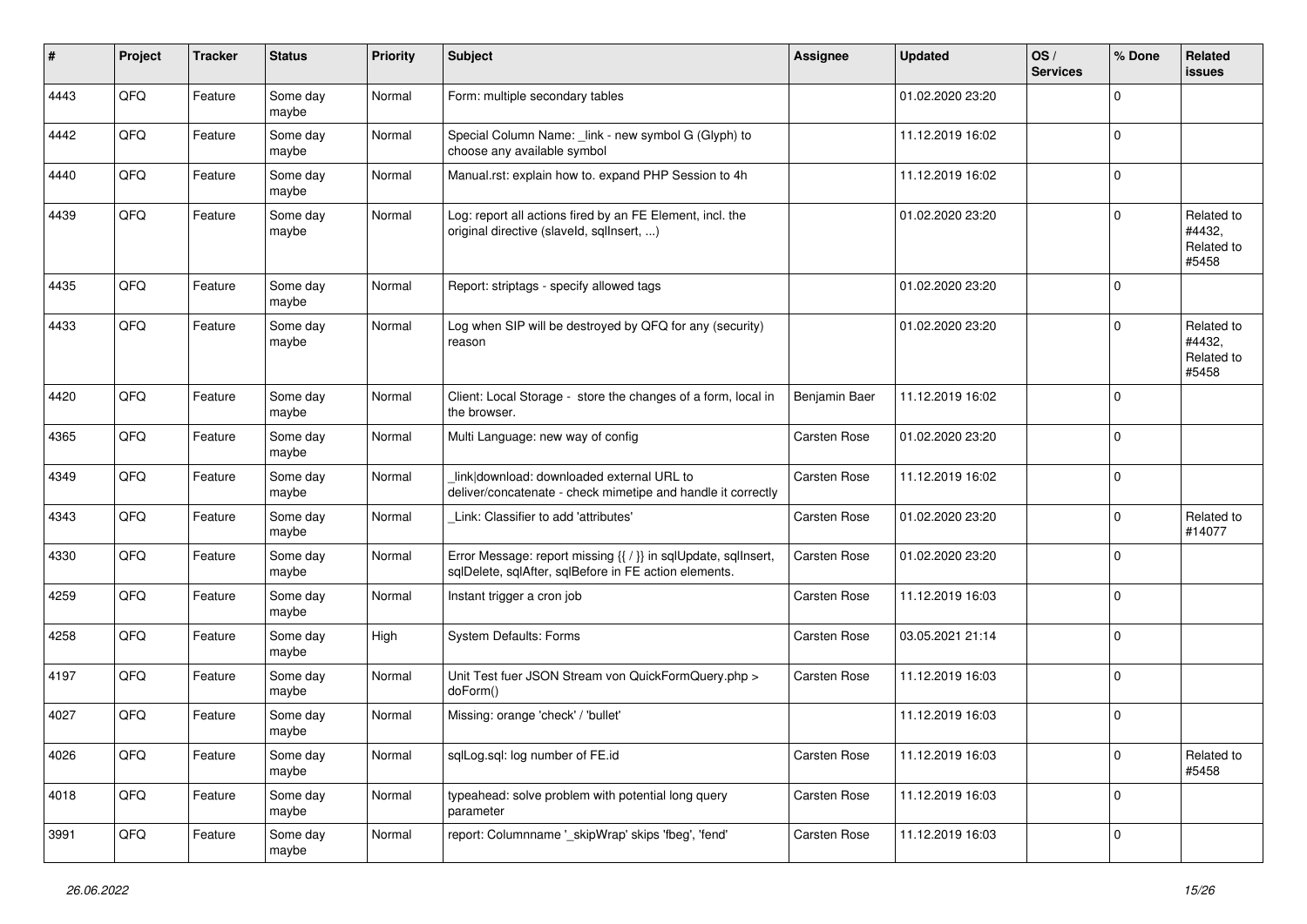| $\#$ | Project | <b>Tracker</b> | <b>Status</b>     | <b>Priority</b> | <b>Subject</b>                                                                                                                                           | Assignee            | <b>Updated</b>   | OS/<br><b>Services</b> | % Done      | Related<br>issues                           |
|------|---------|----------------|-------------------|-----------------|----------------------------------------------------------------------------------------------------------------------------------------------------------|---------------------|------------------|------------------------|-------------|---------------------------------------------|
| 3990 | QFQ     | Feature        | Some day<br>maybe | High            | custom class definition: add space automatically                                                                                                         | <b>Carsten Rose</b> | 03.05.2021 21:14 |                        | $\Omega$    |                                             |
| 3967 | QFQ     | Feature        | Some day<br>maybe | High            | Report: Checkbox, Radio, Dropdown, Input welches ohne<br>Submit funktioniert - 'Inline-Form'                                                             | <b>Carsten Rose</b> | 03.05.2021 21:14 |                        | $\mathbf 0$ |                                             |
| 3947 | QFQ     | Feature        | Some day<br>maybe | Normal          | Attack detectect: logout current user                                                                                                                    | Carsten Rose        | 11.12.2019 16:03 |                        | $\Omega$    | Related to<br>#5458,<br>Related to<br>#6299 |
| 3942 | QFQ     | Feature        | Some day<br>maybe | Normal          | Action Elemente: neu generierte IDs via FE weitergeben                                                                                                   | <b>Carsten Rose</b> | 11.12.2019 16:03 |                        | $\Omega$    | Related to<br>#3941                         |
| 3941 | QFQ     | Feature        | Some day<br>maybe | Normal          | sqlAfter: es sollten mehrere moeglich sein                                                                                                               | <b>Carsten Rose</b> | 11.12.2019 16:03 |                        | $\Omega$    | Related to<br>#3942                         |
| 3905 | QFQ     | Feature        | Some day<br>maybe | Normal          | Documentation: Best Practice anhand eines Online<br>Bewerbungstools                                                                                      | <b>Carsten Rose</b> | 11.12.2019 16:03 |                        | $\Omega$    |                                             |
| 3900 | QFQ     | Feature        | Some day<br>maybe | Normal          | Extend documentation of 'Copy / Paste'                                                                                                                   | Carsten Rose        | 11.12.2019 16:03 |                        | $\Omega$    | Related to<br>#3899                         |
| 3880 | QFQ     | Feature        | Some day<br>maybe | Normal          | Form 'Form': anlegen einer Tabelle                                                                                                                       |                     | 14.01.2021 10:12 |                        | $\Omega$    |                                             |
| 3879 | QFQ     | Feature        | Some day<br>maybe | Normal          | Form 'FormElement': Beim Feld 'name' rechts in der Notiz<br>einen Link einblenden - a) aktuelle Definition anzeigen, b)<br>Spalte in der Tabelle anlegen |                     | 11.12.2019 16:03 |                        | $\Omega$    |                                             |
| 3878 | QFQ     | Feature        | Some day<br>maybe | Normal          | Form 'FormElement': Spalte 'name' typeAhead mit<br>Spaltennamen der Primarytable.                                                                        |                     | 11.12.2019 16:03 |                        | $\Omega$    |                                             |
| 3877 | QFQ     | Feature        | Some day<br>maybe | Normal          | FormEditor: die Felder die aktuell nicht gebraucht werden nur<br>auf readonly/disabled setzen (nicht ausblenden > das irritiert.                         | Carsten Rose        | 11.12.2019 16:03 |                        | $\mathbf 0$ |                                             |
| 3848 | QFQ     | Feature        | Some day<br>maybe | High            | Antivirus check fuer Upload files in qfq?                                                                                                                | <b>Carsten Rose</b> | 03.05.2021 21:14 |                        | $\mathbf 0$ | Related to<br>#4131                         |
| 3708 | QFQ     | Feature        | Some day<br>maybe | Normal          | Form: input - 'specialchars', 'none'  gewisse tags erlauben,<br>andere verbieten                                                                         | <b>Carsten Rose</b> | 11.12.2019 16:02 |                        | $\Omega$    | Related to<br>#14320                        |
| 3692 | QFQ     | Feature        | Some day<br>maybe | Normal          | QFQ Webseite                                                                                                                                             | Benjamin Baer       | 11.12.2019 16:02 |                        | $\Omega$    | Related to<br>#5033                         |
| 3677 | QFQ     | Feature        | Some day<br>maybe | Normal          | wkhtmltopdf: FE User access prohibited, if client IP changes<br>\$TYPO3_CONF_VARS[FE][lockIP]                                                            | <b>Carsten Rose</b> | 11.12.2019 16:02 |                        | $\Omega$    |                                             |
| 3666 | QFQ     | Feature        | Some day<br>maybe | Normal          | a) Performance Messung: mysql_real_escape_string() im<br>Vergleich zu str_replace(), b) doppeltes Aufrufen von<br>mysql_real_escape_string()             | Carsten Rose        | 11.12.2019 16:02 |                        | ΙUΙ         |                                             |
| 3646 | QFQ     | Feature        | Some day<br>maybe | Normal          | Moeglichkeit HTML Tags in Reports auszugeben (zu<br>enkodieren: htmlspecialchars)                                                                        |                     | 11.12.2019 16:02 |                        | $\mathbf 0$ | Related to<br>#14320                        |
| 3617 | QFQ     | Feature        | Some day<br>maybe | Normal          | Load javascripts at bottom                                                                                                                               |                     | 11.12.2019 16:02 |                        | $\mathbf 0$ |                                             |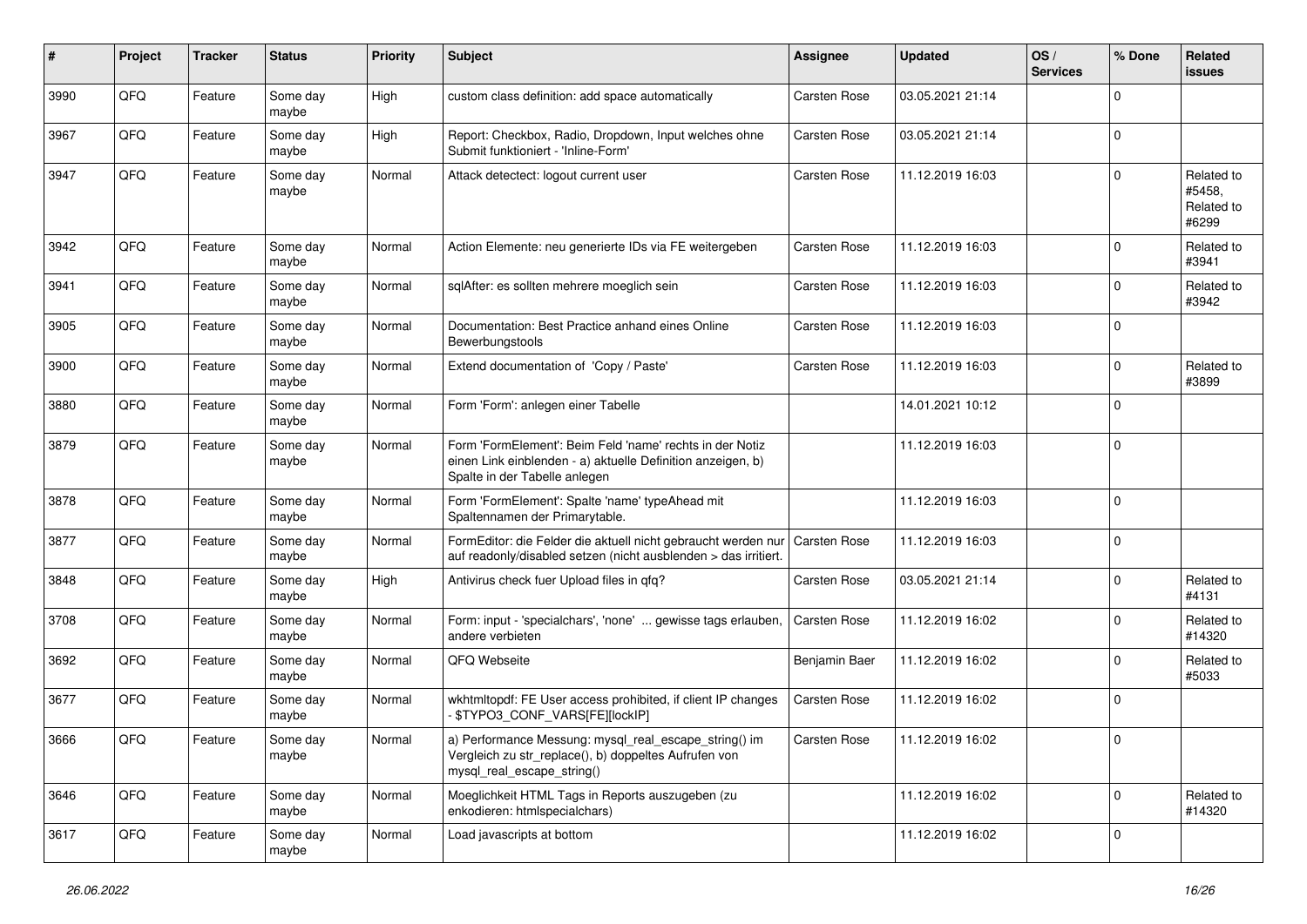| #    | Project | <b>Tracker</b> | <b>Status</b>     | <b>Priority</b> | <b>Subject</b>                                                                                                     | Assignee            | <b>Updated</b>   | OS/<br><b>Services</b> | % Done         | Related<br>issues                           |
|------|---------|----------------|-------------------|-----------------|--------------------------------------------------------------------------------------------------------------------|---------------------|------------------|------------------------|----------------|---------------------------------------------|
| 3567 | QFQ     | Feature        | Some day<br>maybe | Low             | 'Save', 'Close', 'New' als FormElement                                                                             |                     | 11.12.2019 16:02 |                        | $\Omega$       |                                             |
| 3537 | QFQ     | Feature        | Some day<br>maybe | Low             | SHOW COLUMNS FROM tableName - Extend '{{!'<br>definition                                                           | <b>Carsten Rose</b> | 11.12.2019 16:02 |                        | $\mathbf 0$    |                                             |
| 3495 | QFQ     | Feature        | Some day<br>maybe | Normal          | Predifined Parameter werden nicht in '+' (add new record)<br>SIP gerendert.                                        |                     | 11.12.2019 16:02 |                        | 0              |                                             |
| 3458 | QFQ     | Feature        | Some day<br>maybe | Normal          | Display 'Edit Form Element'-Checkbox on form: should<br>depend on FE Group                                         | <b>Carsten Rose</b> | 11.12.2019 16:02 |                        | $\Omega$       | Related to<br>#3447                         |
| 3457 | QFQ     | Feature        | Some day<br>maybe | Normal          | LDAP: concat multi values to one single entry                                                                      | <b>Carsten Rose</b> | 11.12.2019 16:02 |                        | $\mathbf 0$    |                                             |
| 3415 | QFQ     | Feature        | Some day<br>maybe | Normal          | FE Login Box Templatefile                                                                                          | Benjamin Baer       | 11.12.2019 16:02 |                        | $\Omega$       |                                             |
| 3402 | QFQ     | Feature        | Some day<br>maybe | Normal          | Syntax Highlighting via CodeMirror                                                                                 | <b>Carsten Rose</b> | 11.12.2019 16:02 |                        | 100            | Related to<br>#3207                         |
| 3385 | QFQ     | Feature        | Some day<br>maybe | Normal          | templateGroup: insert/update/delete non primary records                                                            | Carsten Rose        | 11.12.2019 16:02 |                        | $\Omega$       |                                             |
| 3350 | QFQ     | Feature        | Some day<br>maybe | Normal          | FormEditor: Hilfetext hinter 'checktype'                                                                           | <b>Carsten Rose</b> | 11.12.2019 16:02 |                        | 0              |                                             |
| 3332 | QFQ     | Feature        | Some day<br>maybe | Normal          | Uploads: Thumbnails, Details zum hochgeladenen File                                                                | <b>Carsten Rose</b> | 11.12.2019 16:02 |                        | $\Omega$       | Related to<br>#3264,<br>Related to<br>#5333 |
| 3331 | QFQ     | Feature        | Some day<br>maybe | Normal          | Default Tooltip fuer _page? Links: mit Form und Record ID                                                          | <b>Carsten Rose</b> | 11.12.2019 16:02 |                        | $\overline{0}$ |                                             |
| 3291 | QFQ     | Feature        | Some day<br>maybe | Normal          | AutoCron websiteToken                                                                                              | <b>Carsten Rose</b> | 11.12.2019 16:02 |                        | $\Omega$       | Related to<br>#4250                         |
| 3285 | QFQ     | Feature        | Some day<br>maybe | Normal          | Zeichenlimit pro Feld: textarea / editor                                                                           | <b>Carsten Rose</b> | 11.12.2019 16:02 |                        | $\Omega$       |                                             |
| 3273 | QFQ     | Feature        | Some day<br>maybe | Low             | Dirty Flag in Form                                                                                                 | Carsten Rose        | 11.12.2019 16:02 |                        | $\Omega$       |                                             |
| 3267 | QFQ     | Feature        | Some day<br>maybe | Normal          | 2 Forms auf einer Seite: real + Read only                                                                          | Carsten Rose        | 11.12.2019 16:03 |                        | $\mathbf 0$    |                                             |
| 3216 | QFQ     | Feature        | Some day<br>maybe | Normal          | dynamic update für checkbox label2                                                                                 | Carsten Rose        | 11.12.2019 16:03 |                        | $\Omega$       | Related to<br>#2081                         |
| 2995 | QFQ     | Feature        | Some day<br>maybe | Normal          | Dropdown JQuery Plugin: 'chosen' - Moeglichkeit um Select<br>Listen mehr Funktion zu geben. Kein Bootstrap noetig. | <b>Carsten Rose</b> | 11.12.2019 16:03 |                        | 0              |                                             |
| 2950 | QFQ     | Feature        | Some day<br>maybe | Normal          | Inhalt QFQ Records als File                                                                                        |                     | 11.12.2019 16:03 |                        | 0              |                                             |
| 2084 | QFG     | Feature        | Some day<br>maybe | Normal          | Mailto mit encryption: Subrecord                                                                                   | Carsten Rose        | 11.12.2019 16:03 |                        | $\mathbf 0$    | Related to<br>#2082                         |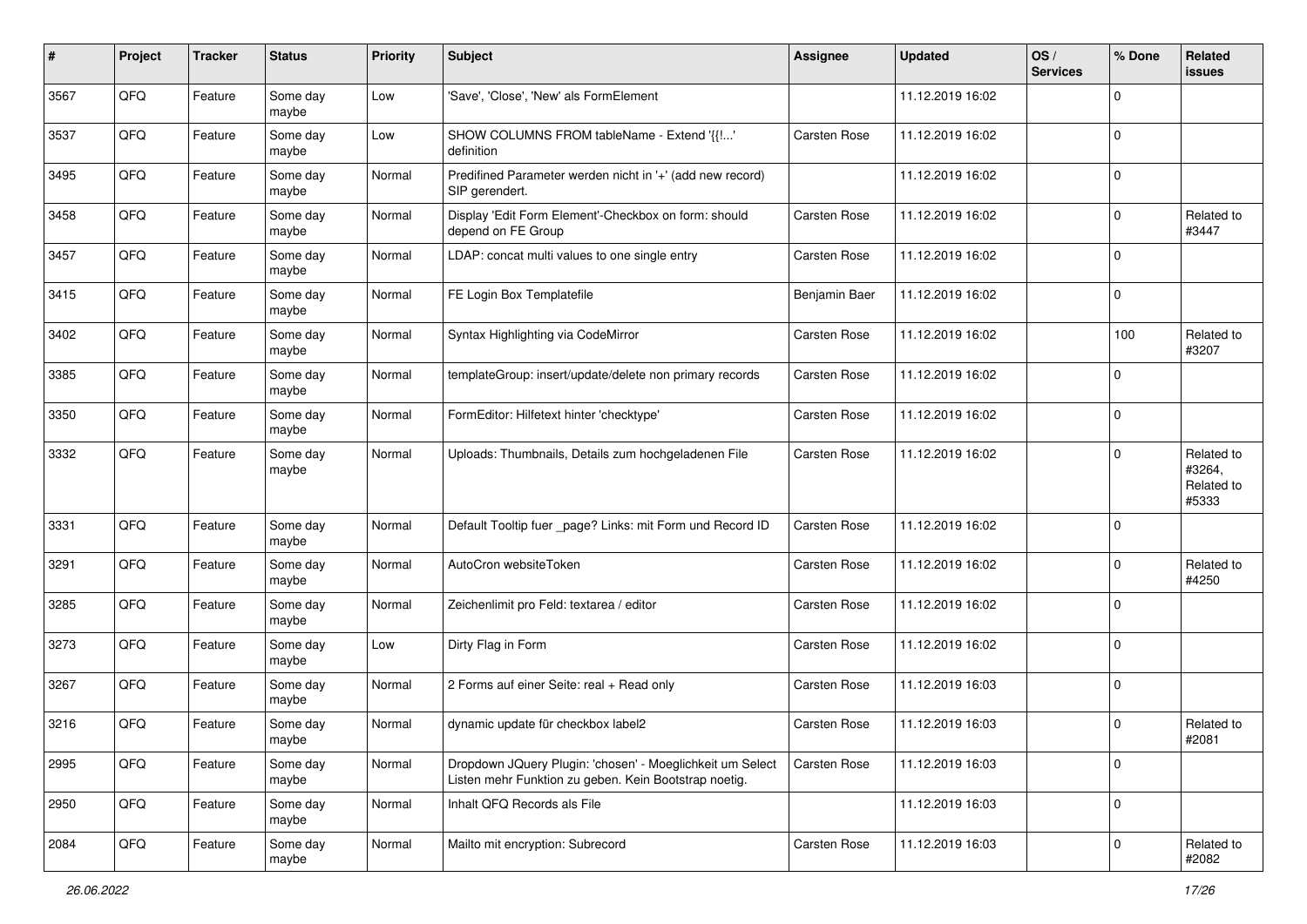| $\sharp$ | Project | <b>Tracker</b> | <b>Status</b>              | <b>Priority</b> | <b>Subject</b>                                                                                               | Assignee            | <b>Updated</b>   | OS/<br><b>Services</b> | % Done         | Related<br><b>issues</b>                    |
|----------|---------|----------------|----------------------------|-----------------|--------------------------------------------------------------------------------------------------------------|---------------------|------------------|------------------------|----------------|---------------------------------------------|
| 1946     | QFQ     | Feature        | Some day<br>maybe          | Normal          | Kontrolle ob der ReadOnly Modus bei den<br>Formularelementen korrekt implementiert ist                       | <b>Carsten Rose</b> | 11.12.2019 16:03 |                        | $\Omega$       |                                             |
| 1635     | QFQ     | Feature        | Some day<br>maybe          | Normal          | QFQ Extension content record: weitere Optionen einblenden.                                                   | <b>Carsten Rose</b> | 11.12.2019 16:03 |                        | $\mathbf 0$    |                                             |
| 1623     | QFQ     | Feature        | Some day<br>maybe          | Normal          | RealURL                                                                                                      |                     | 11.12.2019 16:03 |                        | 30             |                                             |
| 1510     | QFQ     | Feature        | Some day<br>maybe          | Normal          | jquery von google laden, falls das nicht geht lokal                                                          |                     | 11.12.2019 16:03 |                        | $\Omega$       |                                             |
| 1253     | QFQ     | Feature        | Some day<br>maybe          | Normal          | QF: Colorpicker                                                                                              |                     | 11.12.2019 16:03 |                        | $\mathbf 0$    |                                             |
| 1251     | QFQ     | Feature        | Some day<br>maybe          | Normal          | QF: Combo                                                                                                    |                     | 11.12.2019 16:03 |                        | 0              |                                             |
| 1234     | QFQ     | Feature        | Some day<br>maybe          | Normal          | QF: Record numbering: Im Grid soll in Spalte 1 optional die<br>laufende Nummer der Records angezeigt werden. |                     | 01.02.2020 23:20 |                        | $\overline{0}$ |                                             |
| 955      | QFQ     | Feature        | Some day<br>maybe          | Normal          | QF: Notizen vor/nach dem Form                                                                                |                     | 01.02.2020 23:20 |                        | $\mathbf 0$    |                                             |
| 880      | QFG     | Feature        | Some day<br>maybe          | Urgent          | Security: PHP, SQL Injection, XSS                                                                            |                     | 03.05.2021 21:14 |                        | $\mathbf 0$    | Related to<br>#14320                        |
| 13572    | QFQ     | Feature        | Feedback                   | Normal          | Form Load: misleading error message on trying to load non<br>existent primary record                         | Enis Nuredini       | 16.05.2022 23:16 |                        | 100            |                                             |
| 12584    | QFQ     | Feature        | Feedback                   | Normal          | T3 v10 migration script: replace alias-patterns (v11)                                                        | Carsten Rose        | 28.05.2022 11:12 |                        | 100            |                                             |
| 10782    | QFQ     | Feature        | Feedback                   | Normal          | Tiny MCE: Image Upload                                                                                       | Enis Nuredini       | 16.05.2022 23:16 |                        | $\Omega$       | Related to<br>#12452                        |
| 10124    | QFQ     | Feature        | Feedback                   | Normal          | qfq AAI-Login                                                                                                | Karin Niffeler      | 07.05.2020 09:36 |                        | $\mathbf 0$    |                                             |
| 9548     | QFQ     | Feature        | Feedback                   | High            | FormElement: Pattern mismatch - optional report only on<br>focus lost                                        | Benjamin Baer       | 03.05.2021 21:14 |                        | $\overline{0}$ |                                             |
| 9052     | QFQ     | Feature        | Feedback                   | High            | Report: CodeMirror with SQL Syntax Highlight in FE                                                           | Enis Nuredini       | 08.06.2022 10:25 |                        | $\mathbf 0$    |                                             |
| 5894     | QFQ     | Feature        | Feedback                   | Normal          | Typeahead in Report: show/hide rows dynamically                                                              | Carsten Rose        | 18.02.2022 08:50 |                        | $\Omega$       | Related to<br>#5893,<br>Related to<br>#5885 |
| 13566    | QFQ     | Feature        | Ready to sync<br>(develop) | Normal          | Delete config-example.qfq.php file                                                                           | <b>Carsten Rose</b> | 23.12.2021 09:25 |                        | $\mathbf 0$    |                                             |
| 13330    | QFQ     | Feature        | In Progress                | Normal          | Multi Form: Upload                                                                                           | Carsten Rose        | 07.11.2021 12:40 |                        | 50             | Related to<br>#9706                         |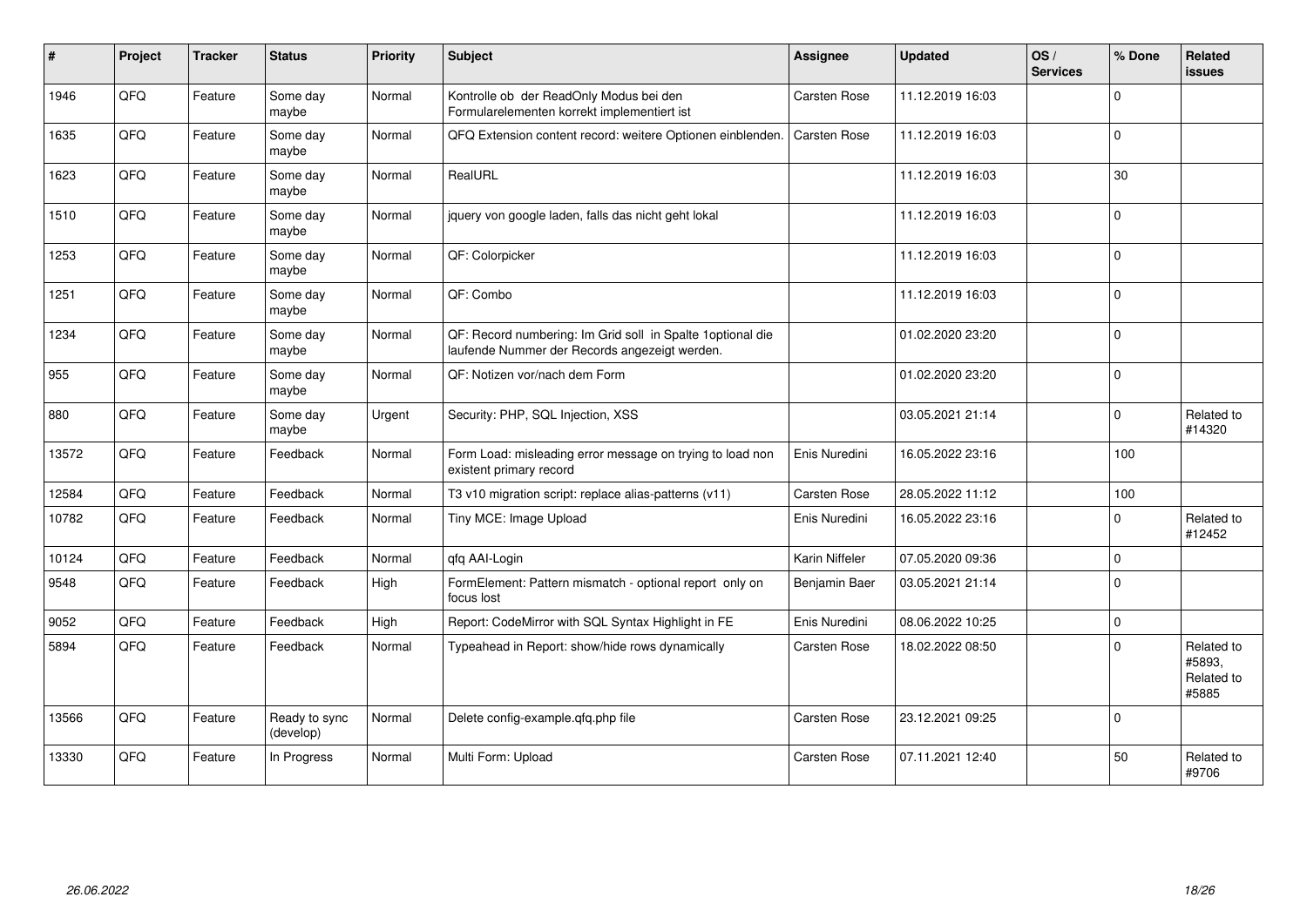| $\vert$ # | Project | <b>Tracker</b> | <b>Status</b> | <b>Priority</b> | <b>Subject</b>                                            | Assignee      | <b>Updated</b>   | OS/<br><b>Services</b> | % Done      | Related<br>issues                                                                                                                                                     |
|-----------|---------|----------------|---------------|-----------------|-----------------------------------------------------------|---------------|------------------|------------------------|-------------|-----------------------------------------------------------------------------------------------------------------------------------------------------------------------|
| 12630     | QFQ     | Feature        | In Progress   | Normal          | Input: date[time]: min / max values                       | Enis Nuredini | 20.06.2022 18:31 |                        | $\mathbf 0$ | Related to<br>#10096,<br>Related to<br>#14302,<br>Related to<br>#14303                                                                                                |
| 12440     | QFQ     | Feature        | In Progress   | Normal          | Typo3 V10 upgrade (durchfuehren und testen)               | Carsten Rose  | 21.03.2022 09:53 |                        | 50          | Related to<br>#12357,<br>Related to<br>#12067,<br>Related to<br>#10661                                                                                                |
| 12439     | QFQ     | Feature        | In Progress   | Normal          | TinyMCE Paste from Word & Character Count/Limit           | Carsten Rose  | 05.05.2021 22:15 |                        | $\mathbf 0$ |                                                                                                                                                                       |
| 11980     | QFQ     | Feature        | In Progress   | Normal          | protected verzeichnis MUSS geschützt werden               | Carsten Rose  | 07.09.2021 13:30 |                        | $\mathbf 0$ |                                                                                                                                                                       |
| 11076     | QFQ     | Feature        | In Progress   | Normal          | SELECT  AS _websocket                                     | Carsten Rose  | 30.08.2020 17:49 |                        | $\mathbf 0$ |                                                                                                                                                                       |
| 10793     | QFQ     | Feature        | In Progress   | Normal          | <b>Update NPM Packages</b>                                | Carsten Rose  | 07.09.2021 13:25 |                        | 30          |                                                                                                                                                                       |
| 10443     | QFQ     | Feature        | In Progress   | Normal          | Konzept_api / _live                                       | Carsten Rose  | 07.05.2020 09:39 |                        | $\mathbf 0$ |                                                                                                                                                                       |
| 9517      | QFQ     | Feature        | In Progress   | High            | Input multiple tags with typeahead                        | Carsten Rose  | 03.05.2021 21:14 |                        | 40          | Related to<br>#10150                                                                                                                                                  |
| 6250      | QFQ     | Feature        | In Progress   | Normal          | Enhance layout: a) Subrecord, b) Subrecord-Title          | Carsten Rose  | 01.02.2020 23:22 |                        | $\mathbf 0$ | Related to<br>#5391                                                                                                                                                   |
| 5695      | QFQ     | Feature        | In Progress   | Normal          | Multiform                                                 | Carsten Rose  | 02.01.2021 18:38 |                        | 0           |                                                                                                                                                                       |
| 4194      | QFQ     | Feature        | In Progress   | Normal          | Bootstrap 4 ist jetzt offiziel                            |               | 03.05.2021 20:47 |                        | $\mathbf 0$ | Related to<br>#10114                                                                                                                                                  |
| 14320     | QFQ     | Feature        | ToDo          | Normal          | Allow specific HTML Tags and Attributes: general, TinyMCE | Enis Nuredini | 17.06.2022 10:44 |                        | $\Omega$    | Related to<br>#12664,<br>Related to<br>#12039,<br>Related to<br>#11702,<br>Related to<br>#7239,<br>Related to<br>#3708,<br>Related to<br>#3646,<br>Related to<br>#880 |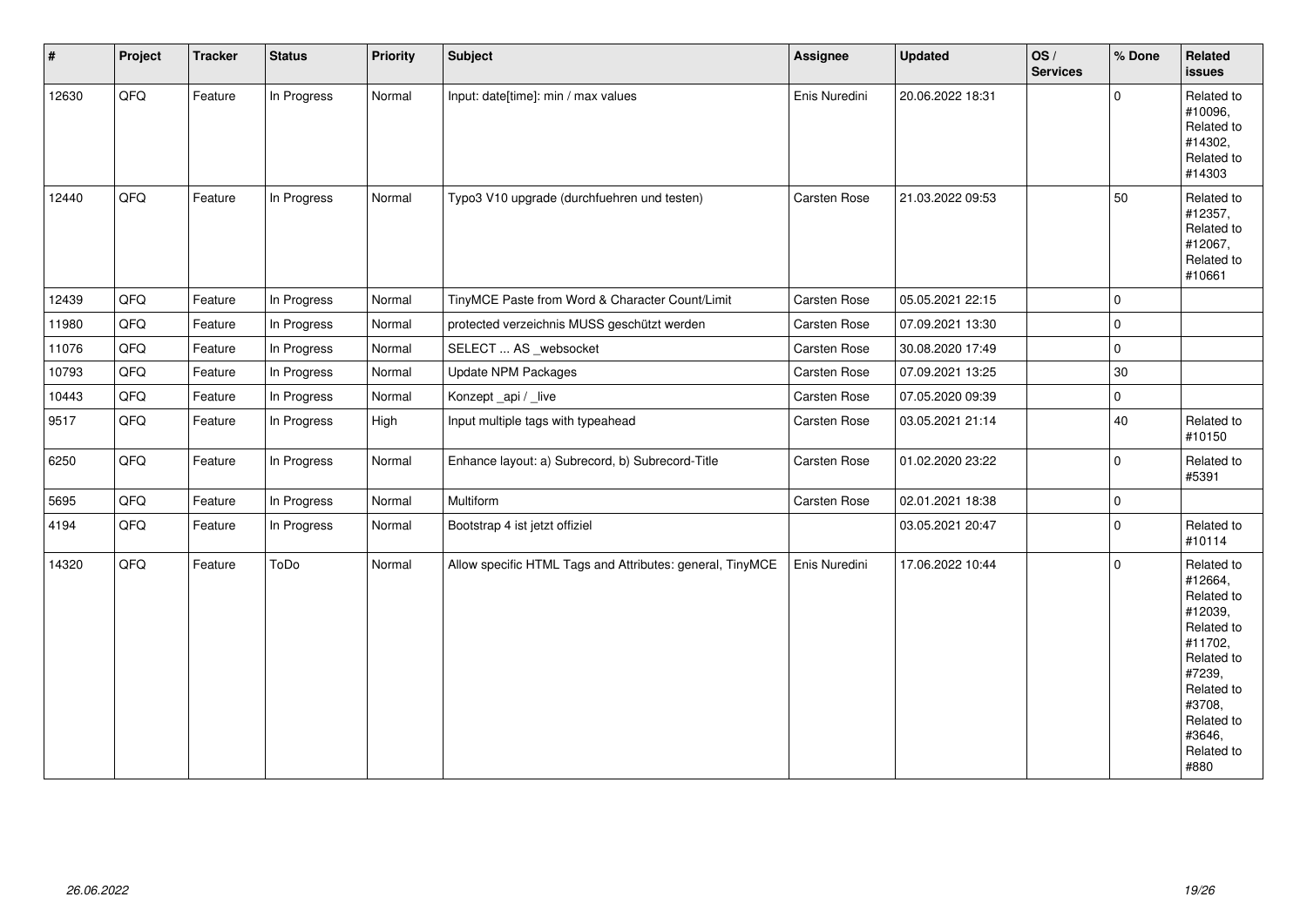| $\vert$ # | Project | <b>Tracker</b> | <b>Status</b> | <b>Priority</b> | <b>Subject</b>                                                                                    | <b>Assignee</b>     | <b>Updated</b>   | OS/<br><b>Services</b> | % Done         | Related<br><b>issues</b>                                                    |
|-----------|---------|----------------|---------------|-----------------|---------------------------------------------------------------------------------------------------|---------------------|------------------|------------------------|----------------|-----------------------------------------------------------------------------|
| 12262     | QFQ     | Feature        | ToDo          | Normal          | Form buttons on top: more customable                                                              | Enis Nuredini       | 17.06.2022 10:44 |                        | $\Omega$       | Related to<br>#13945, Has<br>duplicate<br>#4046, Has<br>duplicate<br>#10080 |
| 7602      | QFQ     | Feature        | ToDo          | High            | Multi Select: with checkboxes                                                                     | Benjamin Baer       | 22.03.2022 09:07 |                        | $\mathbf 0$    |                                                                             |
| 14371     | QFQ     | Feature        | Priorize      | Normal          | <b>LDAP via REPORT</b>                                                                            | <b>Carsten Rose</b> | 19.06.2022 16:37 |                        | $\Omega$       |                                                                             |
| 14290     | QFQ     | Feature        | Priorize      | Normal          | FormEditor: Show Table Definition                                                                 | Carsten Rose        | 19.06.2022 16:37 |                        | 0              |                                                                             |
| 13900     | QFQ     | Feature        | Priorize      | Normal          | Selenium: Check das Cookie/PDF funktioniert                                                       | Enis Nuredini       | 25.03.2022 12:45 |                        | $\mathbf 0$    |                                                                             |
| 12504     | QFQ     | Feature        | Priorize      | Normal          | sql.log: report fe.id                                                                             | <b>Carsten Rose</b> | 05.05.2021 22:09 |                        | $\Omega$       |                                                                             |
| 12503     | QFQ     | Feature        | Priorize      | Normal          | Detect dangerous UPDATE statement with missing WHERE                                              | <b>Carsten Rose</b> | 05.05.2021 22:09 |                        | $\mathbf 0$    |                                                                             |
| 12452     | QFQ     | Feature        | Priorize      | Normal          | BaseURL: alsways with '/' at the end                                                              | <b>Carsten Rose</b> | 19.06.2022 13:45 |                        | $\Omega$       | Related to<br>#10782                                                        |
| 11320     | QFQ     | Feature        | Priorize      | Normal          | Typo3 Version 10 support                                                                          | <b>Carsten Rose</b> | 05.05.2021 22:09 |                        | 0              |                                                                             |
| 10569     | QFQ     | Feature        | Priorize      | Normal          | link_blank more safe                                                                              | Enis Nuredini       | 25.03.2022 12:44 |                        | $\Omega$       |                                                                             |
| 10015     | QFQ     | Feature        | Priorize      | Normal          | Monospace in Textarea                                                                             | <b>Carsten Rose</b> | 03.02.2020 13:40 |                        | $\mathbf 0$    |                                                                             |
| 10012     | QFQ     | Feature        | Priorize      | Normal          | redirectAllMailTo: {{beEmail:T}}                                                                  | <b>Carsten Rose</b> | 08.05.2021 09:54 |                        | $\Omega$       | Related to<br>#12412,<br>Related to<br>#12413,<br>Related to<br>#10011      |
| 10011     | QFQ     | Feature        | Priorize      | Normal          | Offer new STORE_TYPO3 Variable 'beUser', 'beEmail'                                                | <b>Carsten Rose</b> | 08.05.2021 09:51 |                        | $\Omega$       | Related to<br>#10012,<br>Related to<br>#12511                               |
| 10005     | QFQ     | Feature        | Priorize      | Normal          | Report / special column name:  AS calendar                                                        | Carsten Rose        | 03.06.2020 17:28 |                        | $\overline{0}$ |                                                                             |
| 10003     | QFQ     | Feature        | Priorize      | Normal          | fieldset: stronger visualize group                                                                | Benjamin Baer       | 12.02.2020 08:13 |                        | $\Omega$       |                                                                             |
| 9968      | QFQ     | Feature        | Priorize      | Normal          | Tooltip in Links for Developer                                                                    | <b>Carsten Rose</b> | 01.02.2020 23:17 |                        | $\mathbf 0$    |                                                                             |
| 9928      | QFQ     | Feature        | Priorize      | Normal          | SpecialColumnName: a) Deprecated: ' AS "_+tag " ', b)<br>New: ' AS "_ <tag1><tag2>"</tag2></tag1> | Carsten Rose        | 01.02.2020 23:17 |                        | $\Omega$       | Related to<br>#9929                                                         |
| 9900      | QFQ     | Feature        | Priorize      | Normal          | Generic API Call: tt-content record >> JSON                                                       | Carsten Rose        | 01.02.2020 10:13 |                        | $\mathbf 0$    |                                                                             |
| 9668      | QFQ     | Feature        | Priorize      | Normal          | Form.mode: rename 'hidden' to 'hide'                                                              | Carsten Rose        | 05.05.2021 22:14 |                        | $\Omega$       | Related to<br>#6437                                                         |
| 9394      | QFQ     | Feature        | Priorize      | Normal          | REST: allow for non numerical ids in get requests                                                 | Carsten Rose        | 05.05.2021 22:10 |                        | $\mathbf 0$    |                                                                             |
| 9346      | QFQ     | Feature        | Priorize      | Normal          | beforeSave: check if an upload is given                                                           | <b>Carsten Rose</b> | 11.06.2021 21:18 |                        | $\Omega$       |                                                                             |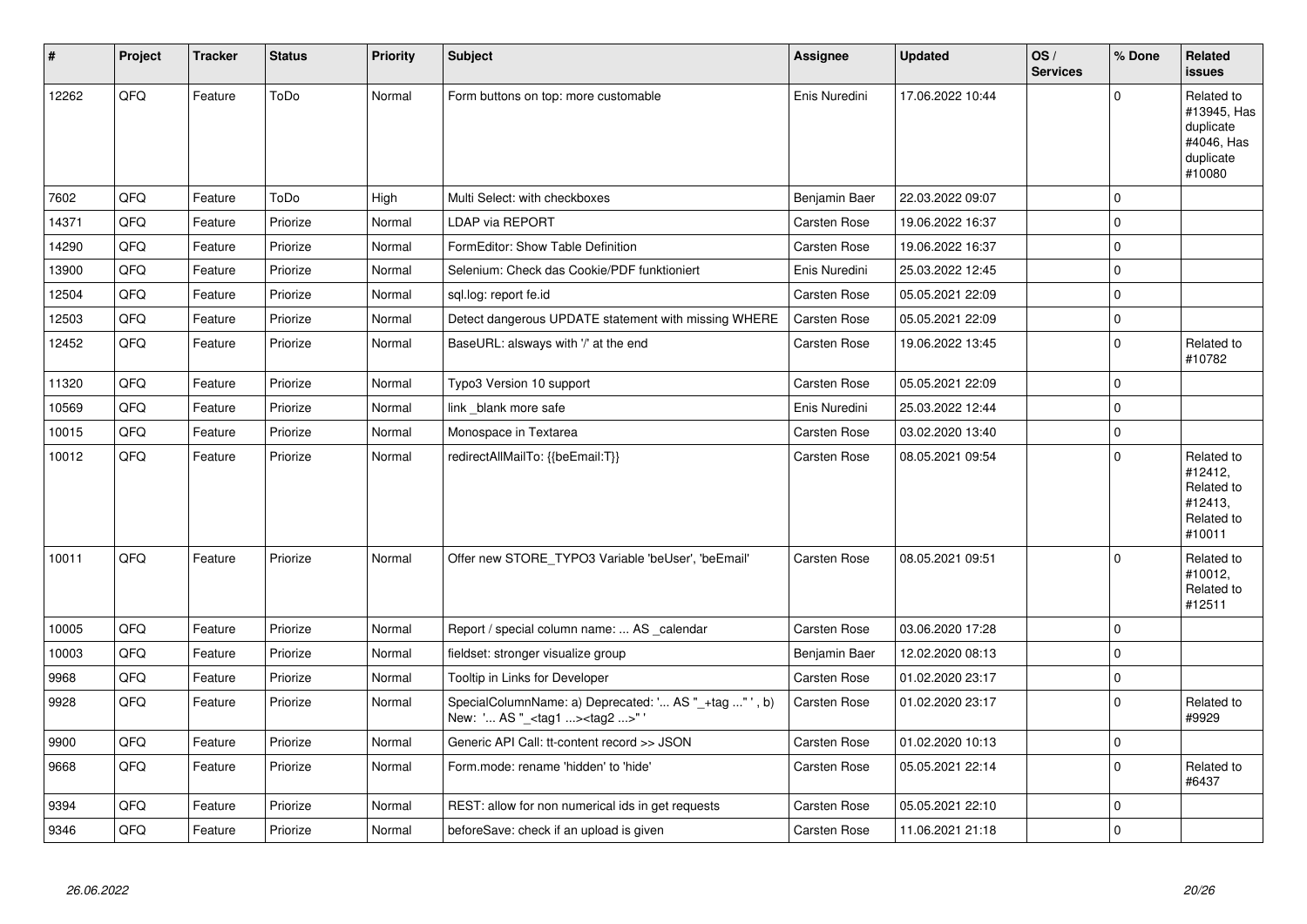| #     | Project | <b>Tracker</b> | <b>Status</b> | <b>Priority</b> | Subject                                                                   | <b>Assignee</b>     | <b>Updated</b>   | OS/<br><b>Services</b> | % Done      | Related<br>issues                               |
|-------|---------|----------------|---------------|-----------------|---------------------------------------------------------------------------|---------------------|------------------|------------------------|-------------|-------------------------------------------------|
| 9135  | QFQ     | Feature        | Priorize      | Normal          | Progress Bar generic / replace old hourglass download<br>popup            | Benjamin Baer       | 03.01.2022 07:43 |                        | $\Omega$    |                                                 |
| 8963  | QFQ     | Feature        | Priorize      | Normal          | Setting values in a store: flexible way                                   | <b>Carsten Rose</b> | 05.05.2021 22:10 |                        | $\Omega$    | Related to<br>#8975                             |
| 8585  | QFQ     | Feature        | Priorize      | Normal          | Enhance Error message for 'unknown form'                                  | <b>Carsten Rose</b> | 01.02.2020 10:13 |                        | $\Omega$    |                                                 |
| 8584  | QFQ     | Feature        | Priorize      | Normal          | FE 'Action' - never assign to Container (except Template<br>Group)        | Carsten Rose        | 01.02.2020 10:13 |                        | $\Omega$    |                                                 |
| 8277  | QFQ     | Feature        | Priorize      | Normal          | fe.parameter.default=                                                     | Carsten Rose        | 01.02.2020 23:17 |                        | $\Omega$    | Related to<br>#8113                             |
| 8204  | QFQ     | Feature        | Priorize      | High            | Position 'required mark'                                                  | <b>Carsten Rose</b> | 16.06.2021 13:44 |                        | $\mathbf 0$ |                                                 |
| 8082  | QFQ     | Feature        | Priorize      | High            | Contact form without saving record                                        | <b>Carsten Rose</b> | 07.12.2021 15:20 |                        | $\Omega$    | Related to<br>#8587,<br><b>Blocks</b><br>#11850 |
| 8044  | QFQ     | Feature        | Priorize      | Normal          | Transaction: a) Form, b) Report                                           | Carsten Rose        | 05.05.2021 22:14 |                        | 0           | Related to<br>#8043                             |
| 8034  | QFQ     | Feature        | Priorize      | Normal          | FormElement 'data': 22.22.2222 should not be accepted                     | Carsten Rose        | 01.02.2020 10:13 |                        | $\Omega$    |                                                 |
| 7965  | QFQ     | Feature        | Priorize      | Normal          | Input type 'text' with visual format - currency                           | Benjamin Baer       | 03.01.2022 07:45 |                        | $\Omega$    |                                                 |
| 7730  | QFQ     | Feature        | Priorize      | Normal          | SELECT Box: title in between                                              | Benjamin Baer       | 01.02.2020 23:22 |                        | $\Omega$    |                                                 |
| 7630  | QFQ     | Feature        | Priorize      | Normal          | detailed error message for simple upload                                  | <b>Carsten Rose</b> | 01.02.2020 10:13 |                        | $\Omega$    |                                                 |
| 7522  | QFQ     | Feature        | Priorize      | Normal          | Inserting default index.html to folder (Avoid Apache Indexing)            | <b>Carsten Rose</b> | 01.02.2020 10:13 |                        | $\mathbf 0$ |                                                 |
| 7290  | QFQ     | Feature        | Priorize      | Normal          | FormEditor: title as textarea if LEN(title)>60                            | Carsten Rose        | 01.02.2020 10:13 |                        | $\Omega$    | Blocked by<br>#7682                             |
| 7217  | QFQ     | Feature        | Priorize      | Normal          | Download: notice User if ` sip=?` is missing                              | <b>Carsten Rose</b> | 01.02.2020 10:13 |                        | $\Omega$    |                                                 |
| 6998  | QFQ     | Feature        | Priorize      | Normal          | Form: with debug=on show column information as tooltip of<br>column label | <b>Carsten Rose</b> | 01.02.2020 10:13 |                        | $\mathbf 0$ |                                                 |
| 6870  | QFQ     | Feature        | Priorize      | Normal          | Click on '_link' triggers an API call                                     | Benjamin Baer       | 03.01.2022 08:25 |                        | $\Omega$    |                                                 |
| 6801  | QFQ     | Feature        | Priorize      | Normal          | Fabric: Maximize / Fulllscreen                                            | Benjamin Baer       | 21.03.2022 09:56 |                        | $\Omega$    |                                                 |
| 6224  | QFQ     | Feature        | Priorize      | Normal          | Dynamic update: fade in/out fields                                        | Benjamin Baer       | 21.03.2022 09:50 |                        | $\Omega$    |                                                 |
| 5942  | QFQ     | Feature        | Priorize      | Normal          | 'L' and 'type': append to links, generate via '_link' by using 'u:        | Carsten Rose        | 01.02.2020 10:13 |                        | $\Omega$    |                                                 |
| 5562  | QFG     | Feature        | Priorize      | Normal          | Drag'n'Drop fuer Uploads                                                  | Benjamin Baer       | 21.03.2022 09:52 |                        | $\mathbf 0$ | Related to<br>#9706                             |
| 5366  | QFQ     | Feature        | Priorize      | Normal          | Saving with keyboard shortcuts                                            | Benjamin Baer       | 21.03.2022 09:47 |                        | $\mathbf 0$ |                                                 |
| 3867  | QFQ     | Feature        | Priorize      | Normal          | Readonly Formular: Template Groups add/delete<br>ausbeldnen               | Carsten Rose        | 05.05.2021 22:12 |                        | 0           |                                                 |
| 14376 | QFQ     | Feature        | New           | Normal          | QFQ Bootstrap: if missing, create stored procedures                       | Enis Nuredini       | 19.06.2022 16:37 |                        | 0           |                                                 |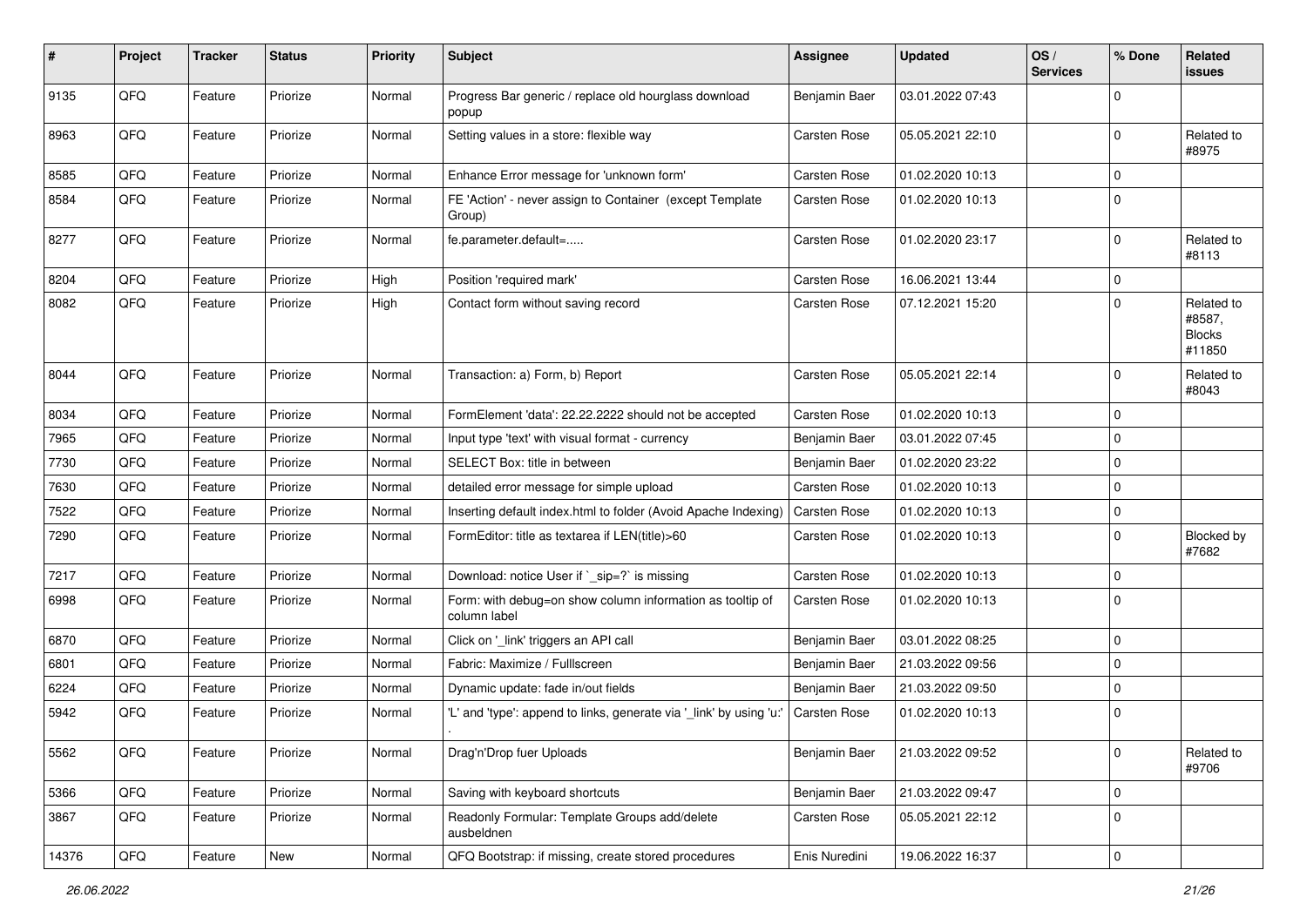| #     | Project | <b>Tracker</b> | <b>Status</b> | <b>Priority</b> | <b>Subject</b>                                                                                                                        | Assignee               | <b>Updated</b>   | OS/<br><b>Services</b> | % Done         | Related<br>issues                                                      |
|-------|---------|----------------|---------------|-----------------|---------------------------------------------------------------------------------------------------------------------------------------|------------------------|------------------|------------------------|----------------|------------------------------------------------------------------------|
| 14227 | QFQ     | Feature        | <b>New</b>    | Normal          | Selenium Konkurrenz: cypress.io                                                                                                       | Enis Nuredini          | 28.05.2022 11:02 |                        | $\Omega$       |                                                                        |
| 14187 | QFQ     | Feature        | New           | High            | gfg.log: show current URL                                                                                                             | <b>Carsten Rose</b>    | 28.05.2022 11:02 |                        | $\Omega$       | Related to<br>#13933,<br>Related to<br>#12532,<br>Related to<br>#11893 |
| 14185 | QFQ     | Feature        | <b>New</b>    | Normal          | External/Autocron.php - better suitable directory                                                                                     | Support: System        | 28.05.2022 11:03 |                        | $\Omega$       |                                                                        |
| 14090 | QFQ     | Feature        | <b>New</b>    | Normal          | Nützliche script funktionen                                                                                                           | Carsten Rose           | 28.05.2022 11:03 |                        | $\Omega$       |                                                                        |
| 14028 | QFQ     | Feature        | <b>New</b>    | Normal          | Required notification: visual nicer                                                                                                   | Enis Nuredini          | 28.05.2022 11:01 |                        | $\mathbf 0$    |                                                                        |
| 13945 | QFQ     | Feature        | <b>New</b>    | Normal          | As link: content before/after link                                                                                                    | Enis Nuredini          | 28.05.2022 11:01 |                        | $\mathbf 0$    | Related to<br>#12262                                                   |
| 13843 | QFQ     | Feature        | New           | Normal          | Create JWT via QFQ                                                                                                                    | Carsten Rose           | 19.03.2022 17:42 |                        | $\Omega$       |                                                                        |
| 13841 | QFQ     | Feature        | <b>New</b>    | Normal          | Create PDF via iText - evaluate                                                                                                       | <b>Carsten Rose</b>    | 19.03.2022 17:42 |                        | $\Omega$       |                                                                        |
| 13757 | QFQ     | Feature        | <b>New</b>    | High            | QR / Bar-Code Plugin                                                                                                                  | Enis Nuredini          | 19.03.2022 17:43 |                        | $\Omega$       |                                                                        |
| 13700 | QFQ     | Feature        | <b>New</b>    | Normal          | Redesign gfg.io Seite                                                                                                                 | Carsten Rose           | 19.03.2022 17:43 |                        | $\Omega$       |                                                                        |
| 13609 | QFQ     | Feature        | <b>New</b>    | Normal          | QFQ Introduction: Seite aufloesen                                                                                                     | Philipp<br>Gröbelbauer | 28.05.2022 11:02 |                        | $\mathbf 0$    |                                                                        |
| 13467 | QFQ     | Feature        | <b>New</b>    | Normal          | ChangeLog Generator                                                                                                                   | Carsten Rose           | 19.03.2022 17:46 |                        | $\Omega$       | Related to<br>#11460                                                   |
| 13354 | QFQ     | Feature        | <b>New</b>    | Normal          | Using Websocket in QFQ                                                                                                                | <b>Carsten Rose</b>    | 10.11.2021 15:47 |                        | $\Omega$       |                                                                        |
| 12679 | QFQ     | Feature        | <b>New</b>    | Normal          | tablesorter: custom column width                                                                                                      | Carsten Rose           | 16.06.2021 11:10 |                        | $\Omega$       |                                                                        |
| 12664 | QFQ     | Feature        | <b>New</b>    | Normal          | TinyMCE: report/remove malicous HTML/JS Code                                                                                          | <b>Carsten Rose</b>    | 19.03.2022 17:47 |                        | $\Omega$       | Related to<br>#14320                                                   |
| 12632 | QFQ     | Feature        | New           | Normal          | TinyMCE: Prepare CSS classes for images                                                                                               | <b>Carsten Rose</b>    | 04.06.2021 14:35 |                        | 100            | Blocked by<br>#12186                                                   |
| 12603 | QFQ     | Feature        | <b>New</b>    | Normal          | Dropdown (Select), Radio, checkbox:<br>itemListAlways={{!SELECT key, value}}                                                          | Carsten Rose           | 19.03.2022 17:47 |                        | $\overline{0}$ |                                                                        |
| 12556 | QFQ     | Feature        | <b>New</b>    | Normal          | Pills Title: colored = static or dynamic on allrequiredgiven                                                                          | Benjamin Baer          | 19.03.2022 17:49 |                        | $\Omega$       |                                                                        |
| 12544 | QFQ     | Feature        | <b>New</b>    | High            | a) ' AS _link' new also as ' AS _format', b) sortierung via<br>'display: none;', c) '_format' benoeitgt nicht zwingend<br>u/U/p/m/z/d | <b>Carsten Rose</b>    | 14.12.2021 16:03 |                        | $\mathbf 0$    |                                                                        |
| 12532 | QFQ     | Feature        | <b>New</b>    | High            | SIP-Parameter bei Seitenaufruf in Browser-Console<br>anzeigen                                                                         | Carsten Rose           | 07.12.2021 17:19 |                        | $\Omega$       | Related to<br>#11893,<br>Related to<br>#14187                          |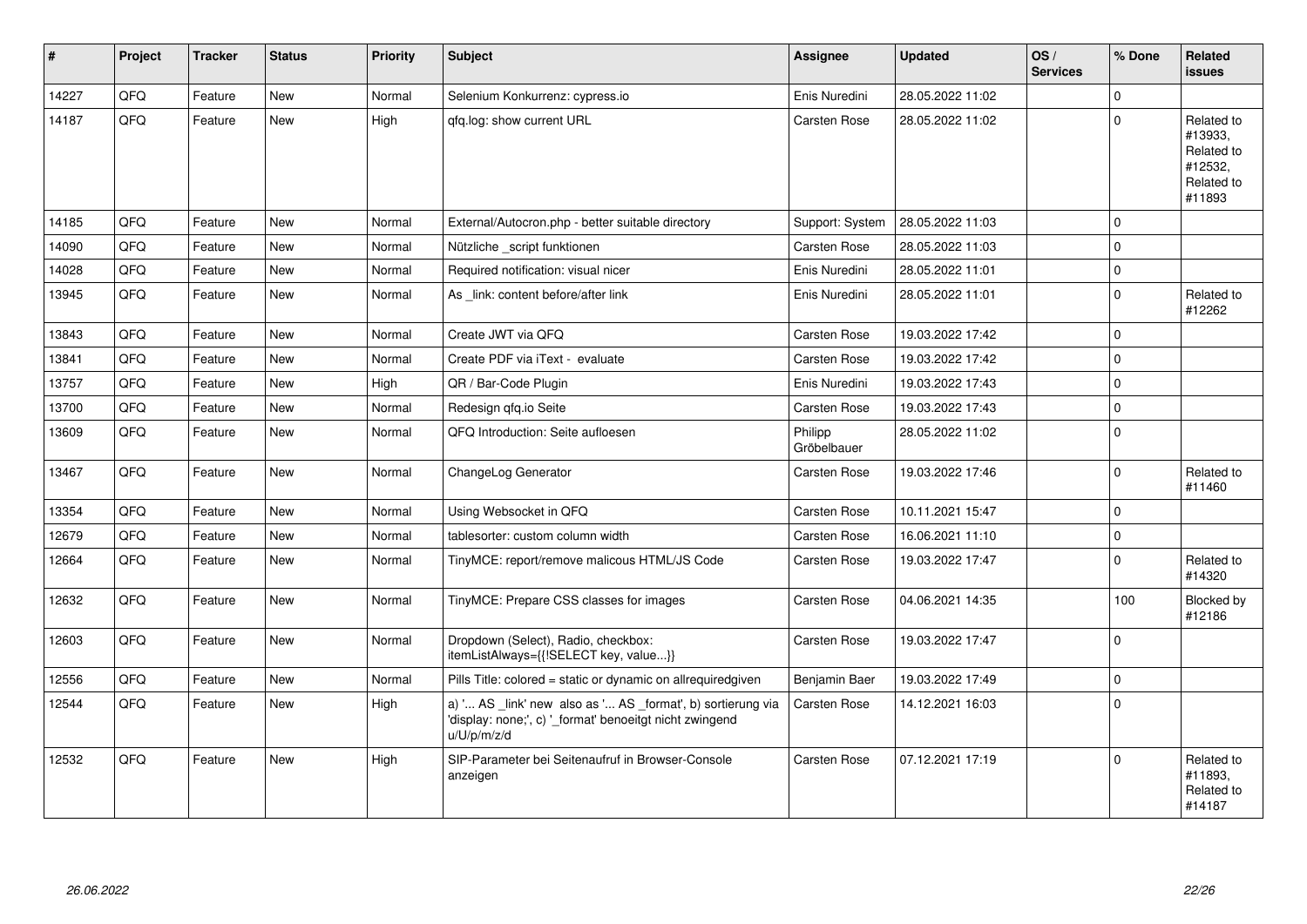| #     | Project | <b>Tracker</b> | <b>Status</b> | <b>Priority</b> | <b>Subject</b>                                                                                                 | <b>Assignee</b>     | <b>Updated</b>   | OS/<br><b>Services</b> | % Done      | Related<br><b>issues</b>                                              |
|-------|---------|----------------|---------------|-----------------|----------------------------------------------------------------------------------------------------------------|---------------------|------------------|------------------------|-------------|-----------------------------------------------------------------------|
| 12490 | QFQ     | Feature        | <b>New</b>    | Normal          | Loading Plugins in QFQ - see what tinymce does. (lazy<br>loading)                                              | Benjamin Baer       | 08.06.2022 10:37 |                        | $\Omega$    | Related to<br>#12611,<br>Related to<br>#10013,<br>Related to<br>#7732 |
| 12480 | QFQ     | Feature        | <b>New</b>    | Normal          | If QFQ upgrade is running, block further request                                                               | <b>Carsten Rose</b> | 03.05.2021 20:45 |                        | $\mathbf 0$ |                                                                       |
| 12477 | QFQ     | Feature        | New           | Normal          | Support for refactoring: Form, FormElement, diverse<br>Tabellen/Spalten, tt-content Records                    | Carsten Rose        | 03.05.2021 20:45 |                        | $\mathbf 0$ |                                                                       |
| 12476 | QFQ     | Feature        | <b>New</b>    | Normal          | clearMe: a) should trigger 'dirty', b) sticky on textarea resize                                               | Benjamin Baer       | 04.01.2022 08:40 |                        | $\mathbf 0$ | Related to<br>#9528                                                   |
| 12474 | QFQ     | Feature        | <b>New</b>    | Normal          | Check BaseConfigURL if it is given and the the last char is '/'                                                | <b>Carsten Rose</b> | 03.05.2021 20:45 |                        | $\mathbf 0$ |                                                                       |
| 12465 | QFQ     | Feature        | New           | Normal          | QFQ Function: use in FE to fill StoreRecord                                                                    | <b>Carsten Rose</b> | 05.05.2021 21:58 |                        | $\mathbf 0$ |                                                                       |
| 12413 | QFQ     | Feature        | New           | Normal          | STORE_TYPO3: enhance for {{be_users.email:T}},<br>{{fe_users.email:T}}                                         | Carsten Rose        | 03.05.2021 20:45 |                        | $\mathbf 0$ | Related to<br>#12412,<br>Related to<br>#10012                         |
| 12412 | QFQ     | Feature        | <b>New</b>    | Normal          | Action/Escape qualifier 'e' (empty), '0': if given, an empty<br>string (or '0') will be treated as 'not found' | Carsten Rose        | 08.05.2021 09:40 |                        | $\mathbf 0$ | Related to<br>#12413,<br>Related to<br>#10012                         |
| 12400 | QFQ     | Feature        | New           | Normal          | Tutorial ist in QFQ Doku, Wird in der Suche gefunden, es<br>gibt aber kein Menupunkt - Inhalt ueberpruefen     | <b>Carsten Rose</b> | 03.05.2021 20:45 |                        | $\mathbf 0$ |                                                                       |
| 12330 | QFQ     | Feature        | <b>New</b>    | Normal          | Copy to input field / text area / TinyMCE                                                                      | <b>Carsten Rose</b> | 07.04.2021 09:01 |                        | $\mathbf 0$ |                                                                       |
| 12269 | QFQ     | Feature        | New           | Normal          | 2FA - Login                                                                                                    | Carsten Rose        | 03.05.2021 20:45 |                        | $\mathbf 0$ |                                                                       |
| 12186 | QFQ     | Feature        | New           | High            | TinyMCE Config für Objekte                                                                                     | <b>Carsten Rose</b> | 07.12.2021 17:19 |                        | $\mathbf 0$ | <b>Blocks</b><br>#12632                                               |
| 12163 | QFQ     | Feature        | <b>New</b>    | Normal          | Checkbox: table wrap                                                                                           | <b>Carsten Rose</b> | 03.05.2021 20:51 |                        | $\mathbf 0$ |                                                                       |
| 12162 | QFQ     | Feature        | <b>New</b>    | Normal          | FE.type=sendmail: personalized mailing (several mails) via<br>template                                         | <b>Carsten Rose</b> | 03.05.2021 20:45 |                        | $\mathbf 0$ |                                                                       |
| 12156 | QFQ     | Feature        | <b>New</b>    | Normal          | Form: Optional disable 'leave page'                                                                            |                     | 03.05.2021 20:45 |                        | $\mathbf 0$ |                                                                       |
| 12146 | QFQ     | Feature        | New           | Normal          | Autocron Job: Anzeigen wann der naechste Job ausgefuehrt<br>wird, resp das er nicht ausgefuehrt wird           | Carsten Rose        | 15.03.2021 15:23 |                        | $\mathbf 0$ |                                                                       |
| 12135 | QFQ     | Feature        | New           | Normal          | Subrecord: Notiz                                                                                               |                     | 24.04.2021 16:58 |                        | $\pmb{0}$   |                                                                       |
| 12119 | QFQ     | Feature        | New           | Normal          | AS paged: error message missing if there ist no 'r' argument.                                                  | Carsten Rose        | 03.05.2021 20:51 |                        | $\pmb{0}$   |                                                                       |
| 12109 | QFQ     | Feature        | New           | Normal          | Donwload Link: Plain, SIP, Persistent Link, Peristent SIP -<br>new notation                                    | <b>Carsten Rose</b> | 03.05.2021 20:45 |                        | 0           | Related to<br>#12085                                                  |
| 12039 | QFQ     | Feature        | New           | Normal          | Missing htmlSpecialChar() in pre processing on form submit                                                     |                     | 18.02.2021 00:09 |                        | 0           | Related to<br>#14320                                                  |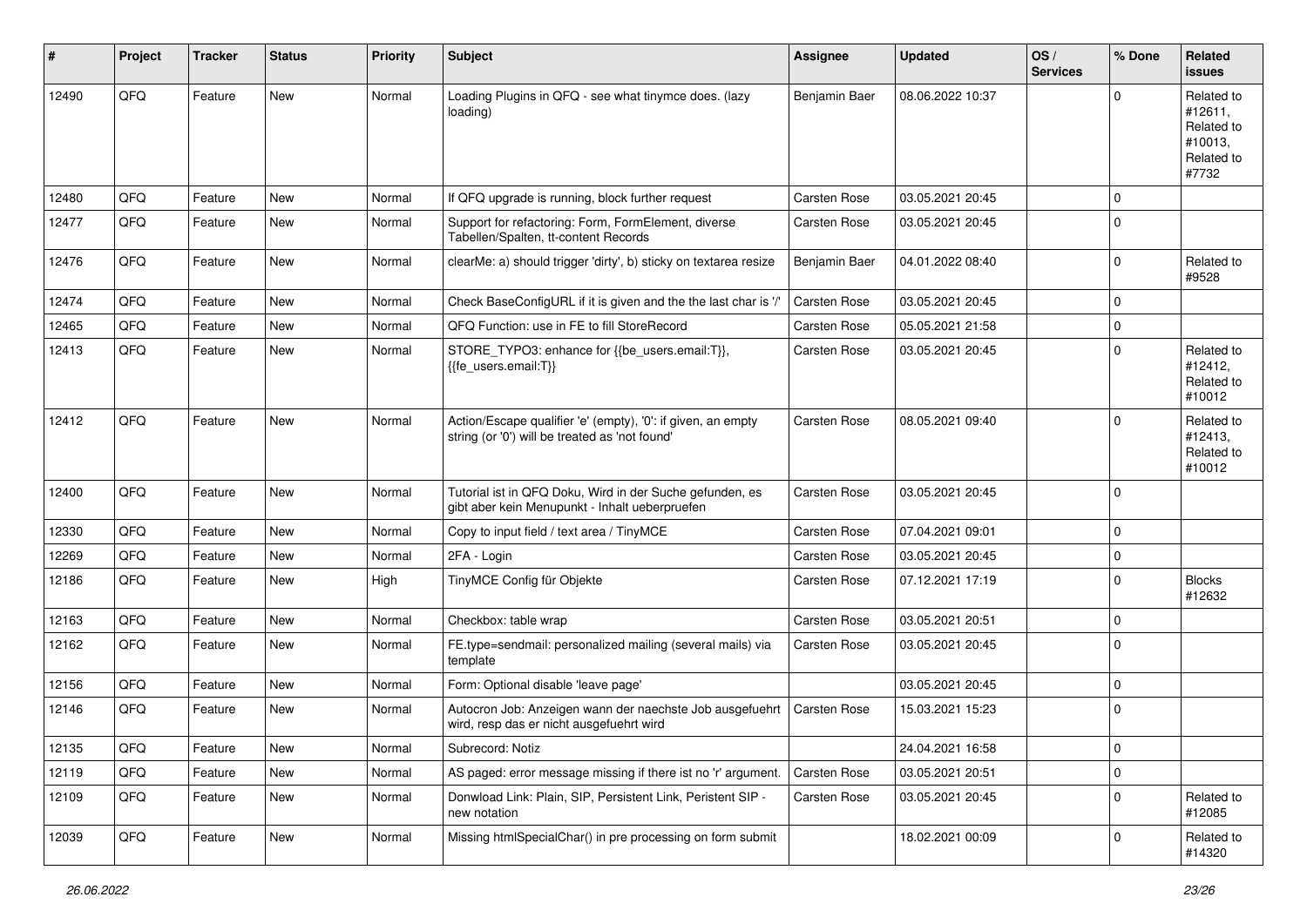| $\sharp$ | Project | <b>Tracker</b> | <b>Status</b> | <b>Priority</b> | <b>Subject</b>                                                                                       | Assignee                                               | <b>Updated</b>   | OS/<br><b>Services</b> | % Done      | Related<br>issues                             |                      |
|----------|---------|----------------|---------------|-----------------|------------------------------------------------------------------------------------------------------|--------------------------------------------------------|------------------|------------------------|-------------|-----------------------------------------------|----------------------|
| 12038    | QFQ     | Feature        | New           | Normal          | a) STORE_VAR: filenameOnlyStripUniq, b) SP:<br>QSTRIPUNIQ()                                          |                                                        | 17.02.2021 23:55 |                        | $\Omega$    |                                               |                      |
| 12024    | QFQ     | Feature        | New           | Normal          | Excel Export: text columns by default decode<br>htmlspeciachar()                                     | <b>Carsten Rose</b>                                    | 17.02.2021 23:55 |                        | 0           | Related to<br>#12022                          |                      |
| 12023    | QFQ     | Feature        | New           | Normal          | MySQL Stored Precdure: QDECODESPECIALCHAR()                                                          | Carsten Rose                                           | 16.02.2021 11:16 |                        | $\Omega$    | Related to<br>#12022                          |                      |
| 11955    | QFQ     | Feature        | New           | Normal          | subrecord: new title option to set <th> attributes - e.g. to<br/>customize tablesorter options.</th> | attributes - e.g. to<br>customize tablesorter options. | Carsten Rose     | 03.05.2021 20:47       |             | $\mathbf 0$                                   | Related to<br>#11775 |
| 11893    | QFQ     | Feature        | New           | High            | Broken SIP: a) only report one time, b) only report in main<br>column                                | <b>Carsten Rose</b>                                    | 12.05.2021 12:13 |                        | $\Omega$    | Related to<br>#12532,<br>Related to<br>#14187 |                      |
| 11892    | QFQ     | Feature        | New           | Normal          | tablesorter: columns with links are hard to order - new<br>qualifier 'Y: <ord>'</ord>                | Enis Nuredini                                          | 23.03.2022 09:22 |                        | 0           |                                               |                      |
| 11850    | QFQ     | Feature        | New           | Urgent          | Wizard Form: basierend auf einer Tabelle eine Form<br>anlegen.                                       |                                                        | 03.05.2021 21:12 |                        | 0           | Blocked by<br>#8082                           |                      |
| 11775    | QFQ     | Feature        | New           | Normal          | Subrecord Tooltip pro Feld                                                                           | <b>Carsten Rose</b>                                    | 18.12.2020 15:22 |                        | 0           | Related to<br>#11955                          |                      |
| 11747    | QFQ     | Feature        | New           | Normal          | Maintenance Page with Redirect                                                                       | <b>Carsten Rose</b>                                    | 03.05.2021 20:47 |                        | $\Omega$    | Related to<br>#11741                          |                      |
| 11716    | QFQ     | Feature        | New           | Normal          | Form an beliebiger Stelle im Report anzeigen                                                         |                                                        | 09.12.2020 09:47 |                        | $\mathbf 0$ |                                               |                      |
| 11702    | QFQ     | Feature        | New           | Normal          | HTML Special Char makes no sense for 'allbut' if '&' is<br>forbidden                                 | <b>Carsten Rose</b>                                    | 07.12.2021 16:35 |                        | $\Omega$    | Related to<br>#5112,<br>Related to<br>#14320  |                      |
| 11535    | QFQ     | Feature        | New           | Normal          | Ability to create SQL columns in frontend QFQ forms                                                  |                                                        | 17.11.2020 12:11 |                        | $\mathbf 0$ |                                               |                      |
| 11534    | QFQ     | Feature        | New           | Normal          | Report: Action on selected rows - Table batchprocessing<br>feature                                   |                                                        | 18.11.2020 08:15 |                        | l 0         |                                               |                      |
| 11523    | QFQ     | Feature        | New           | Normal          | Mit dynamic Update erkennen, ob Upload gemacht wurde                                                 | Carsten Rose                                           | 13.11.2020 15:07 |                        | $\Omega$    | Related to<br>#9533                           |                      |
| 11516    | QFQ     | Feature        | New           | Normal          | Multi Page Form (Previous/Next Buttons)                                                              | Carsten Rose                                           | 16.03.2021 17:52 |                        | l 0         |                                               |                      |
| 11504    | QFQ     | Feature        | New           | Normal          | Dynamic Update: Button text update for 'Save',' Close' &<br>'Delete'                                 | Carsten Rose                                           | 12.11.2020 23:44 |                        | 0           |                                               |                      |
| 11460    | QFQ     | Feature        | New           | Normal          | Easier creation of changelog: gitchangelog                                                           | Carsten Rose                                           | 12.06.2021 10:20 |                        | 0           | Related to<br>#13467                          |                      |
| 11080    | QFQ     | Feature        | New           | Normal          | Send MQTT messages                                                                                   | Carsten Rose                                           | 29.08.2020 19:49 |                        | $\mathbf 0$ |                                               |                      |
| 10996    | QFQ     | Feature        | New           | Normal          | Download video via sip: no seek                                                                      | Carsten Rose                                           | 12.08.2020 14:18 |                        | $\mathbf 0$ |                                               |                      |
| 10979    | QFQ     | Feature        | New           | Normal          | Ajax Calls an API - dataReport                                                                       | Carsten Rose                                           | 11.05.2022 12:15 |                        | 0           |                                               |                      |
| 10976    | QFQ     | Feature        | New           | Normal          | Excel Export Verbesserungen                                                                          | Carsten Rose                                           | 06.08.2020 10:56 |                        | 0           |                                               |                      |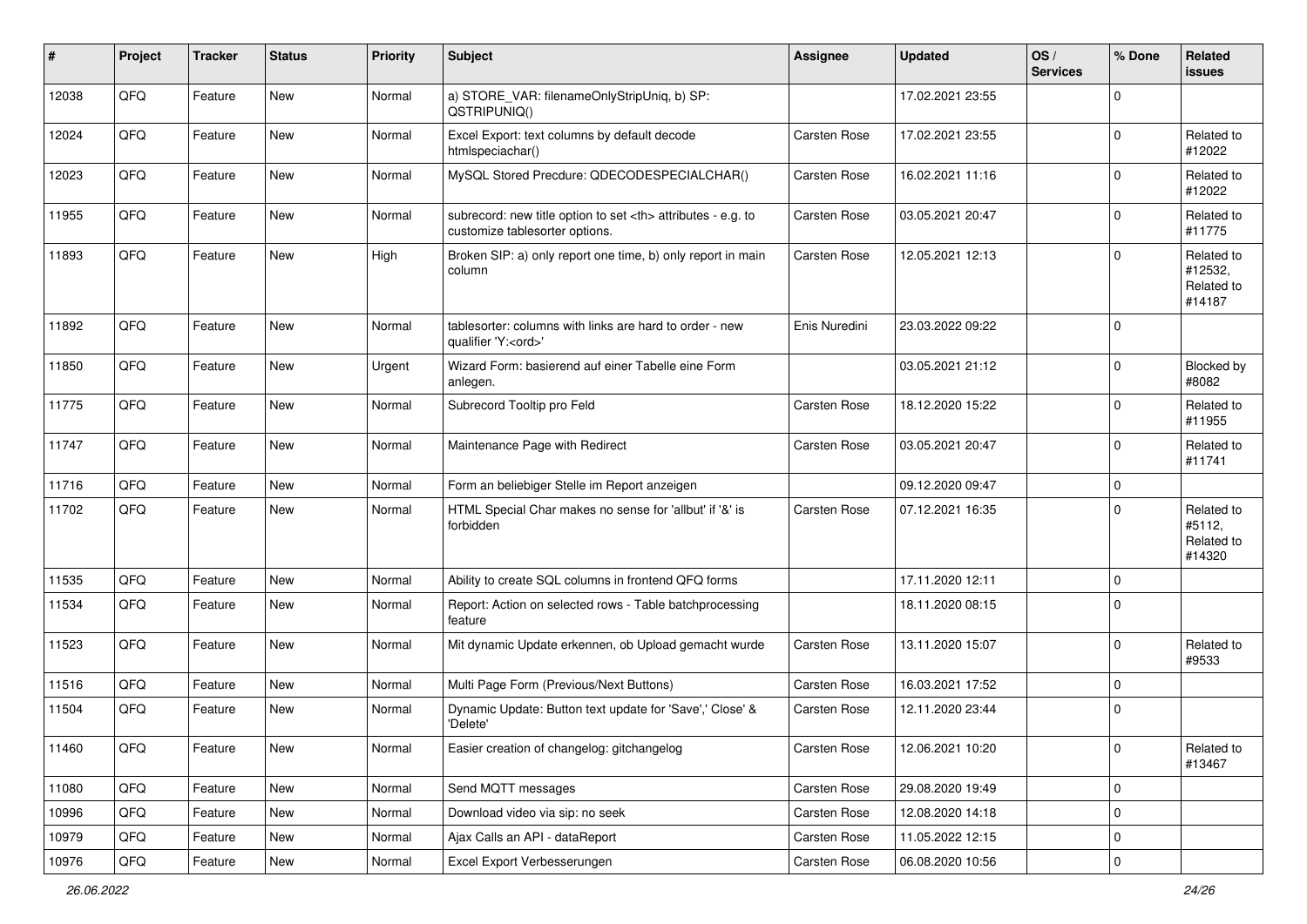| ∦     | Project | <b>Tracker</b> | <b>Status</b> | <b>Priority</b> | <b>Subject</b>                                                                                                                        | <b>Assignee</b>     | <b>Updated</b>   | OS/<br><b>Services</b> | % Done      | Related<br>issues                                                    |
|-------|---------|----------------|---------------|-----------------|---------------------------------------------------------------------------------------------------------------------------------------|---------------------|------------------|------------------------|-------------|----------------------------------------------------------------------|
| 10874 | QFQ     | Feature        | <b>New</b>    | Normal          | Erstellen eines Foreign Keys in der Tabelle "FormElement"                                                                             |                     | 13.07.2020 10:11 |                        | $\Omega$    |                                                                      |
| 10819 | QFQ     | Feature        | New           | Normal          | Persistent SIP - second try                                                                                                           | <b>Carsten Rose</b> | 29.06.2020 23:02 |                        | 0           | Related to<br>#6261                                                  |
| 10763 | QFQ     | Feature        | <b>New</b>    | Normal          | form accessed and submitted despite logout?                                                                                           |                     | 16.06.2020 11:43 |                        | $\Omega$    |                                                                      |
| 10714 | QFQ     | Feature        | <b>New</b>    | Normal          | multi Table Form                                                                                                                      | Carsten Rose        | 16.03.2021 18:44 |                        | $\Omega$    |                                                                      |
| 10593 | QFQ     | Feature        | <b>New</b>    | Normal          | label2: text behind input element                                                                                                     | <b>Carsten Rose</b> | 16.05.2020 10:57 |                        | $\Omega$    |                                                                      |
| 10463 | QFQ     | Feature        | New           | Normal          | Report link: expliztes setzen von HTML Tags (Bedarf fuer<br>'data-selenium' & 'id')                                                   | Enis Nuredini       | 23.03.2022 09:23 |                        | $\Omega$    | Related to<br>#7648                                                  |
| 10384 | QFQ     | Feature        | <b>New</b>    | Normal          | Parameter Exchange QFQ Instances                                                                                                      |                     | 07.05.2020 09:38 |                        | $\mathbf 0$ |                                                                      |
| 10345 | QFQ     | Feature        | New           | Normal          | Templates - Patterns QFQ Style                                                                                                        |                     | 03.05.2021 21:01 |                        | $\Omega$    | Related to<br>#10713                                                 |
| 10119 | QFQ     | Feature        | <b>New</b>    | Normal          | Dropdown (selectlist) & TypeAhead: format and catagorize list                                                                         | <b>Carsten Rose</b> | 07.05.2020 09:36 |                        | $\Omega$    |                                                                      |
| 10115 | QFQ     | Feature        | <b>New</b>    | Normal          | TypeAhead: static list                                                                                                                | <b>Carsten Rose</b> | 26.02.2020 16:42 |                        | 100         |                                                                      |
| 10114 | QFQ     | Feature        | <b>New</b>    | High            | Symbol (Link): 'G:' (Glyphicon) replaced by 'i:' (icon)                                                                               |                     | 07.12.2021 17:19 |                        | $\Omega$    | Related to<br>#3797,<br>Related to<br>#4194                          |
| 10080 | QFQ     | Feature        | New           | Normal          | Popup on 'save' / 'close': configure dialog (answer<br>yes/no/cancle/)                                                                | <b>Carsten Rose</b> | 28.03.2021 20:52 |                        | $\Omega$    | Is duplicate<br>of #12262                                            |
| 10014 | QFQ     | Feature        | <b>New</b>    | Normal          | Manual.rst: describe behaviour and process order of<br>fillStoreVar, slaveId, sqlBefore,                                              | <b>Carsten Rose</b> | 01.02.2020 22:31 |                        | $\Omega$    |                                                                      |
| 9983  | QFQ     | Feature        | <b>New</b>    | Normal          | Report Notation: new keyword 'range'                                                                                                  | <b>Carsten Rose</b> | 01.02.2020 15:55 |                        | $\Omega$    |                                                                      |
| 9927  | QFQ     | Feature        | <b>New</b>    | Normal          | QFQ Update: a) Update nur machen wenn BE User<br>eingeloggt ist., b) Bei Fehler genaue Meldung welcher<br>Updateschritt Probleme hat. | Carsten Rose        | 22.01.2020 12:59 |                        | 0           |                                                                      |
| 9853  | QFQ     | Feature        | <b>New</b>    | Normal          | Check das SQL / QFQ / Mail Logfile geschrieben wird                                                                                   |                     | 09.01.2020 11:15 |                        | $\Omega$    |                                                                      |
| 9811  | QFQ     | Feature        | New           | Normal          | Report: tag every n'th row                                                                                                            | <b>Carsten Rose</b> | 01.02.2020 23:22 |                        | $\Omega$    |                                                                      |
| 9781  | QFQ     | Feature        | <b>New</b>    | Normal          | Button: CSS class to make buttons smaller                                                                                             | <b>Carsten Rose</b> | 01.02.2020 23:22 |                        | $\Omega$    |                                                                      |
| 9777  | QFQ     | Feature        | New           | Normal          | Logging QFQ Variables                                                                                                                 | <b>Carsten Rose</b> | 16.12.2019 17:17 |                        | 0           |                                                                      |
| 9707  | QFQ     | Feature        | <b>New</b>    | Normal          | SIP security: encode pageld and check pageld on decode                                                                                | <b>Carsten Rose</b> | 01.02.2020 23:22 |                        | 0           |                                                                      |
| 9706  | QFQ     | Feature        | New           | Normal          | Multi File Upload (hidden template group)                                                                                             | Carsten Rose        | 01.02.2020 23:22 |                        | $\Omega$    | Related to<br>#7521,<br>Related to<br>#5562,<br>Related to<br>#13330 |
| 9602  | QFQ     | Feature        | New           | Normal          | Form definition as JSON                                                                                                               | Carsten Rose        | 01.02.2020 23:21 |                        | 0           | Related to<br>#9600                                                  |